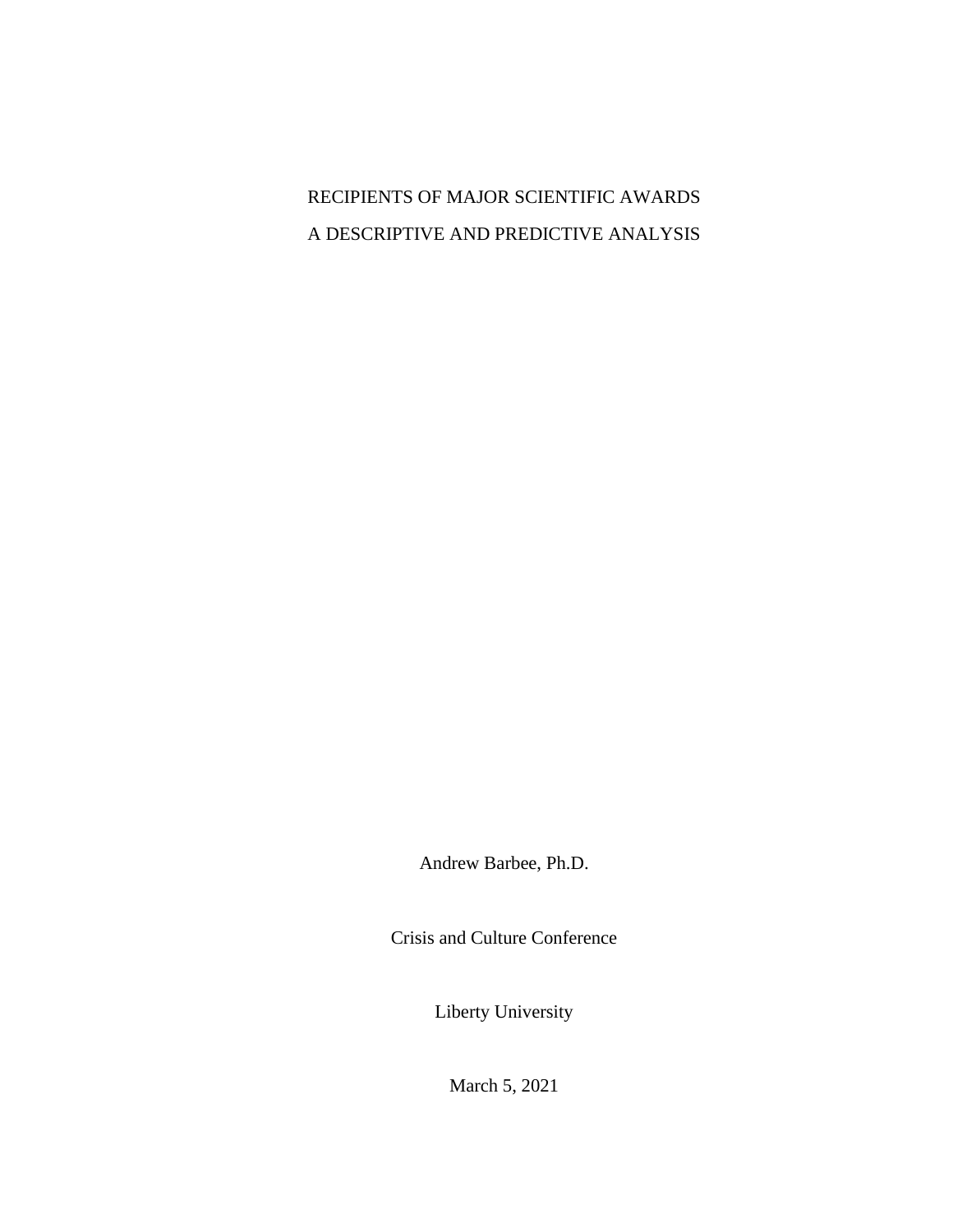Andrew Barbee received his Bachelor of Arts in Bible from Dallas Christian College, earned his Master's Degree in Education from Dallas Baptist University and a superintendent certification from the University of Texas at Arlington. Also, he completed a Doctor of Philosophy in Educational Leadership and Policy Studies at UTA. He is also a court-appointed mediator, and has served in private, charter, and public education as an administrator at Head Start, pre-kindergarten, elementary, junior high, high school campuses, and district offices. In addition, he is an instructor and subject matter expert at a university. He currently resides in Texas with his wife. He is interested in defending the rights of the poor and needy. Andrew enjoys learning, spending time with family, studying Hebrew, and the Jewish culture as it relates to the Bible.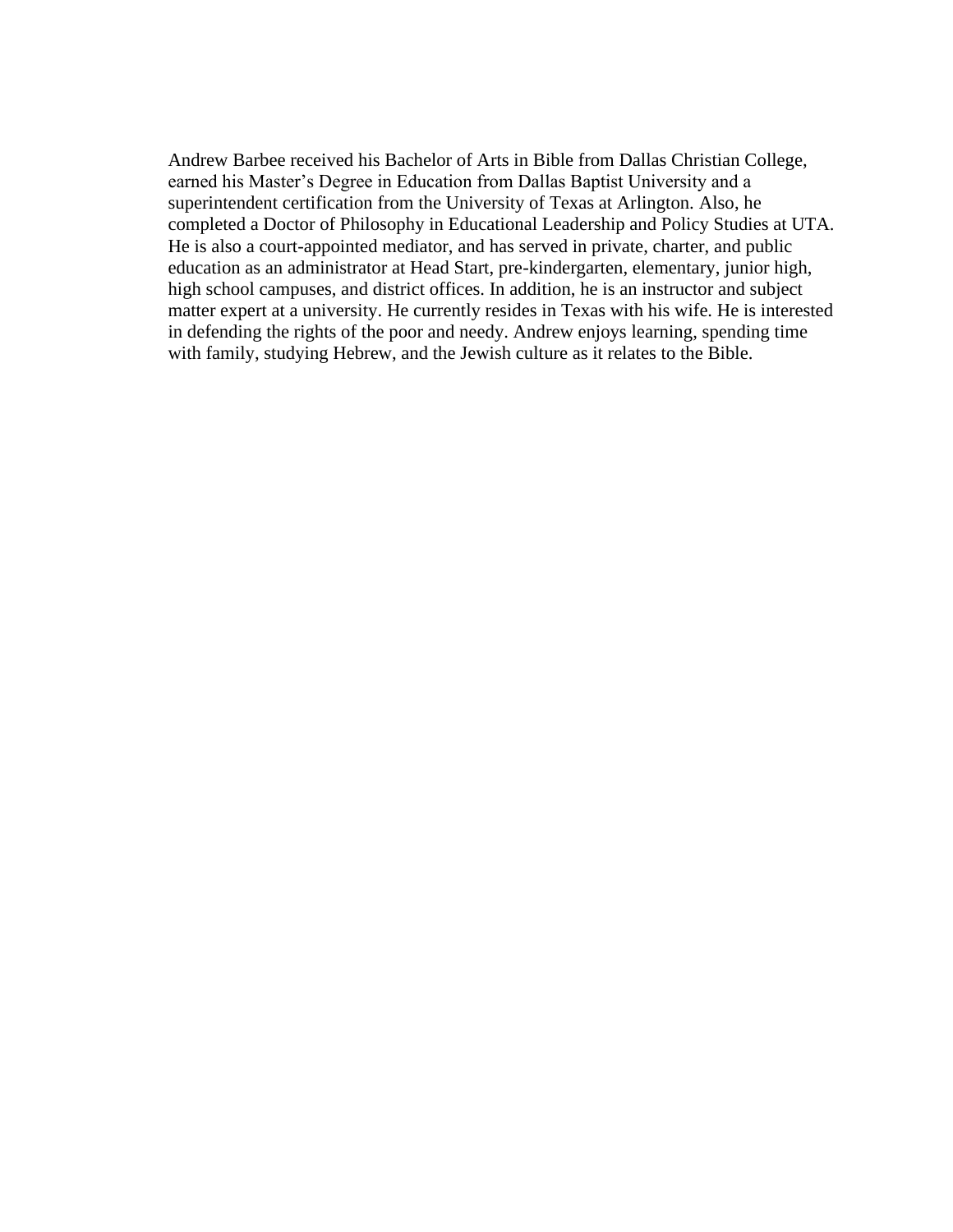"So God created humankind in his own image; in the image of God he created him: male and female he created them." Genesis 1:27 (Complete Jewish Bible) For in the union with the Messiah, you are all children of God through this trusting faithfulness; because as many of you as were immersed into the Messiah have clothed yourselves with the Messiah, in whom there is neither Jew nor Gentile, neither slave nor freeman, neither male nor female; for in the union with the Messiah Yeshua, you are all one. (Galatians 3:26-28, *Complete Jewish Bible*)

#### **Introduction**

As a society, we desire, defend, and argue for equity in any and all areas. Sometimes the law attempts to mandate equity and provide some boundaries. Yet how does the law govern the thoughts, intentions, and actions of the heart? Thus, we need to broaden our understanding of equity. Equity is not an educational issue, nor is it a physiological issue; rather equity is a spiritual issue.

The 14<sup>th</sup> Amendment to the Constitution of the United States consists of four major clauses relating to citizenship, privileges or immunities, due process, and equal protection. Regarding those four clauses and gender equity, a significant Supreme Court case was Cannon v. University of Chicago in 1979 which determined Title IX of the Higher Education Act contains an implied private cause of action. In education, the equal protection clause was defined in the Brown v. Board of Education Supreme Court case in 1954. In essence, this case involved challenges with segregation. In addition, the Court determined,

The Court reasoned that denial of opportunity for an adequate education would often be a denial of opportunity to succeed in life, that separation of the races in the schools solely on the basis of race must necessarily generate feelings of inferiority in the disfavored race adversely affecting education as well as other matters, and therefore that the equal protection clause was violated by such separation. (United States Government Public Office, 2016)

Regarding public education, the Court concluded that the doctrine of *separate but equal* had no place.

#### **Title IX**

In education, Title IX redefined the equal protection clause in 1972. In essence, the intent of Title IX was to prohibit discrimination on the basis of sex in any educational setting which was funded by federal dollars. Thus, Title IX applies to all elementary and secondary schools, community colleges, and universities. Finally, Title IX is often thought of in regards to equity in athletics; however, academics are also under the Title IX umbrella.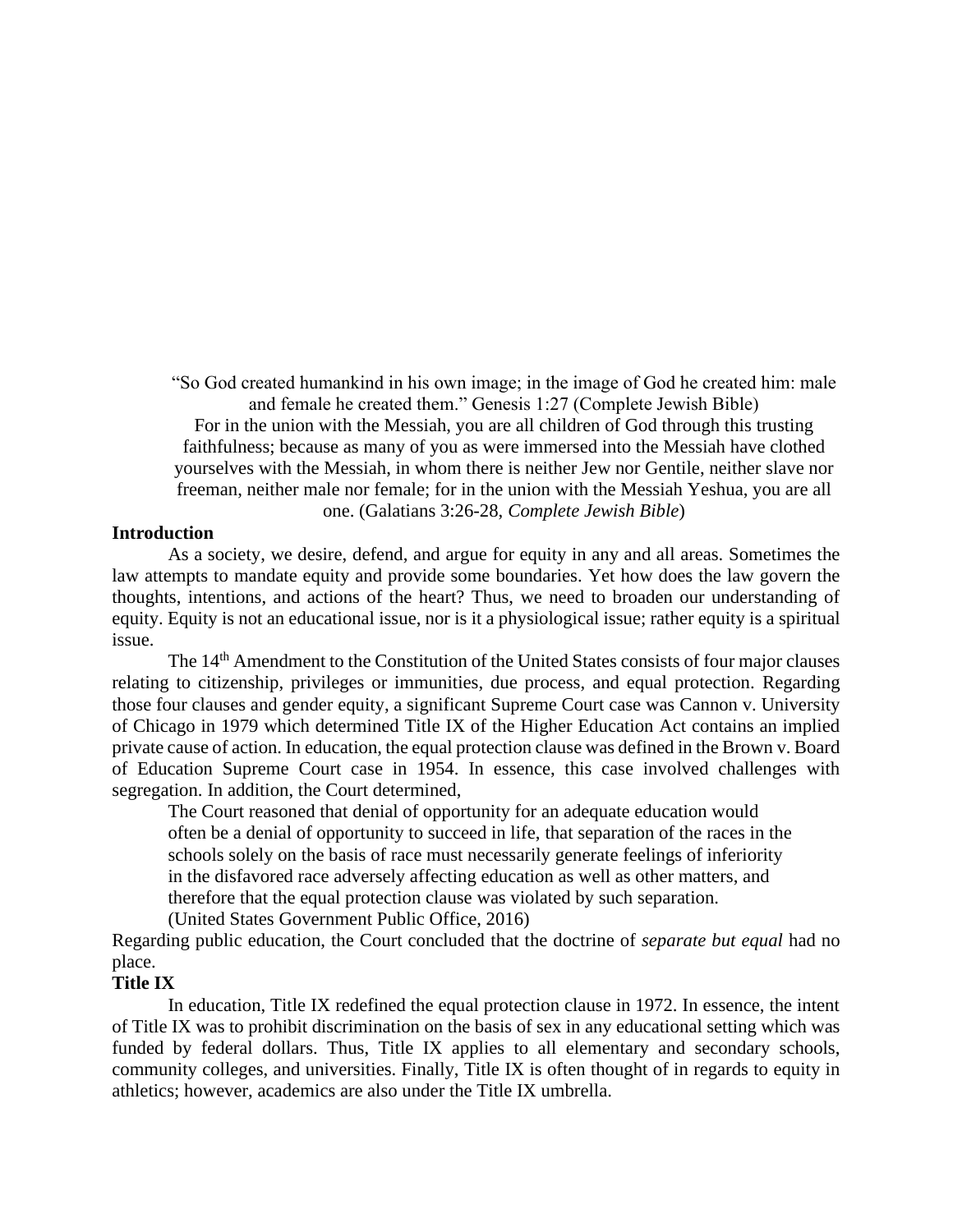#### **Scholarly Prizes**

Scholarly prizes of note in the scientific field include the Nobel, the National Academy of Sciences Award, and the National Science Foundation Award. Each are treated separately with regard to the relative representation of female recipients.

**Nobel.** Of all the scientific and scholarly prizes awarded in the past century, the Nobel Prize is perhaps the most prestigious and acclaimed. In his will, Alfred Nobel left the majority of his wealth to the establishment of five prizes. Regarding the prizes, the will specifically stated that "prizes to those who, during the preceding year, shall have conferred the greatest benefit on mankind" (Nobel, 2014, The Establishment of the Nobel Prize, para.1). Furthermore, the will stated that, regarding the award of prizes, no consideration be given to the nationality of the candidates. The annual prizes were divided into five categories: physics, chemistry, physiology or medicine, literature, and peace. The first Nobel prizes were awarded in 1901 (Nobel, 2014). The will articulated that the prizes for chemistry and physics are awarded by the Swedish Academy of Sciences, the physiology or medicine prize be awarded by the Karolinska Institute, literature by the Academy in Stockholm, and the peace award be a committee of five people elected by the Norwegian Storting (Nobel, 2014).

The selection process for all Nobel awards is driven by a committee. For an individual to be considered for an award, he/she must be nominated by a person who meets the nomination criteria and/or selected by a member of the governing Nobel committee (Nobel, 2014). All Nobel awards follow a similar process in selecting the Nobel Laureates. In September, nomination forms are distributed and must be submitted to each Nobel committee by February. Subsequently, each committee sends the names of preliminary candidates to experts for their assessment during the months of March through May. Next, from June through August, a report is compiled with recommendations, and submitted to the Academy and or Institute for each award field. During the month of September, the Nobel committee submits recommendations of the final candidates. Also, in October, the Nobel Laureates are chosen, and the names are announced. Finally, the Laureates receive their prize amount, medal, and diploma in December (Nobel, 2014).

The significance of the Nobel award is multifaceted. First, award recipients are individuals who take chances to explore a new perspective, despite the initial odds of success. Next, they question established conclusions. For example, during 2001-2009, numerous important discoveries were made. P. Lauterbur and P. Mansfield developed magnetic resonance imaging (M.R.I.), a technology that has saved thousands of lives (Shalev, 2010). Laureates A. Hershko, A. Ciechanover, and I. Rose lead biochemistry teams that discovered how the human body kills broken protein in cells to defend itself against diseases. This advancement in understanding is being utilized in treating cancer and cystic fibrosis (Shalev, 2010). Finally, A. Fert and P. Grunberg were acknowledged for the discovery of magneto resistance by using the rules of quantum mechanics. These laureates' research allows large amounts of information to be stored on small disks, such as IPods and MP3s (Shalev, 2010).

**National Academy of Science Award.** Along with the Nobel Prize, another distinguished award is presented by the National Academy of Sciences (NAS). One of these awards, within NAS is the Public Welfare Medal. The (NAS) was inaugurated on March 3, 1863 during the Civil War. The NAS was established during the 1850s by a group of scientists, primarily from Massachusetts. The group requested help from Massachusetts Senator Henry Wilson, who helped draft a bill (NAS, 2014). Then, Wilson presented the bill to the Senate on February 20, 1863, where it was passed on March 3, 1863. The bill was approved by the House of Representatives later that day, and was immediately signed by President Lincoln (NAS, 2014).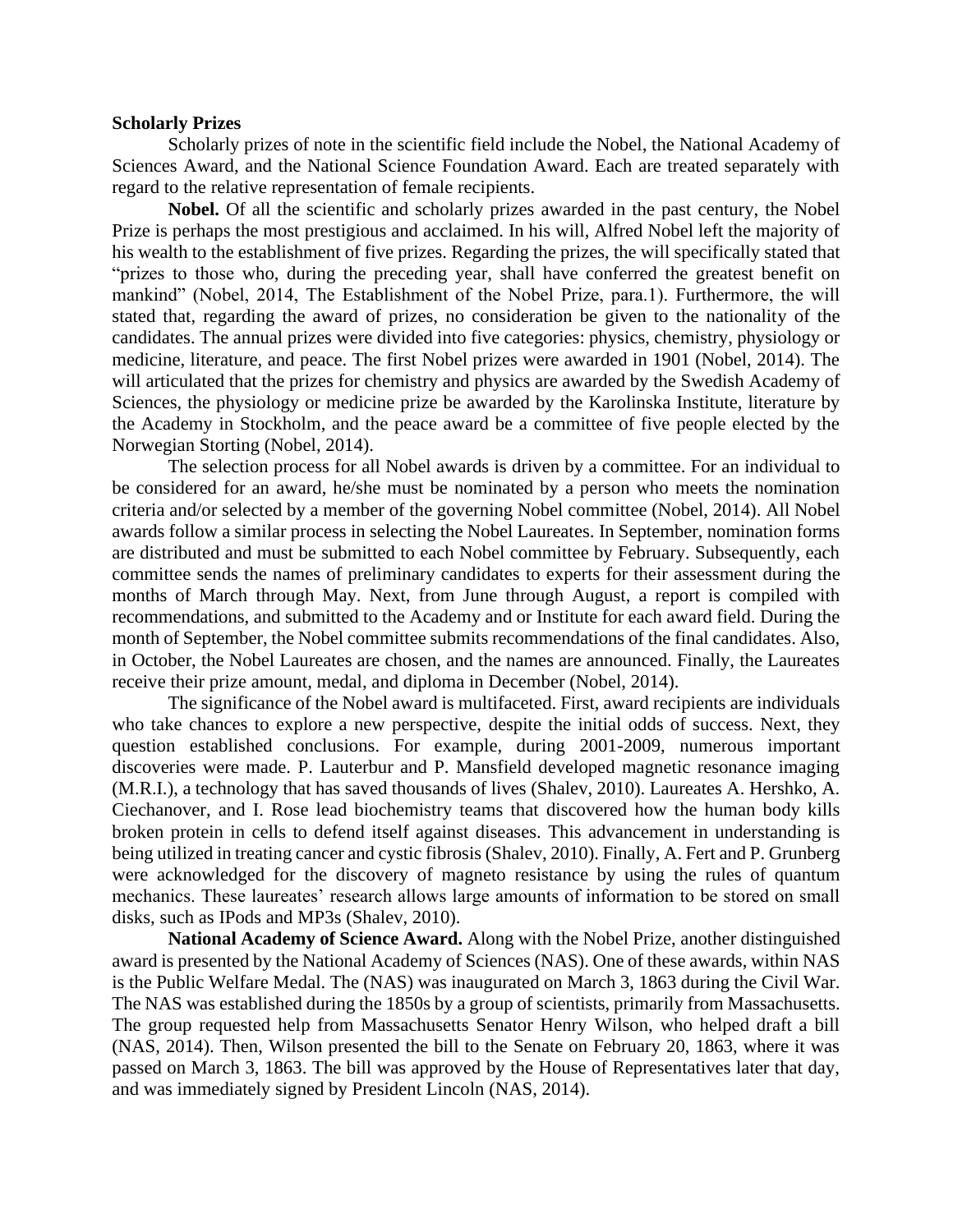The selection process of the NAS is propelled by nominations that produce memberships. Furthermore, the nomination process is outlined by NAS with the following criteria, and must be submitted for all awards: First, a letter is received from the nominator and must be submitted outlining the candidate's work and why he/she should be selected. Next, a curriculum vitae—a bibliography listing of the nominees most significant publications—and a suggested citation must be submitted (NAS, 2014). Finally, two letters of support are required and must be written by individuals from institutions outside both the nominator and the nominee's institution.

Members are elected to NAS, and only NAS members may propose candidate nominations. Upon nomination, the candidate is evaluated through an extensive and careful process that results in a final ballot at the NAS annual meeting (NAS, 2014). The NAS has a membership is approximately 2,250, and almost 440 foreign associates, of whom nearly 200 have received Nobel prizes (NAS, 2014).

The significance of the NAS has two main components: government and research. Since its inception, NAS has provided services to the U.S. government. For example, during World War I, NAS members (then only 150) were not able to maintain the request for military advice from the government (NAS, 2014). Thus, in 1916, NAS began the National Research Council with a request from President Wilson. The purpose of the council was to recruit experts from the scientific and technological communities to help with the NAS's advisory work for the government. Wilson acknowledged the value of scientific advice, and issued an executive order, at the end of World War I, requesting the NAS to carry on the National Research Council (NAS, 2014). Succeeding executive orders by President Eisenhower in 1956 and President Bush in 1993 have demonstrated the importance of the National Research Council (NAS, 2014).

**National Science Foundation Award.** Besides the Nobel and NAS, another notable award is presented by the National Science Foundation (NSF). The NSF is an independent Federal agency produced by the 1950 Science Foundation Act. NSF was created to promote the progress of science and support research and education in science and engineering (NSF, 2014). Research is supported by grants and agreements to approximately 2,000 colleges, K-12 school systems, businesses, and other research organizations in the U.S. NSF provides 25% of federal support to academic institutions for basic research (NSF, 2014).

The NSF developed a document called the Proposal & Award Policies & Procedures Guide (PAPPG), which encompasses documents relating to the proposal and award process, consisting of two parts. The NSF Grant Proposal Guide (GPG) contains NSF's proposal requirements and submission guidelines. The NSF Award and Administration Guide (AAG) provides guidance on managing and monitoring the award and administration of grants by NSF (NSF, 2014).

The following criteria must be outlined and defined in the proposal: (1) objectives and scientific, engineering, or educational significance of the proposed work; (2) suitability of the methods to be utilized; (3) qualifications of the examiner and the grantee organization; (4) effect of the activity on the structure of science, engineering and education; and (5) amount of funding needed (NSF, 2014). NSF accepts proposals from all qualified scientists, engineers, and educators. Additionally, NSF encourages women, minorities, and persons with disabilities to engage in its programs.

The NSF proposal processing and review incorporates the several steps: First, the proposals are designated to a NSF program officer that ensures all NSF requirements have been met. Next, the proposals are reviewed by a scientist, engineer, or educator, and three to 10 individuals as ad hoc reviewers, who are experts in a particular field. Subsequently, the program officer makes a recommendation that is reviewed by a division director. Finally, a Grants and Agreement Officer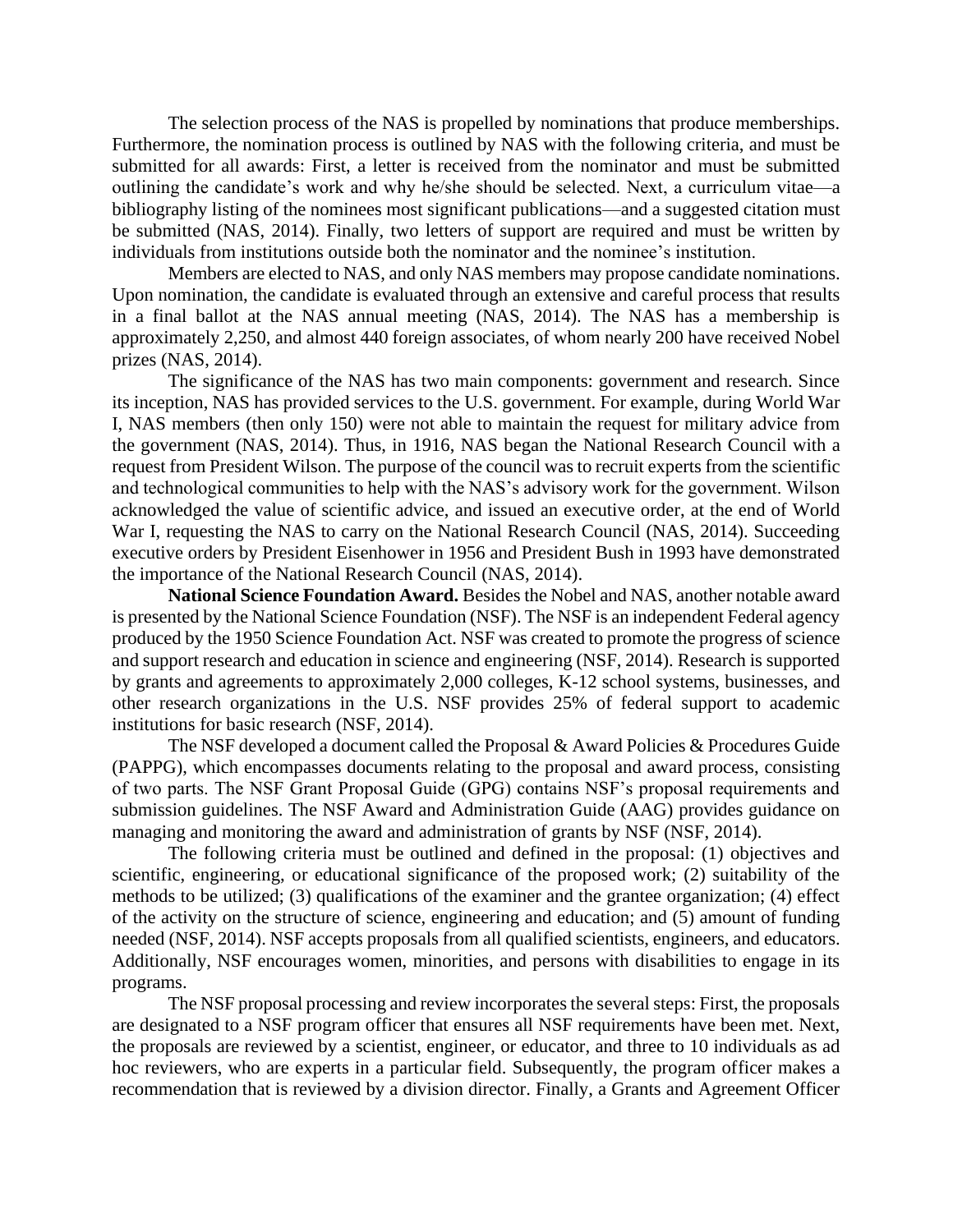oversees a review of business, financial, and policy implications, and the award is finalized (NSF, 2014). This entire process, from proposal preparation to award, is completed in 10 months.

The NSF awards help researchers to create knowledge in science, engineering, education, and technology. In addition, multiple discoveries and innovations have begun with NSF support in the following research areas: Arctic and Antarctic, Astronomy and Space, Biology, Chemistry and Materials, Computing, Earth and Environment, Education, Engineering, Mathematics, Nanoscience, People and Society, and Physics. For example, within the Biology research, a discovery of a protein may lead to the treatment for malaria, a wildlife species may provide ideas to spread antibiotic resistance in Africa, and methane-eating microorganisms may help regulate emissions from wetlands (NSF, 2014).

## **Women as Recipients of Major Scientific Awards**

Along with careers, women have been underrepresented as recipients of major academic awards (Raise Project, 2016). Individuals who receive awards are considered to be leaders in their fields and receive the highest level of recognition. The RAISE Project claims to be the world's largest awardees database (Raise Project, 2016). It lists over 2,200 STEM and medicine awards and calculates the distribution between men and women. This organization was founded in 1993 by a group of professional women, and was solidified in 2005, after the National Medal of Science Awards was awarded, and they noted no women received an award (Raise Project, 2016). The methodology of the RAISE Project included systematic search of websites for posted awards, followed by classification into the following categories: awardees, award, year of award, awarding body, and the sex of the individual. Furthermore, the sources of data for specific fields are from the NSF for STEM and the American Association of Medical Colleges for Medicine (Raise Project, 2016).

According to the RAISE Project, an overview of the awards in their database consists of the following: 2,245 total awards, 1,759 STEM awards, 363 medical awards, 1,738 single recipient awards, 369 group recipients' awards, and 117 women only awards (Raise Project, 2016). The number of doctoral degrees earned by women has increased during the past years. However, the percentage of awards presented to women has remained below the percent of earned PhD in STEM. For example, in 1981, the percentage of women with individual plus group awards was 3.6%, while in that same year, 22.8% of women earned a PhD in STEM (Raise Project, 2016). In 2000, the percentage of women with individual plus group awards was 14.3%, while 12.4 % were awarded an individual award, and in that same year, 36% of women earned a PhD in STEM (Raise Project, 2016). In 2014, the percentage of women with individual plus group awards was 20.3%, while 19% were awarded an individual award, and during that same year, 40.8% of women earned a PhD in STEM (Raise Project, 2016).

The following organizations award individuals in various disciplines, some of which include math, medical, or sciences. From 1981 to 2015 numerous men and women received awards annually by each organization. The American Association for the Advancement of Science (AAAS) awarded no women and two men in 1981; in 2000, four women and nine men; and in 2015, 10 men and three women (Raise Project, 2016). The Mathematical Association of America (MAA) awarded 14 men and no women in 1981; in 2000 18 men and five women; and in 2015, 25 men and 13 women (Raise Project, 2016). The American Medical Association (AMA) awarded seven men and one woman in 1981; in 2000, four men and one woman; and in 2015 seven men and two women (Raise Project, 2016). The National Academy of Sciences (NAS) awarded 10 men and no women in 1981; in 2000, 12 men and three women; and in 2015, 10 men and eight women (Raise Project, 2016). The National Science Foundation (NSF) awarded two men and no women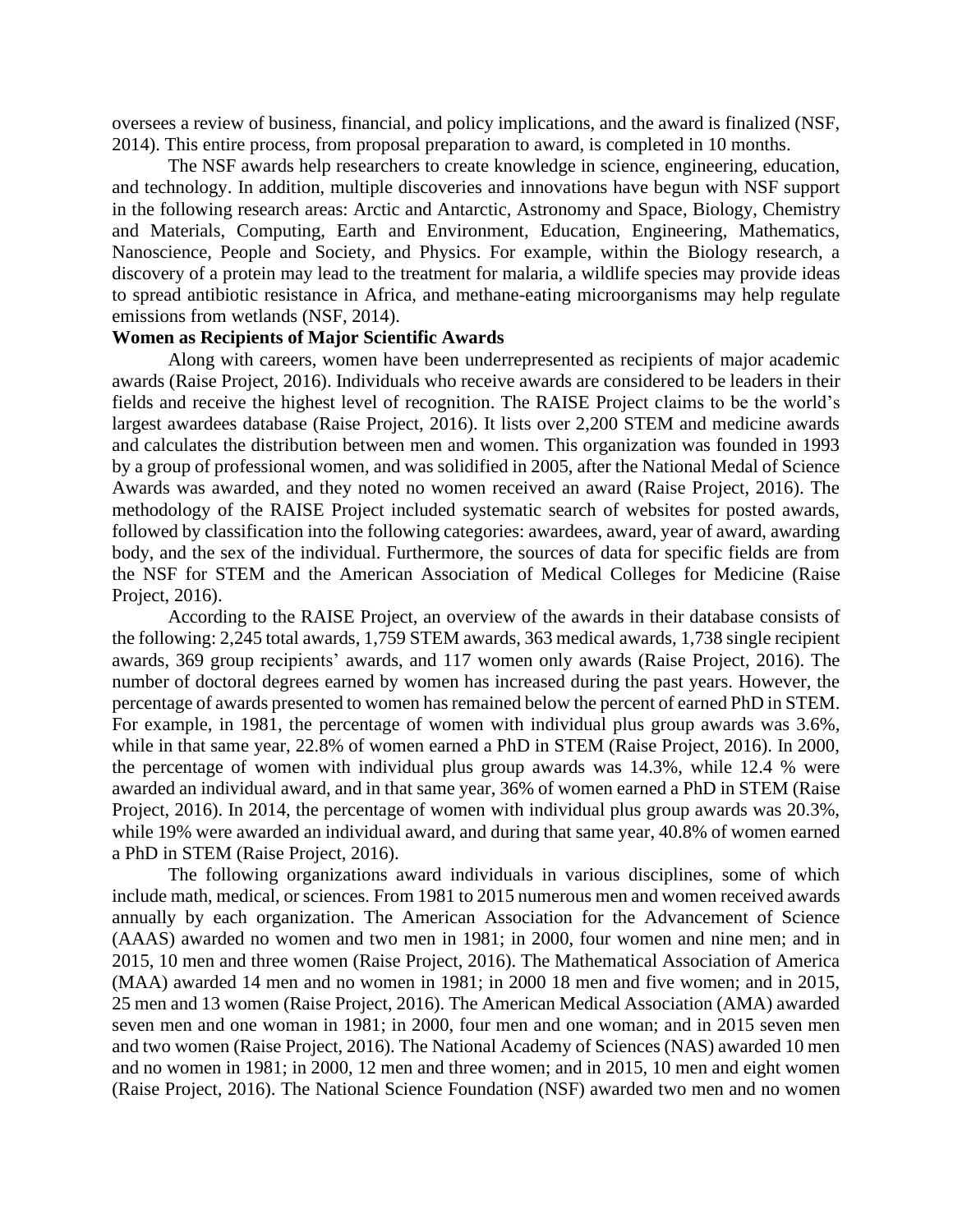in 1981; in 2000, 10 men and three women; and in 2015, six men and three women (Raise Project, 2016). The Nobel (Chemistry, Economic Sciences, Physics, and Physiology or Medicine) awarded nine men and no women in 1981; in 2000, 11 men and no women; and in 2015, eight men and one woman (Raise Project, 2016).

**Nobel Prize.** Regarding the sex of Nobel awardees, between 1981 and 1994, multiple years had no women representation, and a total of three women were awarded. Additionally, between 1995 and 2015, multiple years had no women representation, and a total of nine women were awarded, of which four were awarded in 2009 (Raise Project, 2016).

**NAS Prize.** Regarding the sex of NAS awardees, between 1981 and 1994, on average one woman per year earned an award, with a total of 12 women awarded. However, between 1995 and 2015, the average increased to four women per year, with eight being awarded in 2015 (Raise Project, 2016).

**NSF Award.** Regarding the sex of NSF awardees, between 1981 and 1994, on average one woman per year earned an award, with a total of 18 women awarded. Additionally, between 1995 and 2015, the average was two women per year, with four being awarded in 2015 (Raise Project, 2016).

#### **Statement of the Problem**

Title IX has been studied within the context of athletics (NFHS, 2015, NCAA, 2015; IOC, 2016). However, it has not been explored in the academic context (U.S. DOE, NCES, 2011, College Board, 2013, and NSF, NCSES, 2015), particularly those awards which are national and international.

There is ample evidence regarding Title IX and the increase of women participating in higher education, including graduate and doctoral programs. In other words, Title IX has been studied within the context of athletics and academics, based upon inequality, i.e. bias and discrimination. Also, a limited amount of research has explored female award recipients. Specifically, existing research has not examined the pinnacle of academic performance in the form of national and international awards.

#### **Purpose of the Study**

This research seeks to explore the demographic characteristics of major award recipients in the field of science. However, it does not focus on inequality, but rather equality. The study seeks to determine if a fair playing field and equal opportunity for women in academics has improved since Title IX. Furthermore this study examines demographic characteristics of Nobel Prize, the National Academy of Sciences (NAS) Award, and the National Science Foundation (NSF) Award recipients, including sex, age, and highest degree obtained. The study tests whether or not there is a significant difference with respect to sex, terminal degree type, and age at the time of award obtainment. Also, the study tests if the age when terminal degree was awarded can predict early career award obtainment. The Nobel, NAS, and NSF awards will be examined by demographic characteristics (sex, age, and degree). By exploring sex, degree, age, terminal degree type, and age when terminal degree was awarded could predict late award obtainment.

## **Research Questions**

In order to determine if a significant difference exists in demographic characteristics, this study focused on three specific science awards. The Chemistry Award within the scientific category of the Nobel, the Public Welfare Medal which is awarded for extraordinary use of science for the public good by the NAS, and the National Medal of Science, within the discipline of Physical Science, which is awarded by the NSF. The following research questions were developed to address the purpose of this study: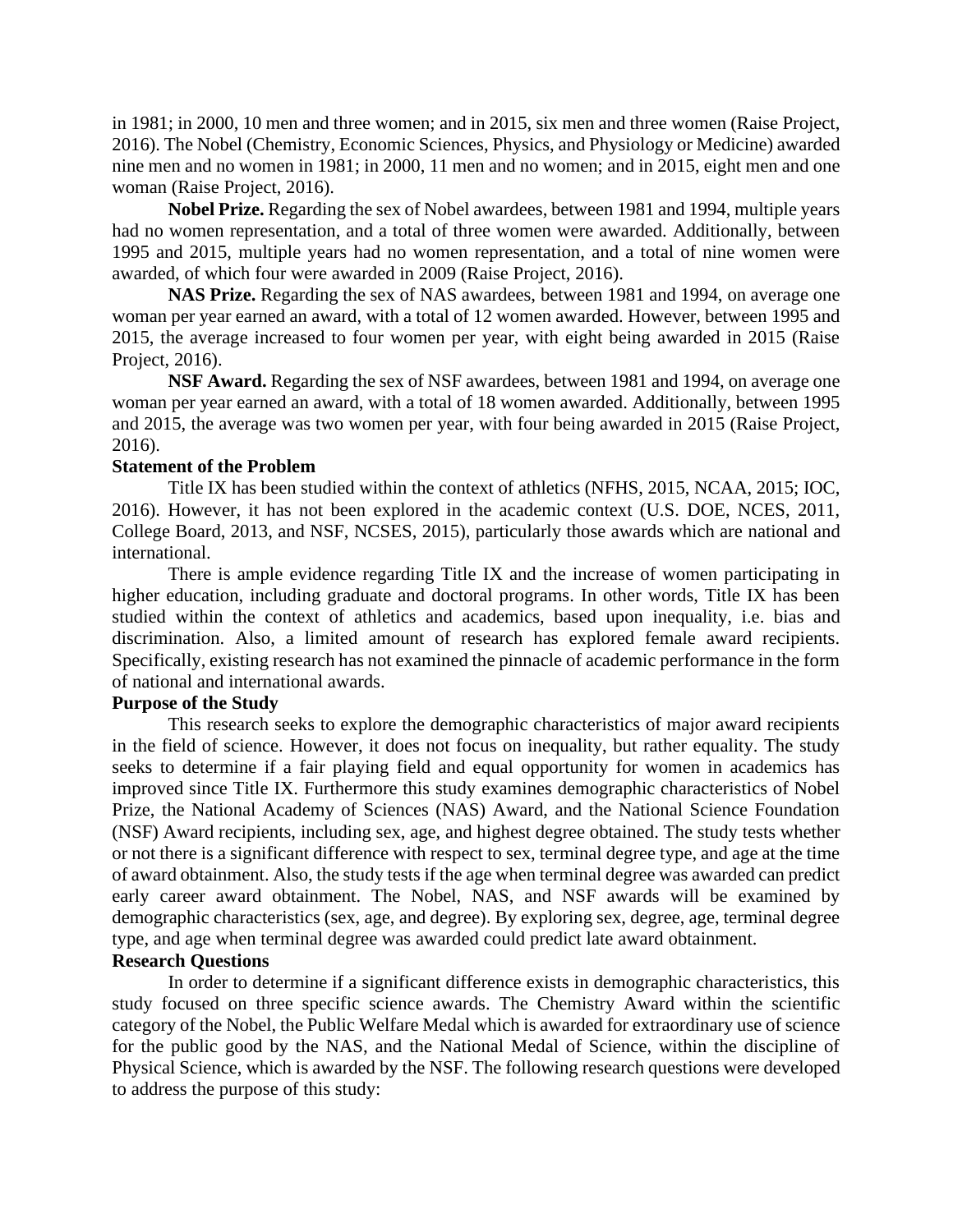- 1. What are the demographic characteristics (sex, age when presented the award, period of time between highest degree and award, and type of terminal degree) of award recipients for the Nobel Prize in Chemistry between the years 1975-2015?
- 2. What are the demographic characteristics (sex, age when presented the award, period of time between highest degree and award, and type of terminal degree) of award recipients for the NAS Public Welfare Medal between the years 1975-2015?
- 3. What are the demographic characteristics (sex, age when presented the award, period of time between highest degree and award, and type of terminal degree) of award recipients for the NSF National Medal Science discipline of Physical Science between the years 1975- 2015?
- 4. Can sex and age when terminal degree was awarded predict early career award obtainment of major scientific awards?

## **Research Design**

Data from awardees between the years 1975-2015 were recorded into three categories: the Nobel Prize for Chemistry, the Public Welfare Medal, and the National Medal of Science. For Research Question One, Two, and Three, I collected the demographic characteristics for the Nobel Prize in Chemistry, the NAS Public Welfare Medal, and the NSF National Medal Science discipline of Physical Science for the given time period. Descriptive statistics were incorporated for the awardees, and classified into the following categories: sex, age when awarded, and highest degree attained. A database was created in a table with a frequency count for each group. Since the study involved looking at sex differences and differences across highest degree attained, a logistical regression model was utilized, allowing for multiple variables to be examined simultaneously. Finally, this data can help determine if sex, degree type, and age may predict late career award obtainment as posed in Research Question Four.

## **Data Sources**

Ex post facto research may be used in experimental research to test hypotheses (Cohen, Manion, & Morrison, 2013). By studying facts which have occurred, research can be conducted on the influence of one variable on another (Cohen, Manion, & Morrison, 2013). Ex post facto research incorporates preexisting data, allowing one to test relationships between variables.

The data sources were retrieved from three databases the Nobel, NAS, and NSF. The data population includes the recipients of the Noble Prize in Chemistry, Public Welfare Medal awarded by NAS, and the National Medal of Science, within the discipline of Physical Science, awarded by NSF. Each prize is awarded annually, and the data focus on a time period of 40 years from 1975-2015. The data were entered in SPSS Version 23, allowing for descriptive statistics and logistical regression analysis. Descriptive statistics includes the collection, alignment, explanation, and presentation of data (Bluman, 2008). Logistic regression emphasizes the possibility of a proposed outcome when a dependent variable is divided into parts and scored as 0 or 1 (Tabachnick & Fidell, 2007). For the purpose of this study, the sex was coded as males (0) and females (1). The dependent variable was early career award obtainment, defined in this study as less than or equal to 30 years.

Logistic regression was chosen because the dependent variable could only have two possible options. In other words, the early career award obtainment can only be met with a *yes* or *no* answer. Research Questions 1-3 employed descriptive statistics, and question four utilized logistic regression. Logistic regression is appropriate because it lacks restrictions of many statistical tests and can be leveraged to analyze complex data sets (Tabachnick & Fidell, 2007). However, challenges may occur if limited numbers of variables exist. Also, logistical regression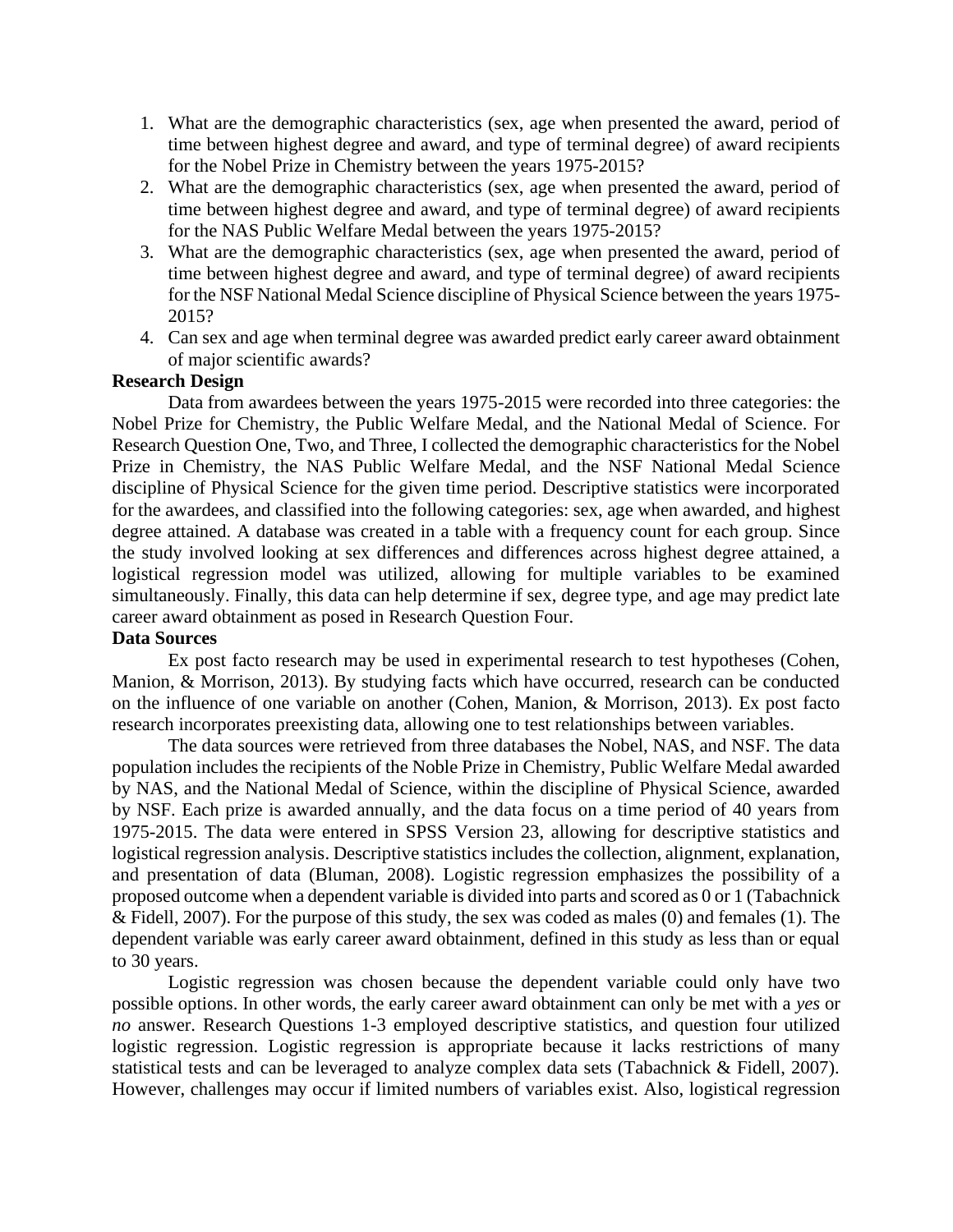assumes a linear relationship between variables.

### **Sampling Procedures**

The Nobel is awarded to distinct individuals who have benefited humanity. Award recipients of the Nobel include individuals who continue to explore areas of interest within their field in spite of hardships. The Nobel is a prestigious award, and laureates impact the science learning community, often in the areas of technology or medicine. The NAS provides research for the U.S. government, including scientific and technological innovations to benefit the military. Furthermore, the National Research Council was developed by the NAS, which was developed to promote the progress of science, and support research and education in science and engineering. Finally, due to Title IX being implemented in 1972, the award data gathered for the present study focused on the time period from 1975 to 2015.

## **Descriptive Statistics**

Table 4.1 provides historical data of the sex of awardees for the Nobel, NAS, and NSF between 1975 and 2015 and is relevant for Research Questions #1, 2, and 3. More specifically, it focuses on the Nobel Prize in Chemistry, the Public Welfare Medal, and the National Medal of Science within the discipline of physical science. A total of 225 awardees were examined, including 209 men (93%) and 16 women (7%). Only one woman received the Nobel Prize in Chemistry from 1975-2015.

Table 4.2 is a representation of data to support Research Question #1, and provides following data from the Nobel website, universities, and academic journals, including the age when awarded degree, the number of years between the degree and award, and the age when awarded the Nobel Prize in Chemistry. Additionally, the table provides the mean and standard deviation for the above referenced categories, focusing on the years 1975-2015. This period is significant because it reflects prizes awards after Title IX became law in 1972.

Table 4.3 provides the age of the awardees from the Nobel by categories of every 10 years between 1975 and 2015. Of the 86 award recipients, 99% were male and 1% female. Additionally, 37% received their award between the ages of 60-69, while 28% received their award between 50 and 59, and 16% received their award between the ages of 70-79. Range of ages for recipients varied significantly. For example, Hartncit Michel was the youngest individual to be awarded the Nobel Prize in Chemistry in 1988 (40 years old, while John B. Fenn was the oldest to be awarded in 2002 (85 years old).

One of the reasons Title IX was developed was to ensure sex discrimination diminished. Additionally, Title IX has been studied within the context of athletics, and has had a consistent increase in female participation at the high school, university, and the Olympics. However, the impact of Title IX has not been explored in academics, specifically science awards at the national and international level. Thus, I decided to focus on the international Nobel Prize in Chemistry. Additionally, Chemistry was chosen due to the previously reported data regarding doctoral degrees awarded to men and women. Out of the examined scientific fields, chemistry had the highest percentage of women earning a doctorate (39%). Subsequently, I examined which country was credited with this award from 1975-2015, and focused on the United States, since Title IX became law in that country. Of the 86 award recipients, the United States was credited with 52 (60%), and only one female, Ada E. Yonath, received the award between 1975 and 2015 (Shalev, 2010; Nobel, 2016).

Eight women have received the NAS Public Welfare Medal award from 1975 to 2015, the youngest of whom was 18 and the oldest was 32 years old when awarded their degree. The average age of the women was 26.2, reflecting a one-year difference from the cumulative average.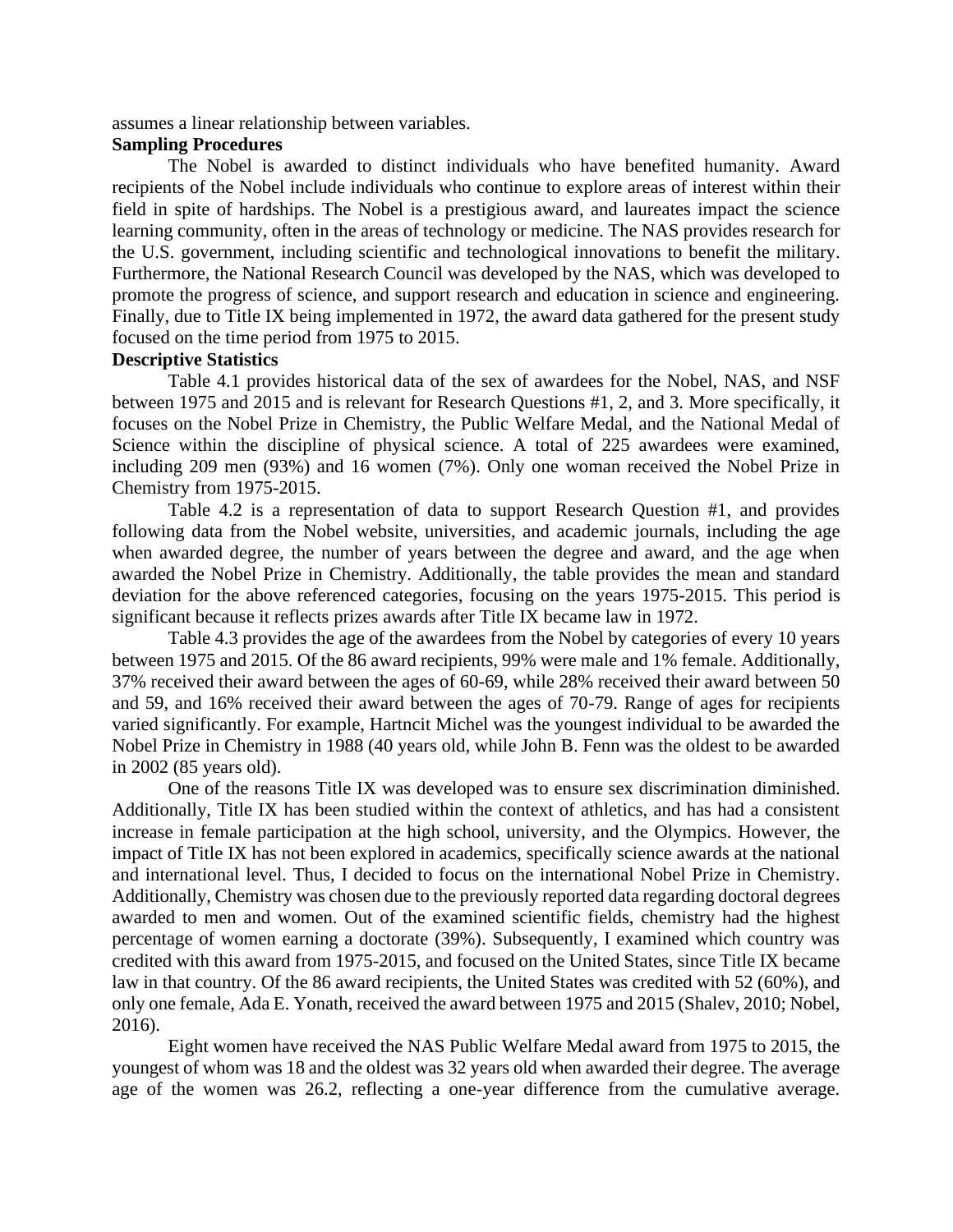Regarding the time between degree and award, the most was 61 and the least was 26 years. The mean for years between degrees for the women was 43.5, representing 1.3 years less than the overall average. The youngest woman was 49, and the oldest was 81 years old when awarded. The average age of the women was 69.6, representing a difference of 2.4 years from the cumulative average. The Public Welfare Medal was awarded to women in 1977, 1979, 1983, 2003, 2007, 2008, 2010 and 2013. In other words, from 1975 to 2005, only four women received the award. However, from 2005 to 2015, four women have received the award. Table 4.4 is a representation of data to support Research Question #2 and provides a summary of the mean and standard deviation for age, years between degree and award, and age they received the NAS Public Welfare Medal from 1975-2015.

Table 4.5 provides the age of the awardees from the NAS by categories of every 10 years between 1975 and 2015. Of the 42 award recipients, 81% were male and 9% female. Furthermore, 45% received their award between the ages of 70-79%, 19% received their award between the ages of 60-69, and 14% was represented in two age categories 50-59 and 80-89. Melinda Gates was the youngest individual to be awarded the NAS, Public Welfare Medal in 2013 and was 49 years old. Arnold O. Beckman was the oldest individual to be awarded in 1999 and was 99 years old. Table 4.5

Seven women have received the NSF National Medal of Science award within the discipline of Physical science from 1975 to 2015. The youngest woman was 24, and the oldest was 28 years old when awarded their degree. The average age of the women was 25.9, which is the same as the cumulative average. Time between degrees was at most 61 and at least was 40 years. The mean of the years between degrees for the women was 44.9, representing 1.5 years more than the overall average. The youngest woman was 63 and the oldest was 87 years old when awarded, while the average age of the women was 70.7, representing a difference of 1.2 years from the cumulative average. The National Medal of Science within the discipline of Physical science was awarded to women in 1975, 1983, 1993, 2007, 2009, 2011, and 2014. Approximately one award every ten years was awarded from 1975-2005. However, during 2005-2015, an award was received by women generally every two years. Table 4.6 is a representation of data to support Research Question #3, and provides a mean and standard deviation of the NSF National Medal of Science for age when awarded degree, the number of years between the degree and award, and the age when awarded within the discipline of physical Science from 1975-2015.

Table 4.7 provides the age of the awardees from the NSF by categories of every 10 years between 1975 and 2015. Of the 97 award recipients, 93% were male and 7% were female. Also, 40% received their award between the ages of 60-69, 29% received their award between the ages of 70-79, and 18% between the ages of 80-89. Paul Chu (Ching-Wu) was the youngest individual to be awarded the NSF, National Medal of Science within the discipline of the Physical Science in 1988 at the age of 47. Arnold O. Beckman and Gilbert F. White were the oldest to be awarded in 1989, both 89 years old.

Table 4.8 includes a summary relevant to Research questions 1, 2, and 3, showing sex and the number of early and late awardees for the merged data set of Nobel, NAS Public Welfare Medal, and the NSF National Medal of Science within the discipline of physical science between 1975 and 2015. Career award obtainments were calculated by the number of years between the degree and award. *Early* obtainment was identified by a period of 30 years or less, while *late* obtainment was identified by 31 years or more. Of the 209 male award recipients, 43 received their award early (21%), while 166 (79%) received their award late. Similarly, of the 16 female award recipients, two received their award early (13%), while 14 (87%) received their award late.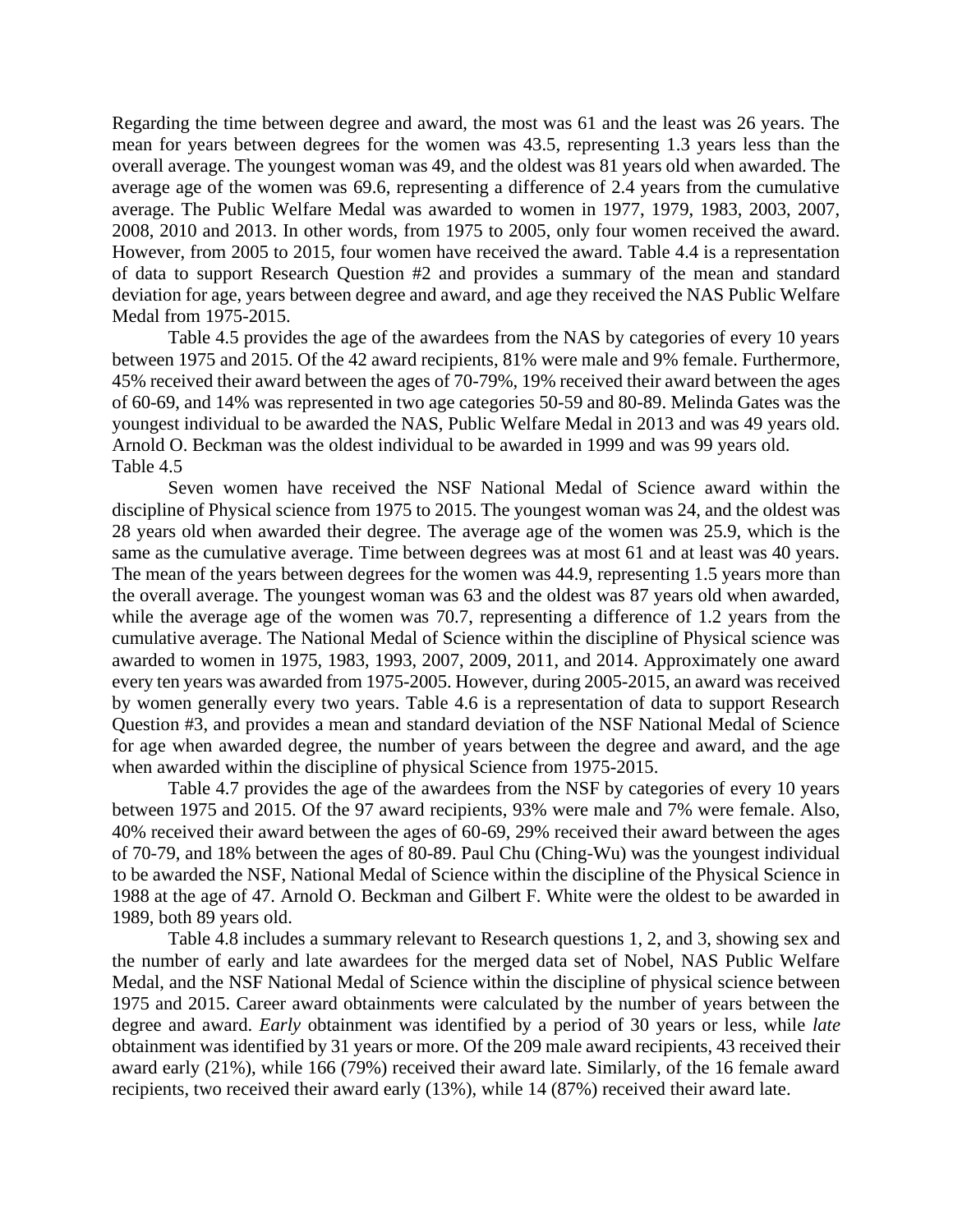Table 4.9 provides the age of the awardees and a summary of the Nobel, NAS, and NSF by categories of every 10 years between 1975 and 2015. Of the 225 award recipients, 93% were male and 7% female. In addition, all three awards represented multiple age brackets, with ranges of 50-59, 60-69, 70-79, and 80-89. The ranges, 60-69 and 70-79, were represented in all three with 60-69 leading in the Nobel and NSF. Other age groups which were present included 50-59 and 80- 89. The 50-59 range was present in the Nobel and NAS, while the 80-89 was present in NAS and NSF.

#### **Inferential Statistics**

A logistic regression analysis was conducted to determine if sex and age when terminal degree was awarded could predict early career award obtainment with a total of 225 awardees. Coding for the dependent variable of early or late career award included a 0 or 1, based upon the number of years between the degree and award. *Early* obtainment was identified by a period of 30 years or less and coded as 0, while *late* obtainment was identified by 31 years or more and coded as a 1. Also, coding for the independent variable of sex was a 0 or 1, with 0 for men and 1 for women.

Thus only one variable, the age when degree awarded, was found to predict early award receipt. Table 4.10 provides a summary and identifies an odds ratio: for every one-year increase in age when terminal degree awarded, there is an 18% decrease in probability of obtaining an early career award. However, a caveat needs to be mentioned, that a small number of women award recipients made logistic predictions difficult.

#### **Discussion**

The key findings which emerged from the study, within the context of the research questions, focused on the age and sex of award recipients for the Nobel Prize in Chemistry, the NAS Public Welfare Medal, and the NSF National Medal of science within the discipline of Physical Science. Additionally, the time period focused on the years 1975 to 2015, indicated the years just after adoption of Title IX. Finally, the study examined if sex and age when terminal degree was awarded could predict early career obtainment of major scientific awards.

Regarding the Nobel, NAS, and NSF between the years 1975 to 2015, the tipping point has begun to occur. The Nobel Prize in Chemistry, an international award, has only been awarded to one female, Dr. Ada E. Yonath (Nobel, 2016). The NAS, Public Welfare Medal in the United States has had four women awarded from 1975 to 2005, and four also from 2005 to 2015. During the last 10 years, the same numbers of women have been awarded as in the previous 30 years. For the NSF, National Medal of Science within the discipline of Physical Science awarded in the United States, from 1975 to 2005, one woman was awarded every 10 years. From 2005 to 2015, an award was received by women generally every two years. During the past 30 years, women received an award every 10 years, with this pattern increasing to one award every two years.

Findings of the current study indicate that within the context of athletics and academics at each progressive stage, Title IX has had a positive impact on girls' and women's participation. Regarding athletics, high school, college, and Olympic participation has continually increased since 1972. In academics, women have systematically increased participation in the sciences at all levels, culminating in receiving top scientific awards. However, the rate of increase has been more pronounced in the context of athletics.

Another explanation for this trend may be Bandura's Social Cognitive Theory. From the social cognitive perspective, self-efficacy helps produce vicarious outcomes. Furthermore, selfefficacy has two aspects, including self-control and thought process (Bandara, 1986). Self-control is a product of our thoughts, decisions, actions, and habits. And our thought process, our belief,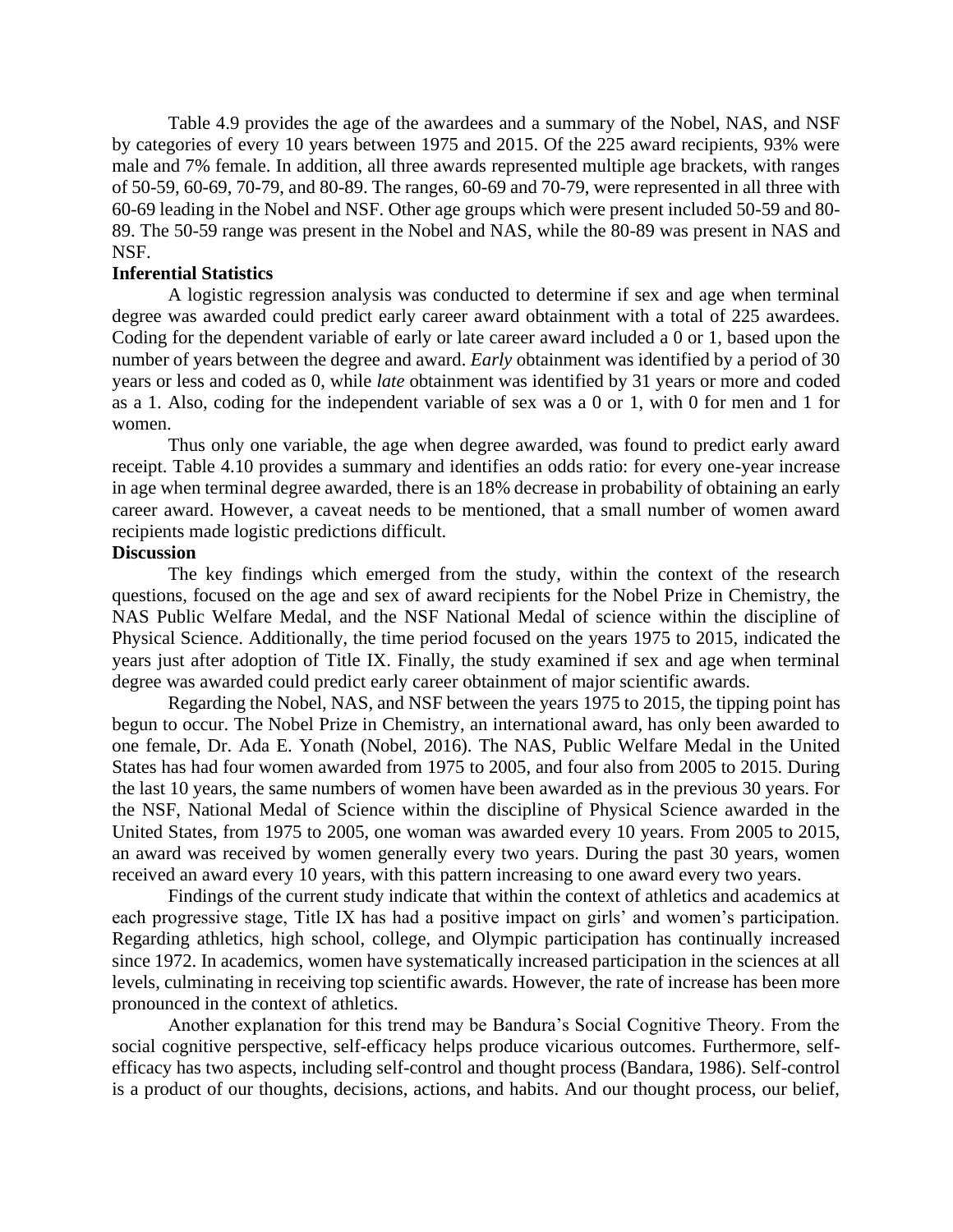impacts our actions and success. Therefore, our future thoughts and beliefs have a negative or positive outcomes, and can be profoundly influenced by vicarious experiences, such as witnessing an individual from similar circumstances achieve impressive success in athletics of academics.

For example, the only female Nobel Laureate in Chemistry from 1975-2015, is Ada E. Yonath. Dr. Yonath was born in Jerusalem, Israel to a poor family which rented a four-bedroom apartment with two additional families. Yet, despite her circumstances, her surroundings did not dampen her enormous curiosity. Additionally, her parents were raised in Judaism and learned the Hebrew language. Dr. Yonath went to school based up these principles and also learned Hebrew. Her father died when she was 11 years old, and her mother, encouraged her desire to continually learn (Nobel, 2016). Thus, in Dr. Yonath's life, her parents and specifically her mother, had a positive vicarious effect on her learning, belief, and life.

#### **Implications**

Title IX is having a positive incremental effect on the relative representation of women receiving major scientific awards. Recall, Title IX to date is 44 and the mean for all examined awards recipients age is 68. The difference of the average age of award recipients and when Title IX became a law is 24 years. Thus, the future female award recipients are entering the prime of their careers and are in the field conducting research. The next two decades should produce an exponential increase in the number of major scientific awards earned by women. Furthermore, this study examined awardees during a 40-year period, and focused on the pinnacle of scientific awards, which is the apex of greater representation of women in science. This study focused on the most prestigious scientific awards to provide a broad understanding of the impact of Title IX on gender equity.

## **Limitations**

Regarding the limitations for the study the following are three major constraints. First, is the number of awards. In the current study only three awards were examined within the context of the Nobel, NAS, and NSF. Next, is the number of awardees only being 225. This total number limited the amount of statistical data which could be analyzed. Therefore, by expanding the total number of awardees additional data analysis could be conducted. Finally, the forty year period from 1975 to 2015 could be expanded to aide in the total number of major scientific awards.

# **Conclusion**

Other research needs to be conducted expanding the awardees and awards of this study. Recall the RAISE Project has an overview of more than 2,000 awards, including but not limited to STEM and medical fields. This could be a starting point to determine names, and then determine the demographic characteristics of award recipients. Regarding qualitative research, women could be interviewed who have reached the pinnacle in their scientific field, and the application of social cognitive theory could be tested more directly. Also, future research could consist of a closer examination of graduate science programs during the past 40 years. This research would focus on which programs and scientific fields are being entered, what patterns emerge, and why.

Title IX has directly impacted the number of female science award recipients. The law has provided a parameter to ensure fairness occurs in every aspect of education. Thus, Title IX, enacted four decades ago, continues to have a positive impact regarding discrimination on the basis of sex. The current study suggests the representation of women in the top of scientific fields will reach a tipping point during the next two decades. Due to the workforce becoming more diversified, and the drastic increase of girls and women participating in athletics, women have more equity.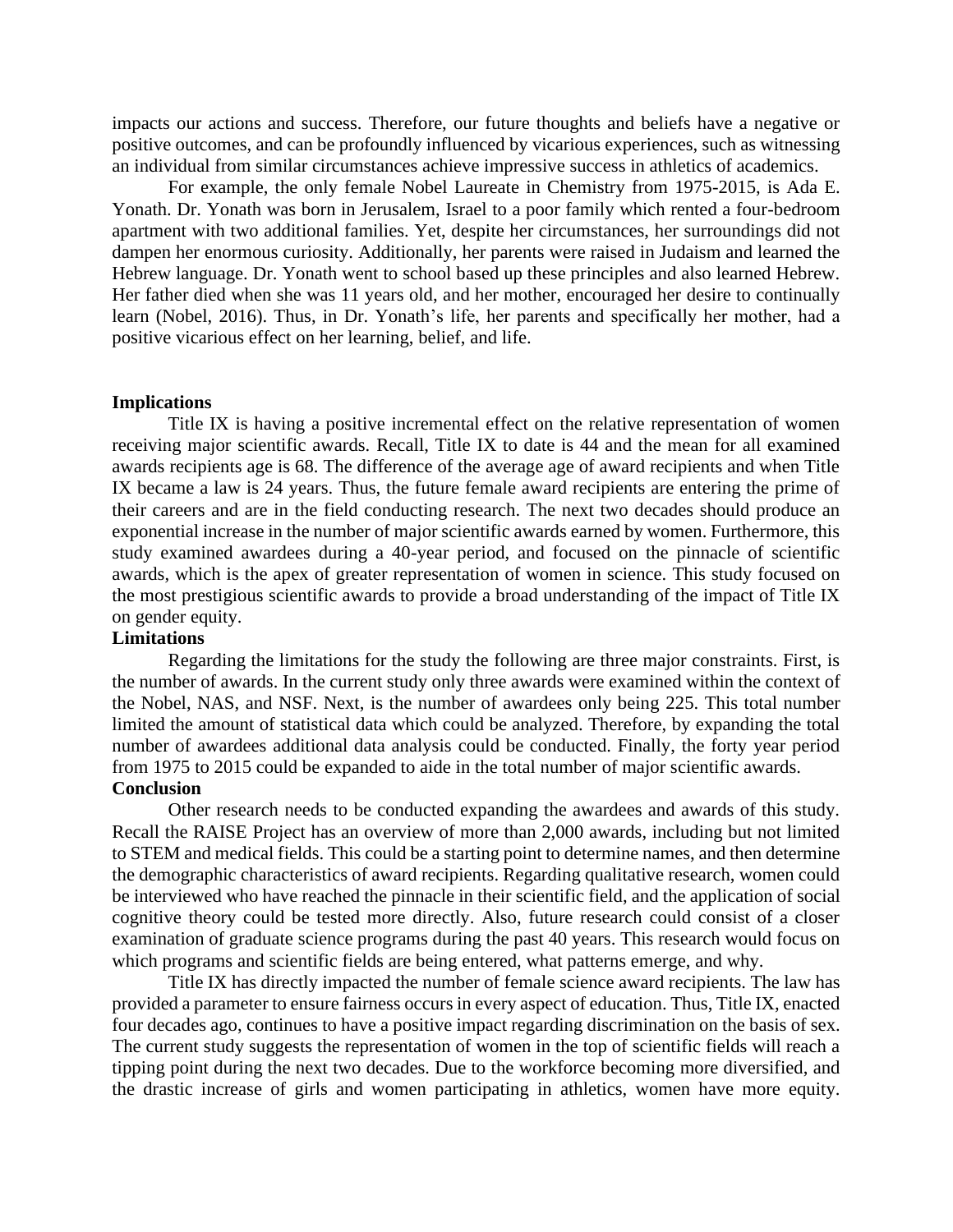Additionally, in the academic arena, as the representation of girls, young ladies, and women continue to increase as professionals, advanced professionals, and leaders, a climactic moment will occur. Furthermore, the pace of this change will gain great momentum as society begins to remember it has been aligned to the image of the Messiah, through a union of trusting, into a community of unity. Thus, one of the purposes of trusting is to enlarge the capacity of a nation to contain Him in much greater measures than has been before.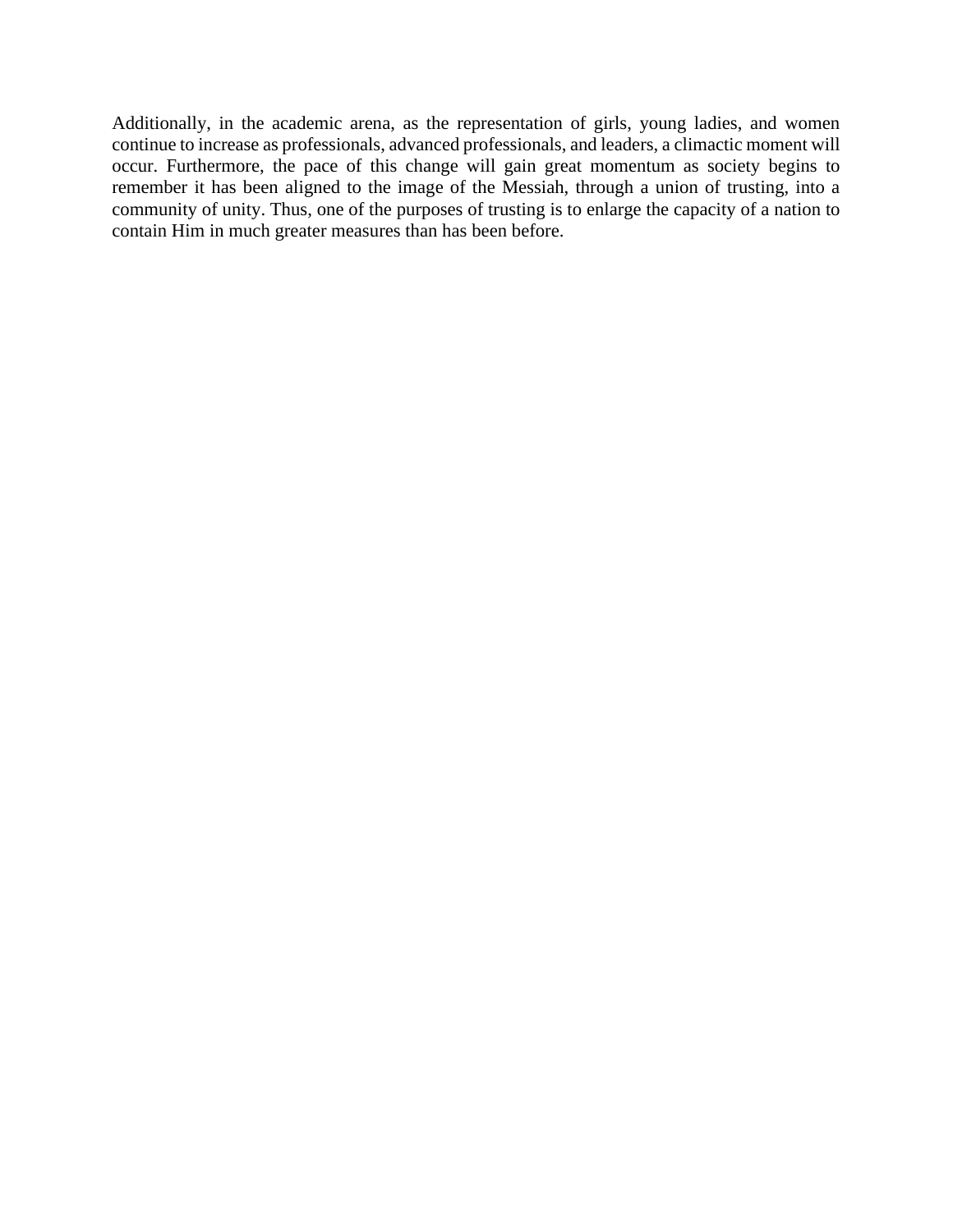| <b>Sex</b> | <b>Nobe</b> | <b>NAS</b> | <b>NSF</b> | <b>Total</b> |
|------------|-------------|------------|------------|--------------|
| Men        | 85          | 34         | 90         | 209          |
| Women      | 1           | 8          |            | 16           |
| Total      | 86          | 42         | 97         | 225          |

*Sex of Awardees of Nobel, NAS, and NSF: 1975-2015* 

*Nobel Prize in Chemistry: 1975-2015 (N=86)*

| Category                              | Mean | SD   |
|---------------------------------------|------|------|
| Age Awarded Degree                    | 27.3 | 3.9  |
| <b>Years Between Degree and Award</b> | 35.9 | 11.2 |
| Age Received Award                    | 63.1 | 10.7 |

*Age at Award, Nobel Prize in Chemistry: 1975-2015 (N=86)*

|              |             | Femal    |              |
|--------------|-------------|----------|--------------|
| Age          | <b>Male</b> | e        | <b>Total</b> |
| 40-49        | 9           | 0        | 9            |
| 50-59        | 24          | $\theta$ | 24           |
| $60 - 69$    | 32          | $\theta$ | 32           |
| 70-79        | 13          | 1        | 14           |
| 80-89        | 7           | $\theta$ | 7            |
| <b>Total</b> | 85          | 1        | 86           |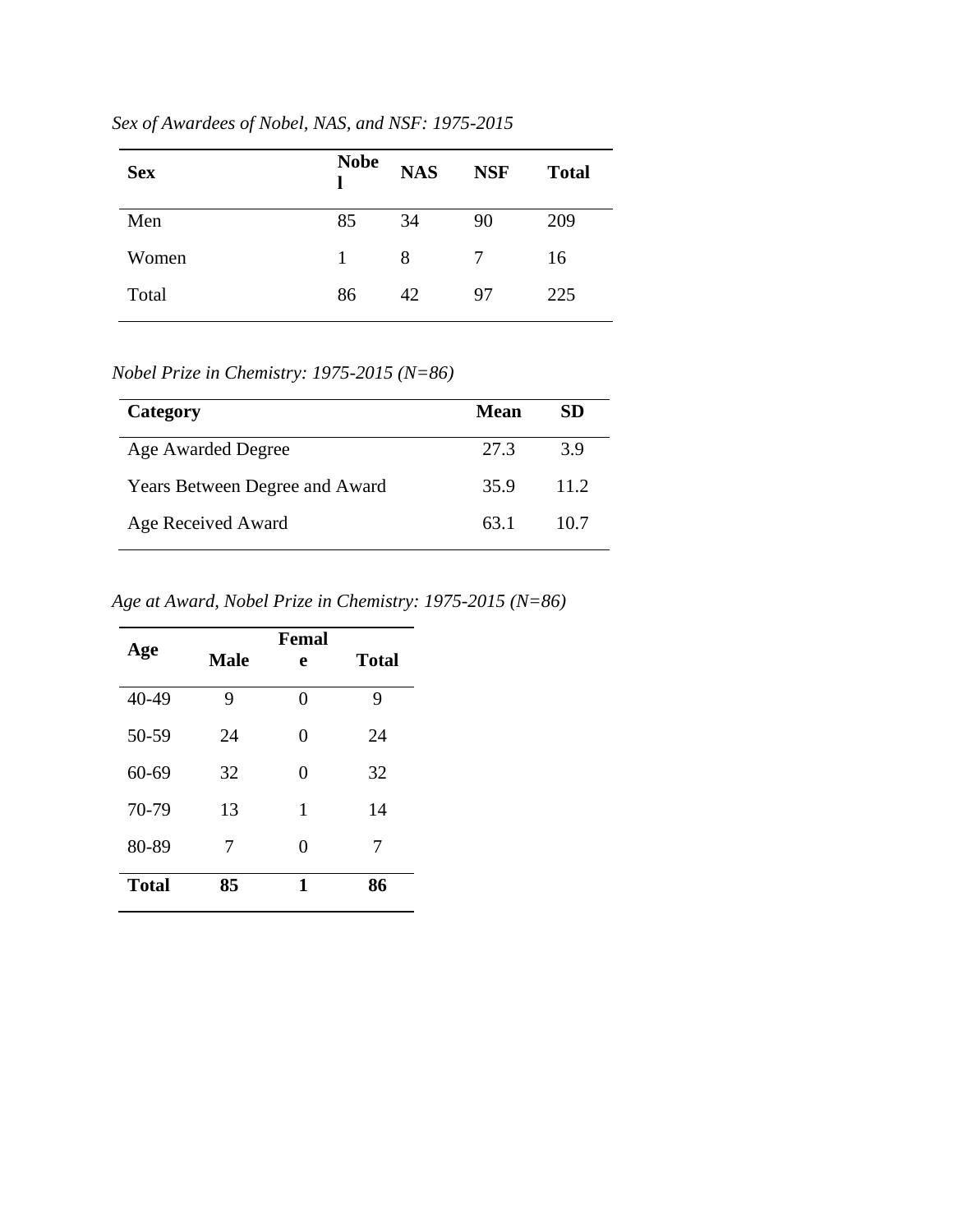| Category                              | Mean | SD   |
|---------------------------------------|------|------|
| Age Awarded Degree                    | 27.2 | 7.7  |
| <b>Years Between Degree and Award</b> | 44.8 | 12.5 |
| Age Received Award                    | 72.  | 117  |

*NAS, Public Welfare Medal: 1975-2015 (N=42)*

*Age at Award, NAS, Public Welfare Medal: 1975-2015 (N=42)*

|              |                | Femal |                |
|--------------|----------------|-------|----------------|
| Age          | <b>Male</b>    | e     | <b>Total</b>   |
| 40-49        | $\theta$       | 1     | 1              |
| 50-59        | 5              | 1     | 6              |
| $60 - 69$    | 7              | 1     | 8              |
| 70-79        | 15             | 4     | 19             |
| 80-89        | 5              | 1     | 6              |
| 90-99        | $\overline{2}$ | 0     | $\overline{2}$ |
| <b>Total</b> | 34             | 8     | 42             |

*NSF, National Medal of Science within the Discipline of Physical Science: 1975-2015 (N=97)*

| Category                       | Mean | SD  |
|--------------------------------|------|-----|
| Age Awarded Degree             | 26   | 2.8 |
| Years Between Degree and Award | 43.4 | 10  |
| Age Received Award             | 69.5 | 9.5 |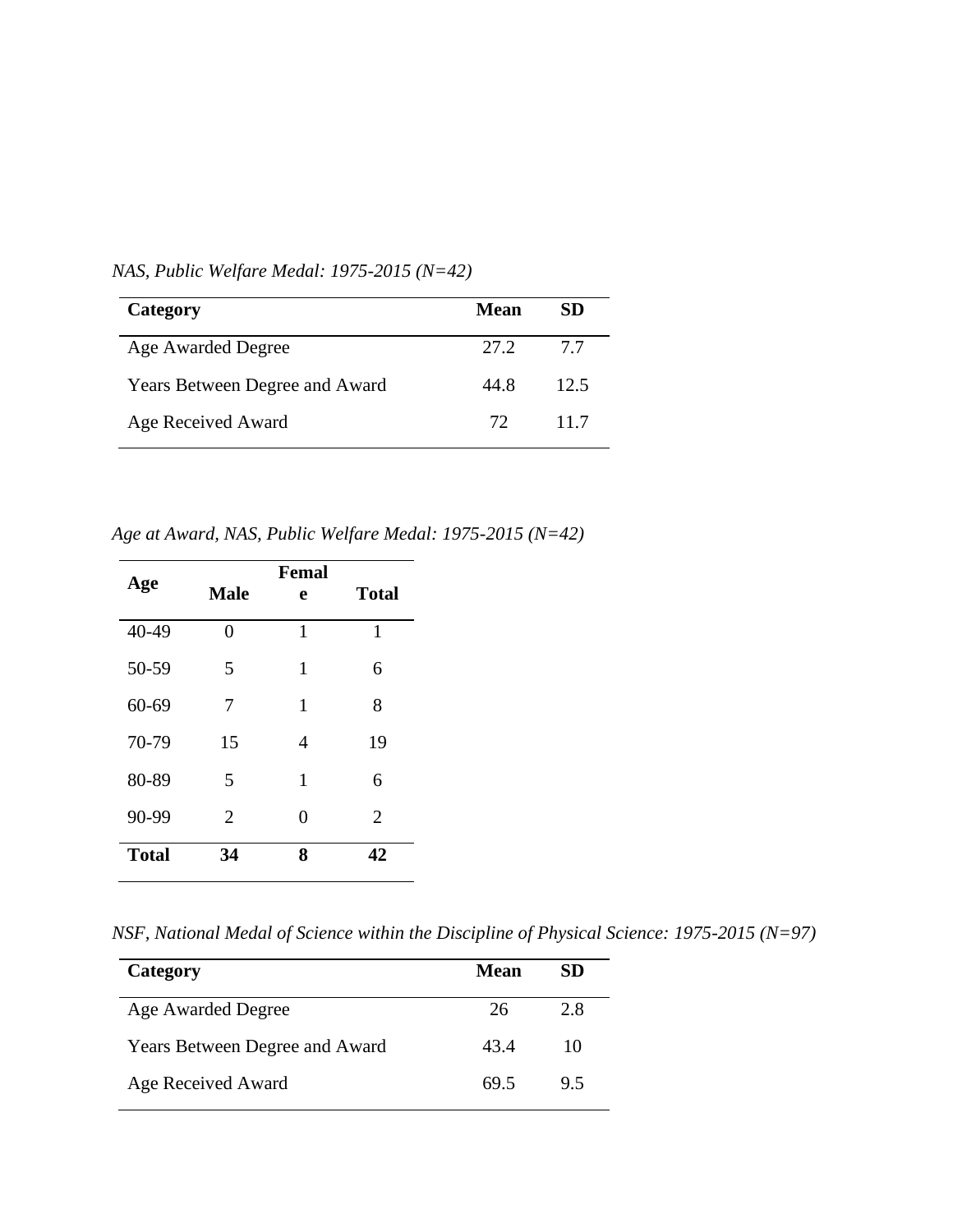|              | Femal          |          |                |  |  |
|--------------|----------------|----------|----------------|--|--|
| Age          | <b>Male</b>    | e        | <b>Total</b>   |  |  |
| 40-49        | $\overline{2}$ | $\theta$ | $\overline{2}$ |  |  |
| 50-59        | 11             | 0        | 11             |  |  |
| $60 - 69$    | 34             | 5        | 39             |  |  |
| 70-79        | 28             | 0        | 28             |  |  |
| 80-89        | 15             | 2        | 17             |  |  |
| <b>Total</b> | 90             | 7        | 97             |  |  |

*Age at Award, NSF, National Medal of Science discipline of Physical Science: 1975-2015 (N=97)*

*Sex, Early or Late Awardees for Nobel, NAS, and NSF: 1975-2015 (N=225)*

| <b>Sex</b> | <b>Early</b> | Late | <b>Total</b> |
|------------|--------------|------|--------------|
| Male       | 43           | 166  | 209          |
| Female     | 2            | 14   | 16           |
| Total      | 45           | 180  | 225          |

*Summary of Age at Award, Nobel Prize in Chemistry, NAS, Public Welfare Medal, and NSF, National Medal of Science discipline of Physical Science: 1975-2015 (N=225)*

| Age   | <b>Male</b> | Femal<br>e | <b>Total</b> |
|-------|-------------|------------|--------------|
| 40-49 | 11          |            | 12           |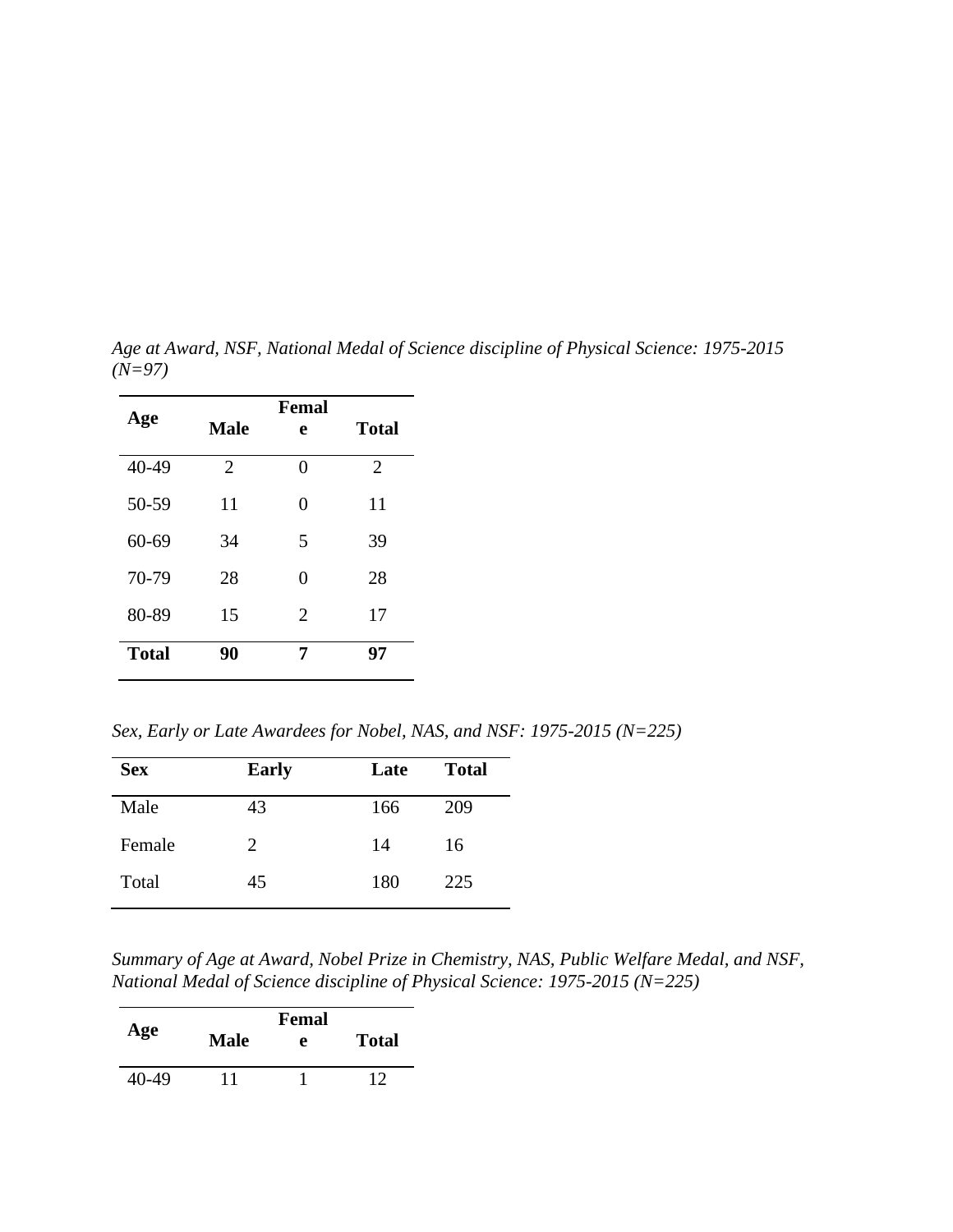| <b>Total</b> | 209 | 16 | 225 |
|--------------|-----|----|-----|
| 90-99        | 2   | 0  | 2   |
| 80-89        | 27  | 3  | 30  |
| 70-79        | 56  | 5  | 61  |
| $60 - 69$    | 73  | 6  | 79  |
| 50-59        | 40  | 1  | 41  |

*Summary of Age at Award, Nobel Prize in Chemistry, NAS, Public Welfare Medal, and NSF, National Medal of Science discipline of Physical Science: 1975-2015 (N=225)*

| Age          | <b>Male</b>    | Femal<br>e | <b>Total</b> |
|--------------|----------------|------------|--------------|
| 40-49        | 11             | 1          | 12           |
| 50-59        | 40             | 1          | 41           |
| $60 - 69$    | 73             | 6          | 79           |
| 70-79        | 56             | 5          | 61           |
| 80-89        | 27             | 3          | 30           |
| 90-99        | $\overline{2}$ | 0          | 2            |
| <b>Total</b> | 209            | 16         | 225          |

*Logistic Regression: Career Award Obtainment by Awardees* 

| Independent                        | B     | S.E.  | <b>Wald</b>        | df             | Sig.  | Exp(B) |
|------------------------------------|-------|-------|--------------------|----------------|-------|--------|
| <b>Sex</b>                         | 0.535 | 0.789 | 0.459              |                | 0.498 | 1.708  |
| Age Terminal Degree Awarded -0.198 |       |       | 0.055 13.207       | $\overline{1}$ | 0.001 | 0.82   |
| Constant                           | 6.744 |       | $1.507$ $20.025$ 1 |                | 0.001 | 848.69 |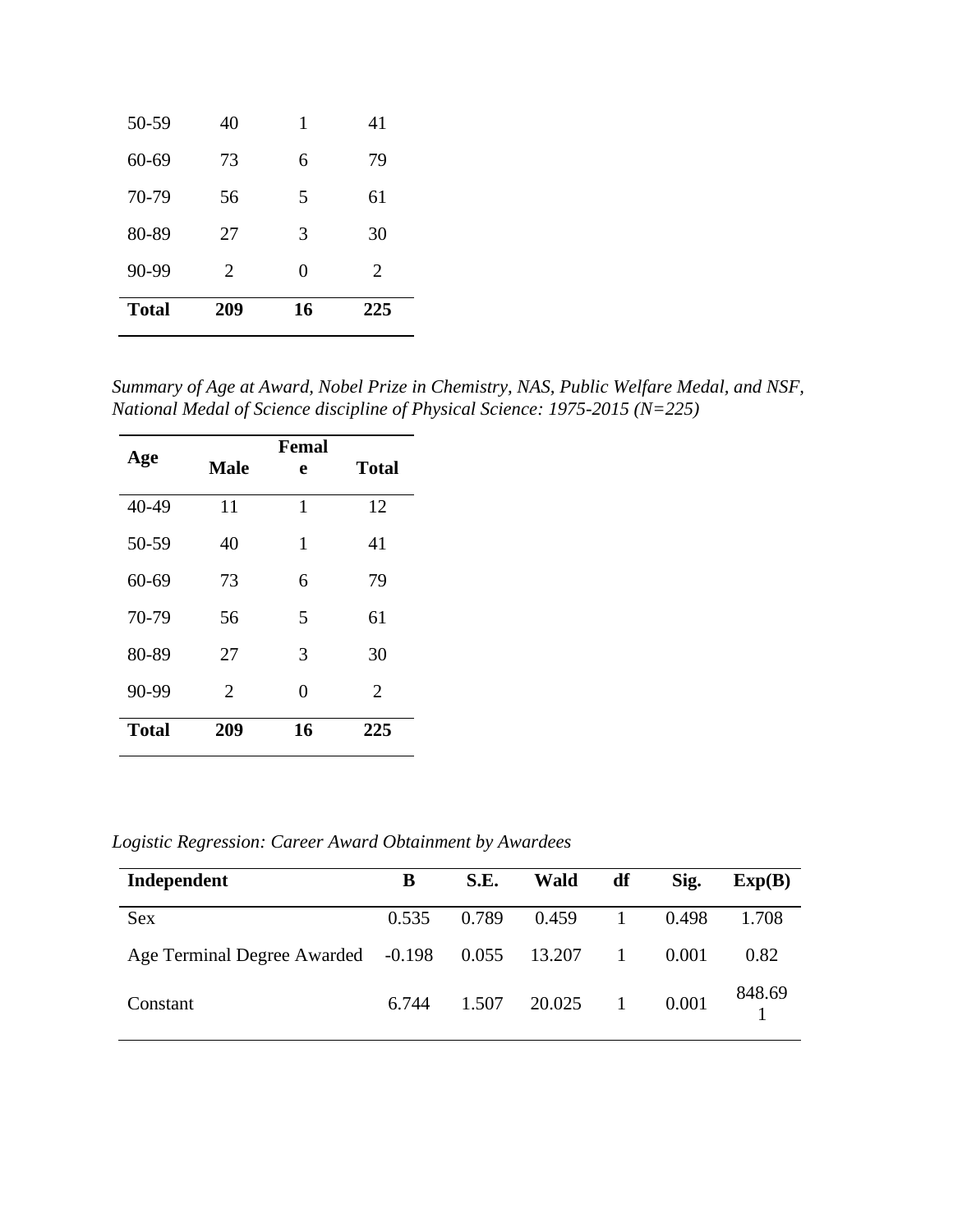# APPENDIX A

# NOBEL PRIZE DATA 1

NOBEL PRIZE DATA 1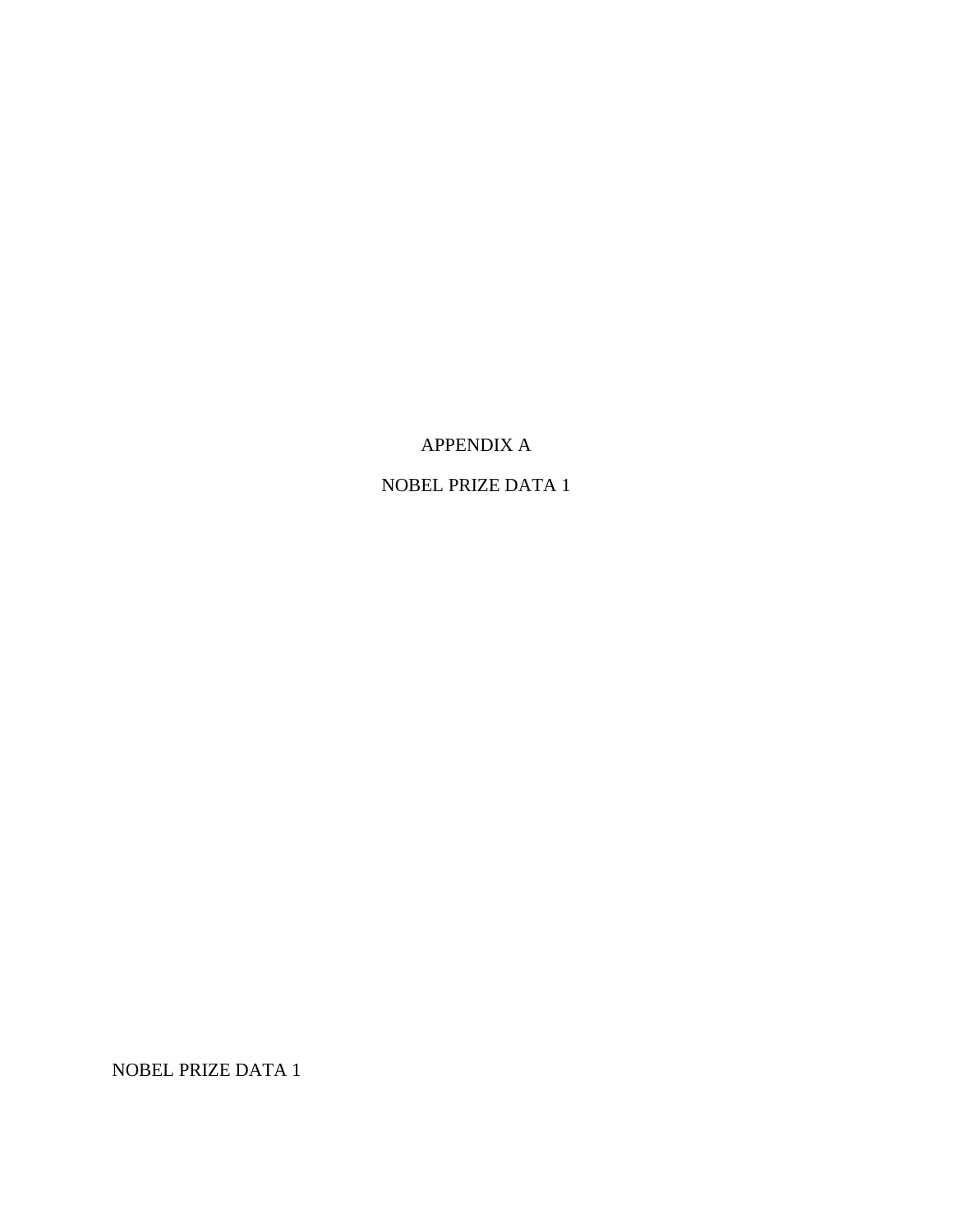| <b>Name</b>                    | <b>Prize</b> | <b>Sex</b>       |                   | <b>AgeAwarded HighestDegree</b> | <b>TimeBetwDegr</b> |
|--------------------------------|--------------|------------------|-------------------|---------------------------------|---------------------|
| Ada E. Yonath                  | Nobel        | 1                | 29                | 3                               | 41                  |
| John Warcap Cornforth          | Nobel        | $\overline{0}$   | 24                | 3                               | 34                  |
| <b>Vladimir Prelog</b>         | Nobel        | $\boldsymbol{0}$ | 23                | 4                               | 46                  |
| William Nun Lipscomb           | Nobel        | $\boldsymbol{0}$ | 27                | 3                               | 30                  |
| Ilya Prigogine                 | Nobel        | $\theta$         | 24                | 6                               | 36                  |
| Peter Denis Mitchell           | Nobel        | $\boldsymbol{0}$ | 31                | 3                               | 27                  |
| <b>Herbert Charles Brown</b>   | Nobel        | $\boldsymbol{0}$ | 26                | 3                               | 41                  |
| Georg Fridriech Kari           |              |                  |                   |                                 |                     |
| Wittig                         | Nobel        | $\theta$         | 35                | 3                               | 47                  |
| Paul Berg                      | Nobel        | $\theta$         | 26                | 3                               | 28                  |
| <b>Walter Gilbert</b>          | Nobel        | $\overline{0}$   | 25                | 6                               | 23                  |
| <b>Frederick Sanger</b>        | Nobel        | $\boldsymbol{0}$ | 25                | 3                               | 37                  |
| Fenichi Fukui                  | Nobel        | $\overline{0}$   | 23                | 3                               | 40                  |
| Roald Hoffman                  | Nobel        | $\boldsymbol{0}$ | 25                | 3                               | 19                  |
| Aaron Klug                     | Nobel        | $\boldsymbol{0}$ | 27                | 3                               | 29                  |
| <b>Henry Taube</b>             | Nobel        | $\boldsymbol{0}$ | 25                | 3                               | 43                  |
| <b>Robert Bruce Merrifield</b> | Nobel        | $\boldsymbol{0}$ | 28                | 3                               | 35                  |
| Herbert Aaron Hauptman         | Nobel        | $\boldsymbol{0}$ | 37                | 3                               | 31                  |
| Jerome Karie                   | Nobel        | $\overline{0}$   | 26                | 3                               | 41                  |
| Dudley Robert Herschbach       | Nobel        | $\boldsymbol{0}$ | 26                | 3                               | 28                  |
| Yuan Tseh Lee                  | Nobel        | $\boldsymbol{0}$ | 29                | 3                               | 21                  |
| John Charles Polanyi           | Nobel        | $\boldsymbol{0}$ | 23                | 3                               | 34                  |
| Donald James Cram              | Nobel        | $\boldsymbol{0}$ | 28                | 3                               | 40                  |
| Jean-Marie Pierre Lehn         | Nobel        | $\boldsymbol{0}$ | 24                | 3                               | 24                  |
| <b>Charles John Pedersen</b>   | Nobel        | $\overline{0}$   | 23                | $\overline{c}$                  | 60                  |
| Johann Deisenhofer             | Nobel        | $\boldsymbol{0}$ | 31                | 3                               | 14                  |
| Robert Huber                   | Nobel        | $\boldsymbol{0}$ | 26                | 3                               | 25                  |
| <b>Hartmut Michel</b>          | Nobel        | $\boldsymbol{0}$ | 29                | 3                               | 11                  |
| <b>Sidney Altman</b>           | Nobel        | $\boldsymbol{0}$ | 28                | 3                               | 22                  |
| <b>Thomas Robert Cech</b>      | Nobel        | $\theta$         | 28                | 3                               | 14                  |
| Elias James Corey              | Nobel        | $\overline{0}$   | 23                | 3                               | 39                  |
| <b>Richard Robert Ernst</b>    | Nobel        | $\overline{0}$   | 29                | 3                               | 29                  |
| <b>Rudolph Arthur Marcus</b>   | Nobel        | $\theta$         | 23                | 3                               | 46                  |
| Kary Banks Mullis              | Nobel        | $\overline{0}$   | 28                | 3                               | 21                  |
| Michael Smith                  | Nobel        | $\overline{0}$   | 24                | 3                               | 37                  |
| George Andrew Olah             | Nobel        | $\overline{0}$   | 50                | 3                               | 17                  |
| Paul J. Crutzen                | Nobel        | $\theta$         | 35                | 3                               | 27                  |
| Mario J. Molina                | Nobel        | $\theta$         | 29                | 3                               | 23                  |
| <b>Name</b>                    | <b>Prize</b> | <b>Sex</b>       | <b>AgeAwarded</b> | <b>HighestDegree</b>            | <b>TimeBetwDegr</b> |
| F. Sherwood Rowland            | Nobel        | $\boldsymbol{0}$ | 25                | 3                               | 43                  |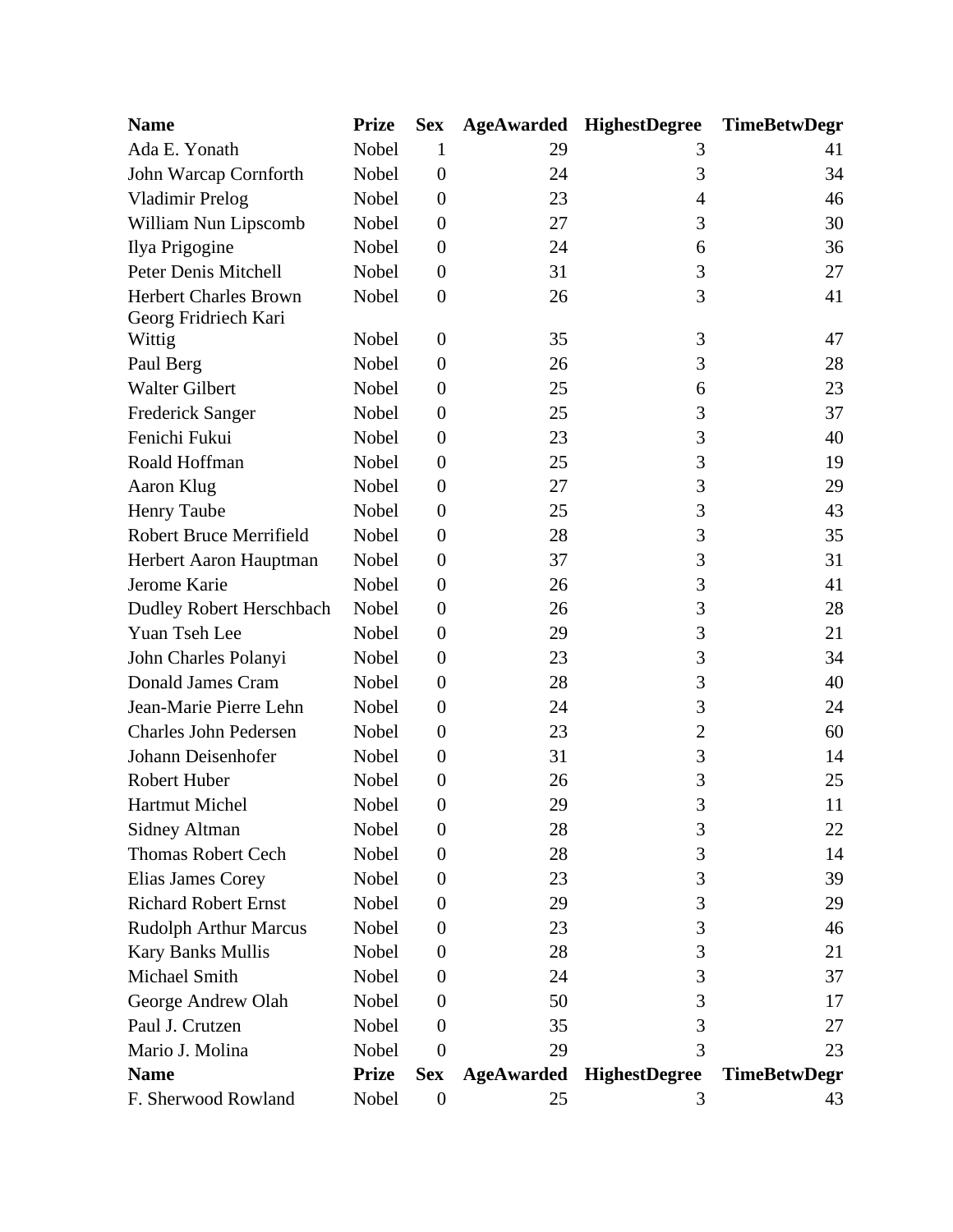| Brian K. Kobilka    | Nobel        | $\boldsymbol{0}$ | 26                | 7                    | 31                  |
|---------------------|--------------|------------------|-------------------|----------------------|---------------------|
| <b>Name</b>         | <b>Prize</b> | <b>Sex</b>       | <b>AgeAwarded</b> | <b>HighestDegree</b> | <b>TimeBetwDegr</b> |
| Robert J. Lefkowitz | Nobel        | $\overline{0}$   | 23                | 7                    | 46                  |
| Dan Shechtman       | Nobel        | $\overline{0}$   | 31                | 3                    | 39                  |
| Akira Suzuki        | Nobel        | $\overline{0}$   | 29                | 3                    | 51                  |
| Ei-ichi Negishi     | Nobel        | $\boldsymbol{0}$ | 28                | 3                    | 47                  |
| Richard F. Heck     | Nobel        | $\overline{0}$   | 23                | 3                    | 56                  |
| Thomas A. Steitz    | Nobel        | $\overline{0}$   | 26                | 3                    | 43                  |
| Ramakrishnan        | Nobel        | $\boldsymbol{0}$ | 24                | 3                    | 33                  |
| Venkatraman         |              |                  |                   |                      |                     |
| Roger Y. Tsien      | Nobel        | $\overline{0}$   | 25                | 3                    | 31                  |
| Martin Chalfie      | Nobel        | $\boldsymbol{0}$ | 30                | 3                    | 31                  |
| Osamu Shimomura     | Nobel        | $\boldsymbol{0}$ | 32                | 3                    | 48                  |
| Gerhard Ertl        | Nobel        | $\overline{0}$   | 29                | 3                    | 42                  |
| Roger D. Kornberg   | Nobel        | $\overline{0}$   | 25                | 3                    | 34                  |
| Richard R. Schrock  | Nobel        | $\boldsymbol{0}$ | 26                | 3                    | 34                  |
| Robert H. Grubbs    | Nobel        | $\boldsymbol{0}$ | 26                | 3                    | 37                  |
| <b>Yves Chauvin</b> | Nobel        | $\boldsymbol{0}$ | 24                | 1                    | 51                  |
| <b>Irwin Rose</b>   | Nobel        | $\boldsymbol{0}$ | 26                | 3                    | 52                  |
| Avram Hershko       | Nobel        | $\boldsymbol{0}$ | 32                | 3                    | 35                  |
| Aaron Ciechanover   | Nobel        | $\boldsymbol{0}$ | 28                | 7                    | 29                  |
| Roderick MacKinnon  | Nobel        | $\boldsymbol{0}$ | 26                | 7                    | 21                  |
| Peter Agre          | Nobel        | $\boldsymbol{0}$ | 25                | 7                    | 29                  |
| Kurt Wuthrich       | Nobel        | $\boldsymbol{0}$ | 26                | 3                    | 38                  |
| Koichi Tanaka       | Nobel        | $\boldsymbol{0}$ | 24                | 1                    | 19                  |
| John B. Fenn        | Nobel        | $\boldsymbol{0}$ | 23                | 3                    | 62                  |
| K. Barry Sharpless  | Nobel        | $\boldsymbol{0}$ | 27                | 3                    | 33                  |
| Ryoji Noyori        | Nobel        | $\boldsymbol{0}$ | 29                | 5                    | 34                  |
| William S. Knowles  | Nobel        | $\boldsymbol{0}$ | 25                | 3                    | 59                  |
| Hideki Shirakawa    | Nobel        | $\boldsymbol{0}$ | 30                | 5                    | 34                  |
| Alan G. MacDiarmid  | Nobel        | $\boldsymbol{0}$ | 26                | 3                    | 47                  |
| Alan J. Heeger      | Nobel        | $\boldsymbol{0}$ | 25                | 3                    | 39                  |
| Ahmed H. Zewail     | Nobel        | $\boldsymbol{0}$ | 28                | 3                    | 25                  |
| John A. Pople       | Nobel        | $\boldsymbol{0}$ | 28                | 3                    | 47                  |
| Walter Kohn         | Nobel        | $\boldsymbol{0}$ | 25                | 3                    | 50                  |
| Jens C. Skou        | Nobel        | $\boldsymbol{0}$ | 36                | 7                    | 43                  |
| John E. Walker      | Nobel        | $\boldsymbol{0}$ | 28                | 3                    | 28                  |
| Paul D. Boyer       | Nobel        | $\boldsymbol{0}$ | 25                | 3                    | 54                  |
| Richard E. Smalley  | Nobel        | $\boldsymbol{0}$ | 30                | 3                    | 23                  |
| Sir Harold W. Kroto | Nobel        | $\boldsymbol{0}$ | 25                | 3                    | 32                  |
| Robert F. Curl Jr.  | Nobel        | $\overline{0}$   | 24                | 3                    | 39                  |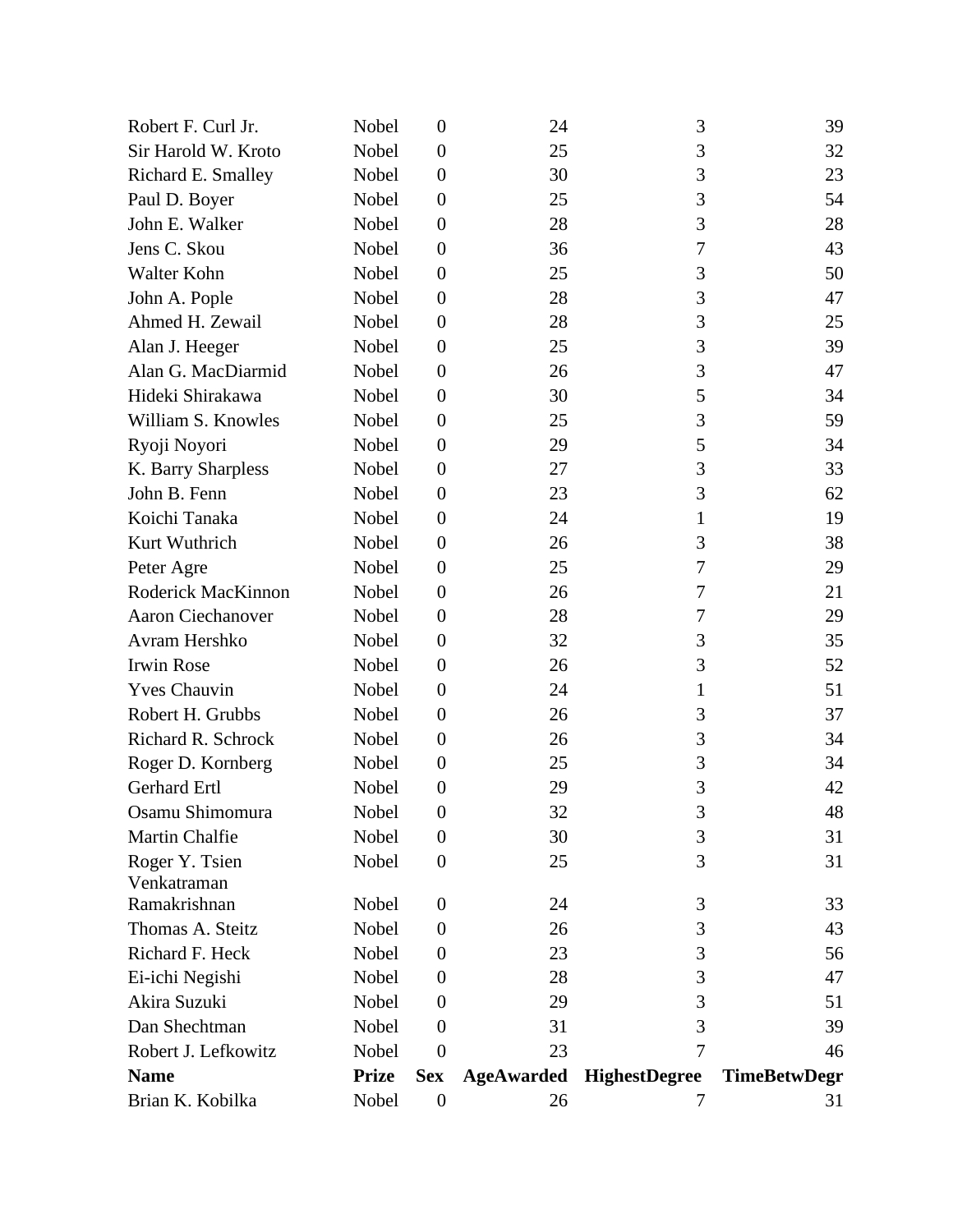| <b>Martin Karplus</b> | Nobel        | O              | 23 |   | 60 |
|-----------------------|--------------|----------------|----|---|----|
| Michael Levitt        | Nobel        | $\theta$       | 25 |   | 41 |
| Arieh Warshel         | Nobel        | 0              | 29 |   | 44 |
| Eric Betzig           | Nobel        | 0              | 28 | 3 | 26 |
| Stefan W. Hell        | Nobel        | 0              | 28 | 3 | 24 |
| William E. Moerner    | <b>Nobel</b> | $\overline{0}$ | 29 | 3 | 32 |
| Tomas Lindahl         | Nobel        | 0              | 29 | 3 | 48 |
| Paul Modrich          | Nobel        | 0              | 27 |   | 42 |
| <b>Aziz Sancar</b>    | Nobel        |                | 31 |   | 38 |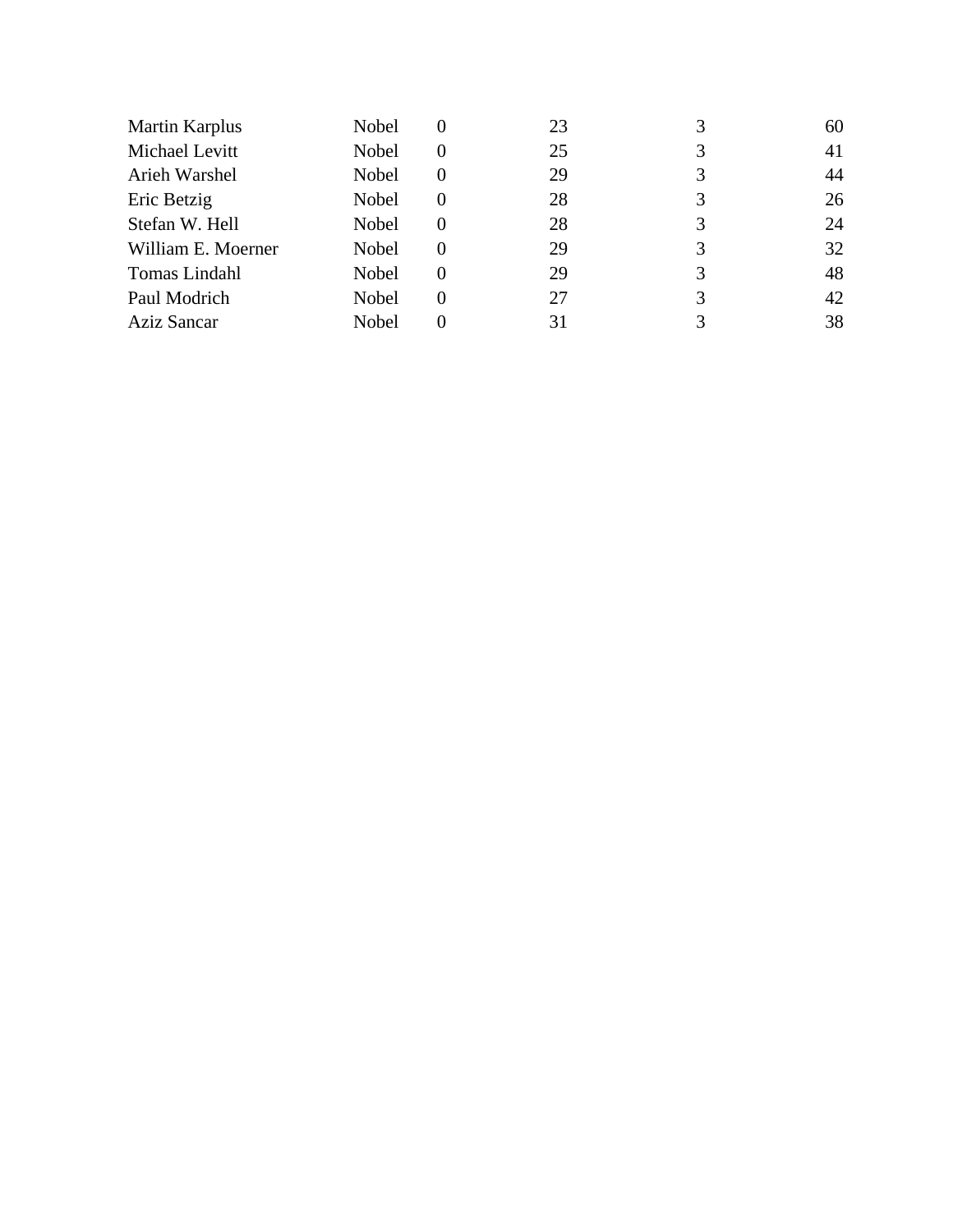## APPENDIX B

# NOBEL PRIZE DATA 2

NOBEL PRIZE DATA 2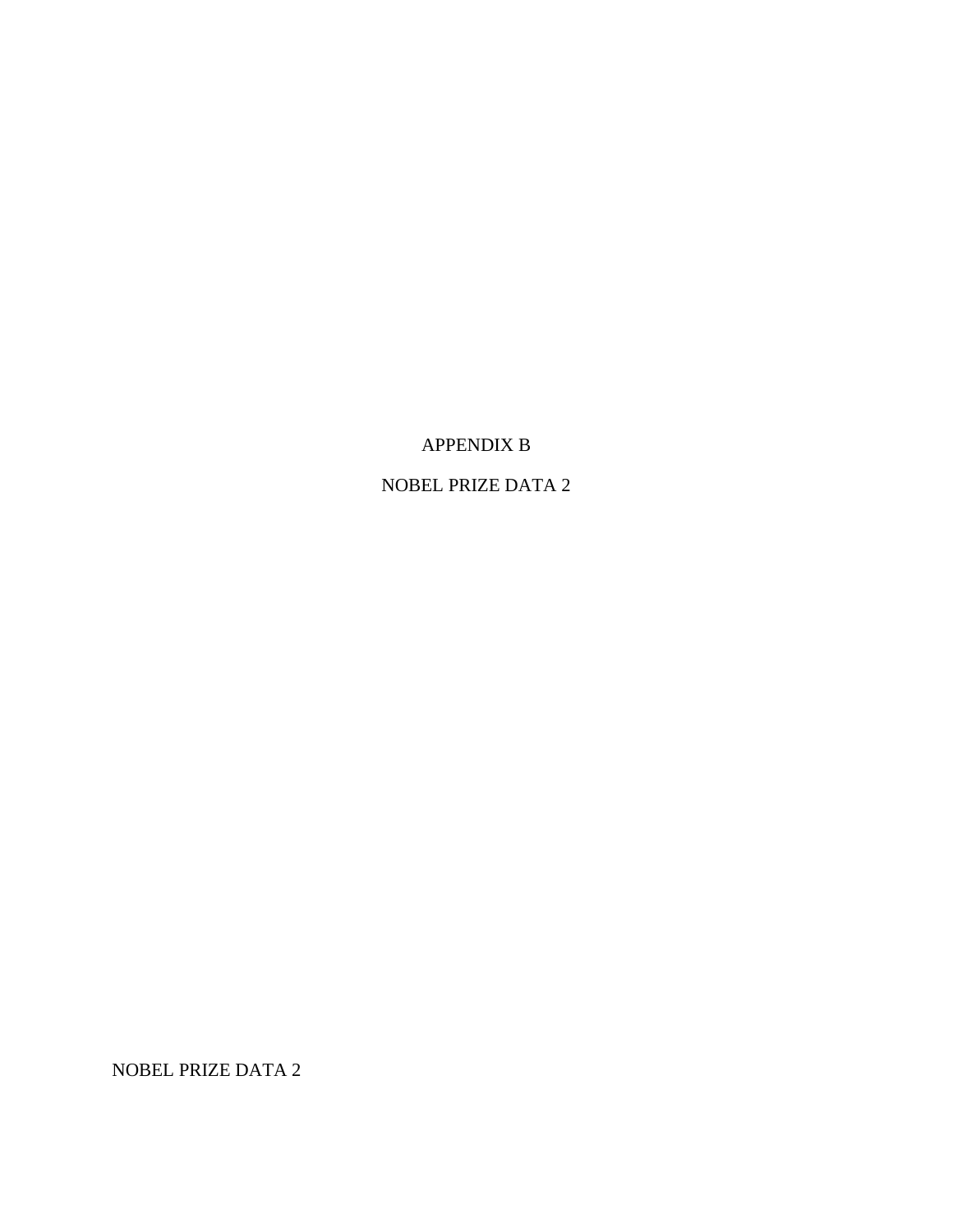| <b>Name</b>                    | <b>Prize</b> |              | <b>AwardType AwardYear</b> | AgeAwarded        | EarlyLate        |
|--------------------------------|--------------|--------------|----------------------------|-------------------|------------------|
| Ada E. Yonath                  | Nobel        |              | 2009                       | 70                |                  |
| John Warcap Cornforth          | Nobel        | 1            | 1975                       | 58                | 1                |
| <b>Vladimir Prelog</b>         | Nobel        | 1            | 1975                       | 69                | 1                |
| William Nun Lipscomb           | Nobel        | 1            | 1976                       | 57                | $\boldsymbol{0}$ |
| Ilya Prigogine                 | Nobel        | 1            | 1977                       | 60                | 1                |
| Peter Denis Mitchell           | Nobel        | 1            | 1978                       | 58                | $\theta$         |
| <b>Herbert Charles Brown</b>   | Nobel        | $\mathbf{1}$ | 1979                       | 67                | $\mathbf{1}$     |
| Georg Fridriech Kari           |              |              |                            |                   |                  |
| Wittig                         | Nobel        | 1            | 1979                       | 82                | 1                |
| Paul Berg                      | Nobel        | 1            | 1980                       | 54                | $\theta$         |
| <b>Walter Gilbert</b>          | Nobel        | 1            | 1980                       | 48                | $\boldsymbol{0}$ |
| <b>Frederick Sanger</b>        | Nobel        | 1            | 1980                       | 62                | 1                |
| Fenichi Fukui                  | Nobel        | 1            | 1981                       | 63                | 1                |
| Roald Hoffman                  | Nobel        | 1            | 1981                       | 44                | $\theta$         |
| Aaron Klug                     | Nobel        | 1            | 1982                       | 56                | $\overline{0}$   |
| <b>Henry Taube</b>             | Nobel        | 1            | 1983                       | 68                | 1                |
| <b>Robert Bruce Merrifield</b> | Nobel        | 1            | 1984                       | 63                | 1                |
| Herbert Aaron Hauptman         | Nobel        | 1            | 1985                       | 68                | 1                |
| Jerome Karie                   | Nobel        | 1            | 1985                       | 67                | $\mathbf{1}$     |
| Dudley Robert Herschbach       | Nobel        | 1            | 1986                       | 54                | $\boldsymbol{0}$ |
| Yuan Tseh Lee                  | Nobel        | 1            | 1986                       | 50                | $\boldsymbol{0}$ |
| John Charles Polanyi           | Nobel        | 1            | 1986                       | 57                | 1                |
| <b>Donald James Cram</b>       | Nobel        | 1            | 1987                       | 68                | 1                |
| Jean-Marie Pierre Lehn         | Nobel        | 1            | 1987                       | 48                | $\boldsymbol{0}$ |
| <b>Charles John Pedersen</b>   | Nobel        | 1            | 1987                       | 83                | 1                |
| Johann Deisenhofer             | Nobel        | 1            | 1988                       | 45                | $\overline{0}$   |
| Robert Huber                   | Nobel        | 1            | 1988                       | 51                | $\boldsymbol{0}$ |
| <b>Hartmut Michel</b>          | Nobel        |              | 1988                       | 40                | $\theta$         |
| <b>Sidney Altman</b>           | Nobel        | 1            | 1989                       | 50                | $\boldsymbol{0}$ |
| <b>Thomas Robert Cech</b>      | Nobel        |              | 1989                       | 42                | $\theta$         |
| Elias James Corey              | Nobel        |              | 1990                       | 62                |                  |
| <b>Richard Robert Ernst</b>    | Nobel        | 1            | 1991                       | 58                | $\boldsymbol{0}$ |
| <b>Rudolph Arthur Marcus</b>   | Nobel        |              | 1992                       | 69                | $\mathbf{I}$     |
| Kary Banks Mullis              | Nobel        |              | 1993                       | 49                | $\overline{0}$   |
| Michael Smith                  | Nobel        |              | 1993                       | 61                | 1                |
| George Andrew Olah             | Nobel        |              | 1994                       | 67                | $\Omega$         |
| Paul J. Crutzen                | Nobel        |              | 1995                       | 62                | $\Omega$         |
| <b>Name</b>                    | <b>Prize</b> | AwardType    | AwardYear                  | <b>AgeAwarded</b> | <b>EarlyLate</b> |
| Mario J. Molina                | Nobel        |              | 1995                       | 52                | $\theta$         |
| F. Sherwood Rowland            | Nobel        |              | 1995                       | 68                | 1                |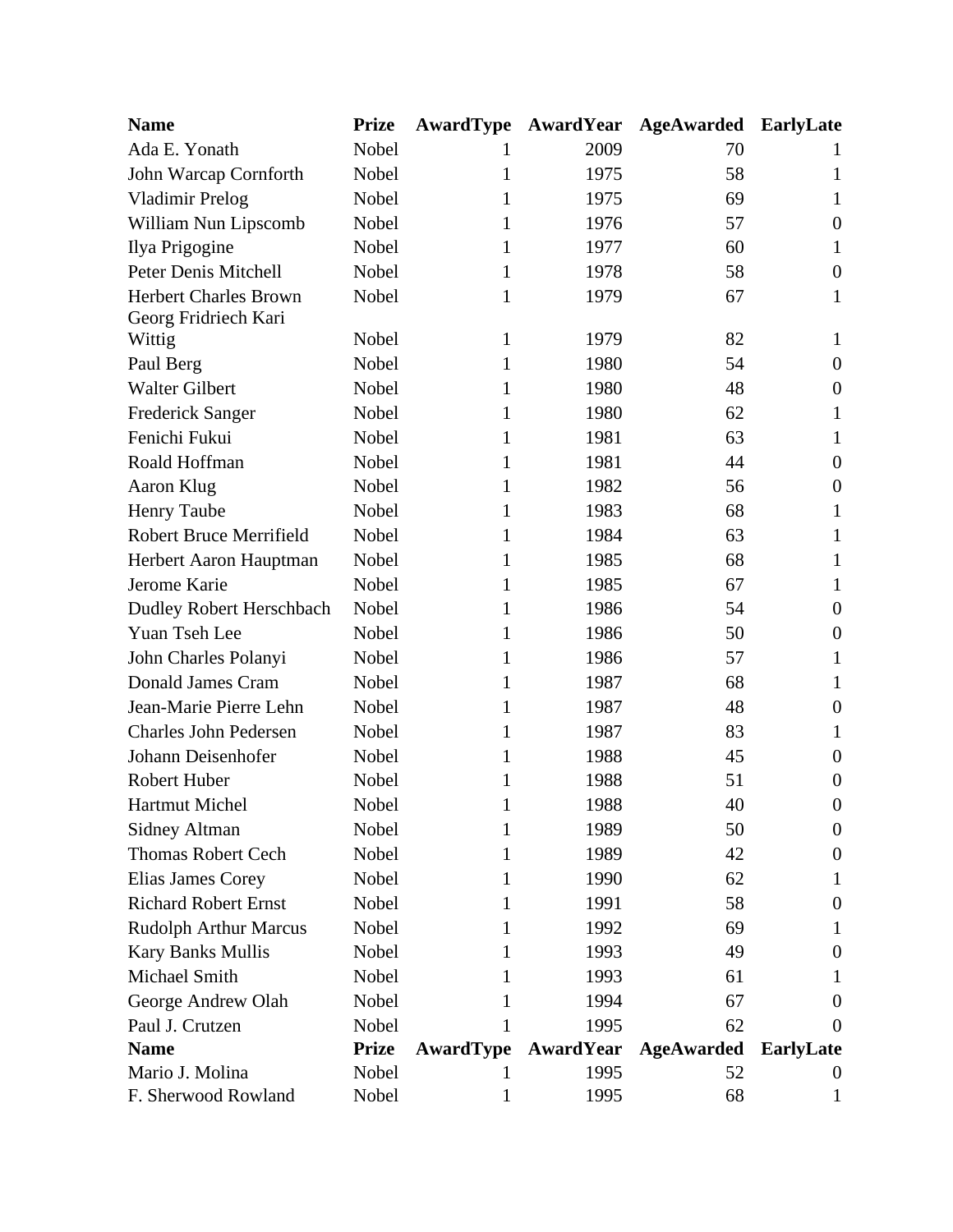| Robert F. Curl Jr.       | Nobel        | 1                | 1996             | 63                | 1                |
|--------------------------|--------------|------------------|------------------|-------------------|------------------|
| Sir Harold W. Kroto      | Nobel        | 1                | 1996             | 57                | 1                |
| Richard E. Smalley       | Nobel        | 1                | 1996             | 53                | $\boldsymbol{0}$ |
| Paul D. Boyer            | Nobel        | 1                | 1997             | 79                | 1                |
| John E. Walker           | Nobel        | 1                | 1997             | 56                | $\boldsymbol{0}$ |
| Jens C. Skou             | Nobel        | 1                | 1997             | 79                | 1                |
| Walter Kohn              | Nobel        | 1                | 1998             | 75                | 1                |
| John A. Pople            | Nobel        | 1                | 1998             | 73                | 1                |
| Ahmed H. Zewail          | Nobel        | 1                | 1999             | 53                | $\boldsymbol{0}$ |
| Alan J. Heeger           | Nobel        | 1                | 2000             | 64                | 1                |
| Alan G. MacDiarmid       | Nobel        | 1                | 2000             | 73                | 1                |
| Hideki Shirakawa         | Nobel        | 1                | 2000             | 64                | 1                |
| William S. Knowles       | Nobel        | 1                | 2001             | 84                | 1                |
| Ryoji Noyori             | Nobel        | 1                | 2001             | 63                | 1                |
| K. Barry Sharpless       | Nobel        | 1                | 2001             | 60                | 1                |
| John B. Fenn             | Nobel        | 1                | 2002             | 85                | 1                |
| Koichi Tanaka            | Nobel        | 1                | 2002             | 43                | $\boldsymbol{0}$ |
| Kurt Wuthrich            | Nobel        | 1                | 2002             | 64                | 1                |
| Peter Agre               | Nobel        | 1                | 2003             | 54                | $\boldsymbol{0}$ |
| Roderick MacKinnon       | Nobel        | 1                | 2003             | 47                | $\overline{0}$   |
| <b>Aaron Ciechanover</b> | Nobel        | 1                | 2004             | 57                | $\overline{0}$   |
| Avram Hershko            | Nobel        | 1                | 2004             | 67                | 1                |
| <b>Irwin Rose</b>        | Nobel        | 1                | 2004             | 78                | 1                |
| <b>Yves Chauvin</b>      | Nobel        | 1                | 2005             | 75                | 1                |
| Robert H. Grubbs         | Nobel        | 1                | 2005             | 63                | 1                |
| Richard R. Schrock       | Nobel        | 1                | 2005             | 60                | 1                |
| Roger D. Kornberg        | Nobel        | 1                | 2006             | 59                | 1                |
| Gerhard Ertl             | Nobel        | 1                | 2007             | 71                | 1                |
| Osamu Shimomura          | Nobel        | 1                | 2008             | 81                | 1                |
| Martin Chalfie           | Nobel        | $\mathbf{1}$     | 2008             | 61                | $\mathbf{1}$     |
| Roger Y. Tsien           | Nobel        | 1                | 2008             | 56                | 1                |
| Venkatraman              |              |                  |                  |                   |                  |
| Ramakrishnan             | Nobel        | 1                | 2009             | 57                | 1                |
| Thomas A. Steitz         | Nobel        | 1                | 2009             | 69                | 1                |
| Richard F. Heck          | Nobel        | 1                | 2010             | 79                | 1                |
| Ei-ichi Negishi          | Nobel        | 1                | 2010             | 75                | 1                |
| Akira Suzuki             | Nobel        | 1                | 2010             | 80                | 1                |
| Dan Shechtman            | Nobel        | 1                | 2011             | 70                | I.               |
| Robert J. Lefkowitz      | Nobel        | 1                | 2012             | 69                | 1                |
| <b>Name</b>              | <b>Prize</b> | <b>AwardType</b> | <b>AwardYear</b> | <b>AgeAwarded</b> | <b>EarlyLate</b> |
| Brian K. Kobilka         | Nobel        | 1                | 2012             | 57                | 1                |
| <b>Martin Karplus</b>    | Nobel        | 1                | 2013             | 83                | 1                |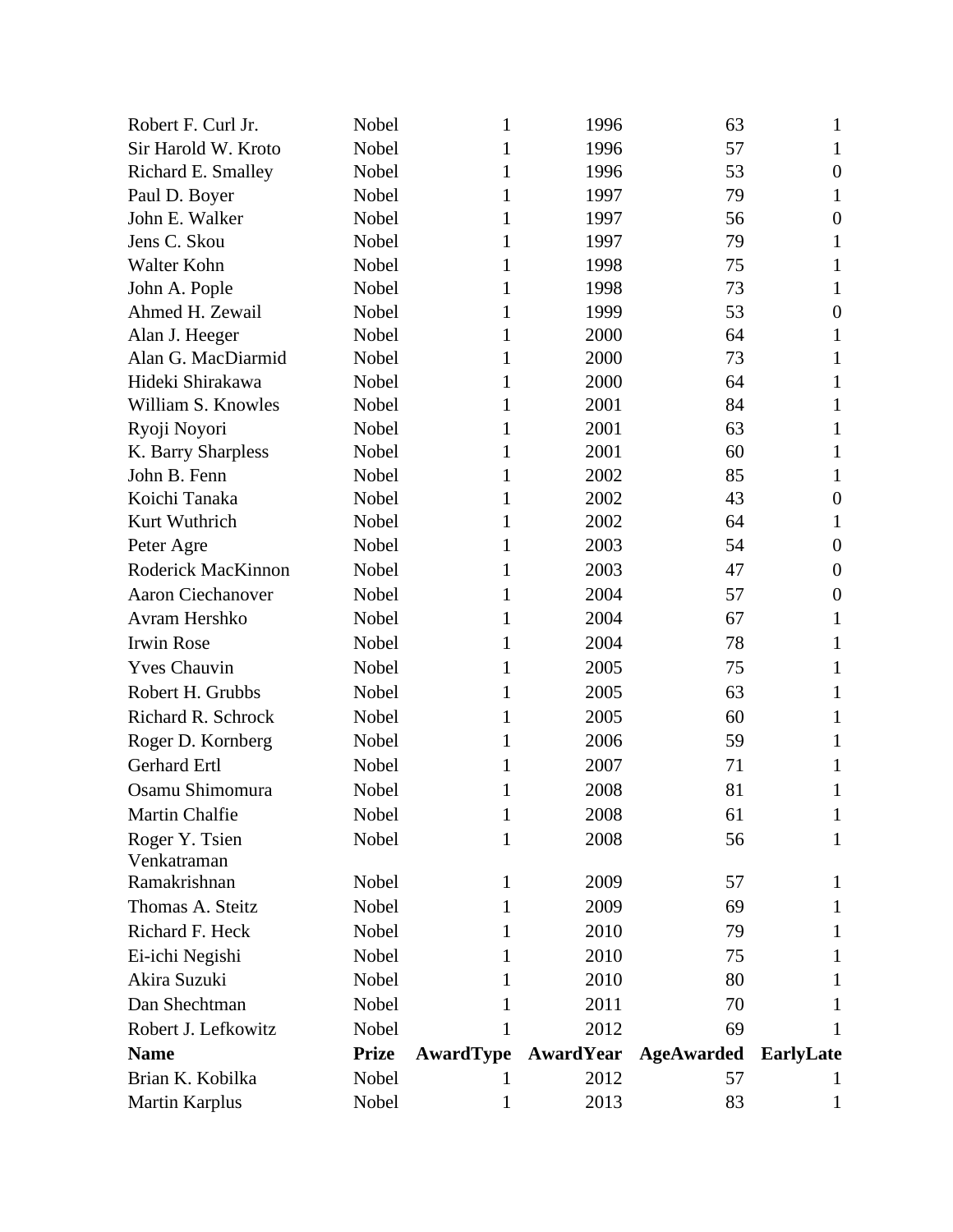| Michael Levitt     | Nobel | 2013 | 66 |                |
|--------------------|-------|------|----|----------------|
| Arieh Warshel      | Nobel | 2013 | 73 |                |
| Eric Betzig        | Nobel | 2014 | 54 | $\overline{0}$ |
| Stefan W. Hell     | Nobel | 2014 | 52 | $\overline{0}$ |
| William E. Moerner | Nobel | 2014 | 61 | 1              |
| Tomas Lindahl      | Nobel | 2015 | 77 | 1              |
| Paul Modrich       | Nobel | 2015 | 69 | 1              |
| <b>Aziz Sancar</b> | Nobel | 2015 | 69 |                |
|                    |       |      |    |                |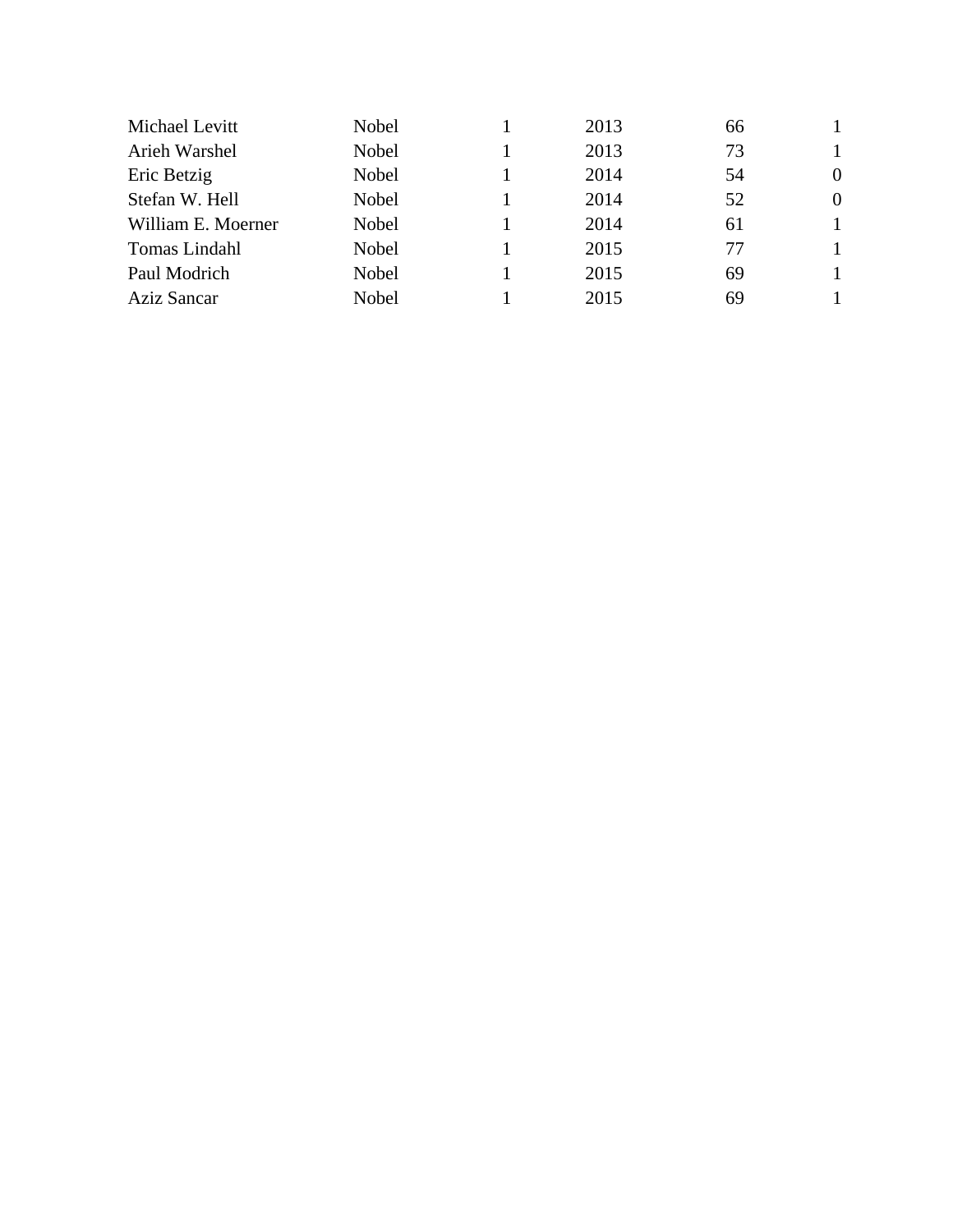# APPENDIX C

# NAS PUBLIC WELFARE DATA 1

# PUBLIC WELFARE DATA 1

| <b>Name</b>       | Prize        |  | Sex AgeAwarded HighestDegree TimeBetwDegr |  |
|-------------------|--------------|--|-------------------------------------------|--|
| Leona Baumgartner | Pub. Welfare |  |                                           |  |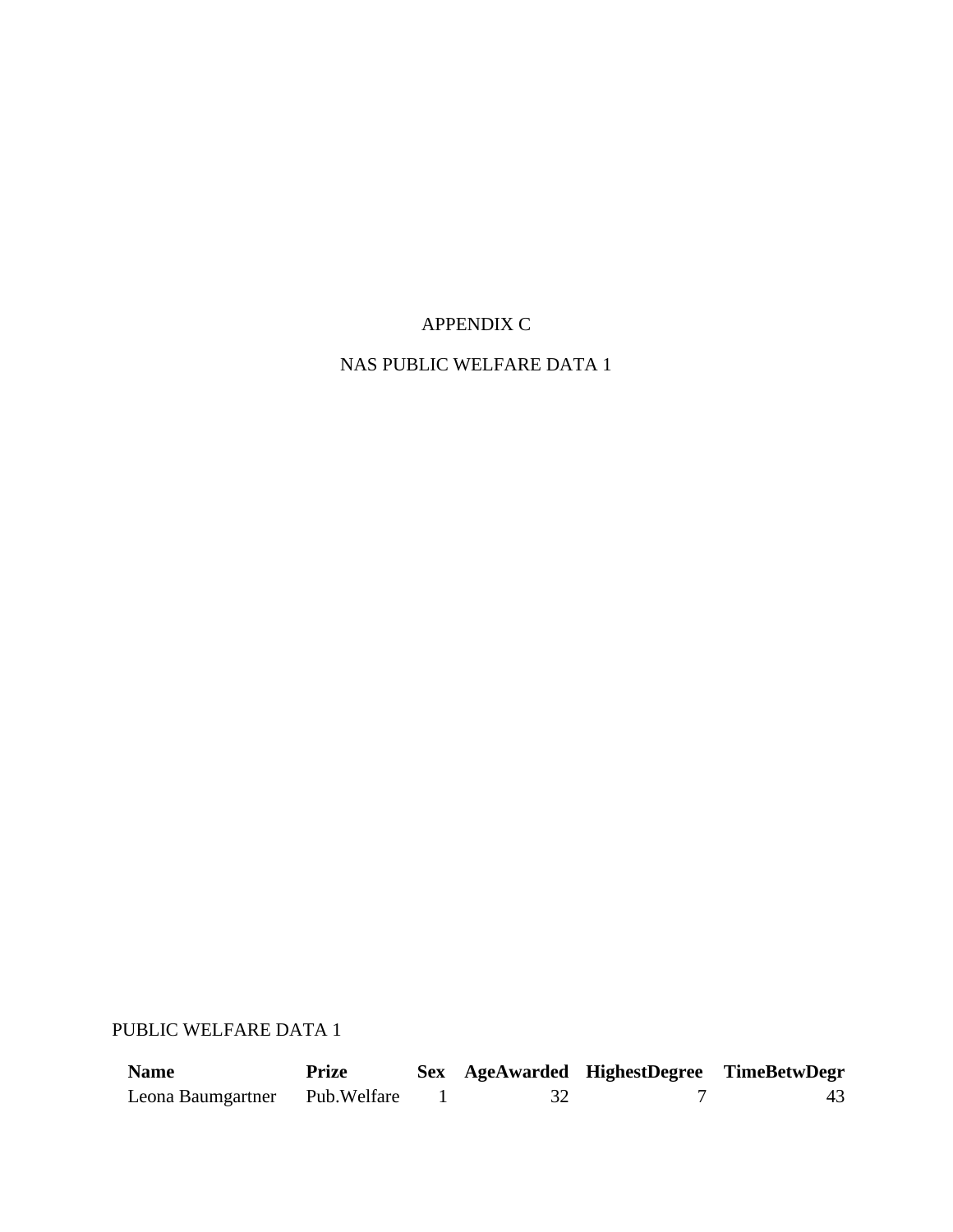| Ida M. Green         | Pub. Welfare | 1                | 18                | $\boldsymbol{0}$     | 61                  |
|----------------------|--------------|------------------|-------------------|----------------------|---------------------|
| Mina Rees            | Pub. Welfare | $\mathbf{1}$     | 29                | 3                    | 52                  |
| Shirley M. Malcom    | Pub. Welfare | $\mathbf{1}$     | 28                | 3                    | 29                  |
| Maxine F. Singer     | Pub. Welfare | $\mathbf{1}$     | 26                | 3                    | 50                  |
| Norman P. Neureiter  | Pub. Welfare | $\mathbf{1}$     | 25                | 3                    | 51                  |
| Eugenie C. Scott     | Pub. Welfare | $\mathbf{1}$     | 29                | 3                    | 36                  |
| <b>Melinda Gates</b> | Pub. Welfare | $\mathbf{1}$     | 23                | $\mathbf{2}$         | 26                  |
| Emilio Q. Daddario   | Pub. Welfare | $\boldsymbol{0}$ | 24                | 8                    | 34                  |
| Donald A.            |              |                  |                   |                      |                     |
| Henderson            | Pub. Welfare | $\boldsymbol{0}$ | 26                | 7                    | 24                  |
| Cecil H. Green       | Pub. Welfare | $\overline{0}$   | 24                | $\overline{2}$       | 55                  |
| Walter S. Sullivan   | Pub. Welfare | $\theta$         | 22                | 1                    | 40                  |
| Russell E. Train     | Pub. Welfare | $\boldsymbol{0}$ | 28                | 8                    | 33                  |
| Paul Grant Rogers    | Pub. Welfare | $\boldsymbol{0}$ | 27                | 8                    | 34                  |
| Theodore M.          |              |                  |                   |                      |                     |
| Hesburgh             | Pub. Welfare | $\boldsymbol{0}$ | 28                | 10                   | 39                  |
| I.I. Rabi            | Pub. Welfare | $\boldsymbol{0}$ | 29                | 3                    | 58                  |
| William D. Carey     | Pub. Welfare | $\boldsymbol{0}$ | 26                | $\overline{c}$       | 44                  |
| Dale R. Corson       | Pub. Welfare | $\boldsymbol{0}$ | 24                | 3                    | 49                  |
| John E. Sawyer       | Pub. Welfare | $\boldsymbol{0}$ | 24                | $\overline{2}$       | 47                  |
| David Packard        | Pub. Welfare | $\boldsymbol{0}$ | 26                | $\overline{2}$       | 51                  |
| C. Everett Koop      | Pub. Welfare | $\boldsymbol{0}$ | 31                | $\overline{4}$       | 43                  |
| Victor F. Weisskopf  | Pub. Welfare | $\boldsymbol{0}$ | 23                | 9                    | 60                  |
| Philip H. Abelson    | Pub. Welfare | $\boldsymbol{0}$ | 26                | 3                    | 53                  |
| Jerome B. Wiesner    | Pub. Welfare | $\boldsymbol{0}$ | 25                | 3                    | 53                  |
| Carl Sagan           | Pub. Welfare | $\boldsymbol{0}$ | 26                | 3                    | 34                  |
| <b>Harold Amos</b>   | Pub. Welfare | $\boldsymbol{0}$ | 34                | 3                    | 43                  |
| William T. Golden    | Pub. Welfare | $\boldsymbol{0}$ | 70                | $\overline{2}$       | 17                  |
| George W. Thorn      | Pub. Welfare | $\boldsymbol{0}$ | 23                | 7                    | 68                  |
| David A. Hamburg     | Pub. Welfare | $\theta$         | 22                | 7                    | 51                  |
| Arnold O. Beckman    | Pub. Welfare | $\boldsymbol{0}$ | 28                | 3                    | 71                  |
| Gilbert F. White     | Pub. Welfare | $\boldsymbol{0}$ | 31                | 3                    | 58                  |
| David A. Kessler     | Pub. Welfare | $\theta$         | 28                | 7                    | 22                  |
| Norman E. Borlaug    | Pub. Welfare | $\boldsymbol{0}$ | 28                | 3                    | 60                  |
| Maurice F. Strong    | Pub. Welfare | $\boldsymbol{0}$ | 18                | $\overline{0}$       | 57                  |
| William H. Foege     | Pub. Welfare | $\boldsymbol{0}$ | 25                | 7                    | 44                  |
| Norman R.            |              |                  |                   |                      |                     |
| Augustine            | Pub. Welfare | $\theta$         | 24                | $\overline{2}$       | 47                  |
| <b>Name</b>          | <b>Prize</b> | <b>Sex</b>       | <b>AgeAwarded</b> | <b>HighestDegree</b> | <b>TimeBetwDegr</b> |
| Neal F. Lane         | Pub. Welfare | $\theta$         | 30                | 3                    | 41                  |
| Ismail Serageldin    | Pub. Welfare | $\boldsymbol{0}$ | 28                | 3                    | 39                  |
|                      |              |                  |                   |                      |                     |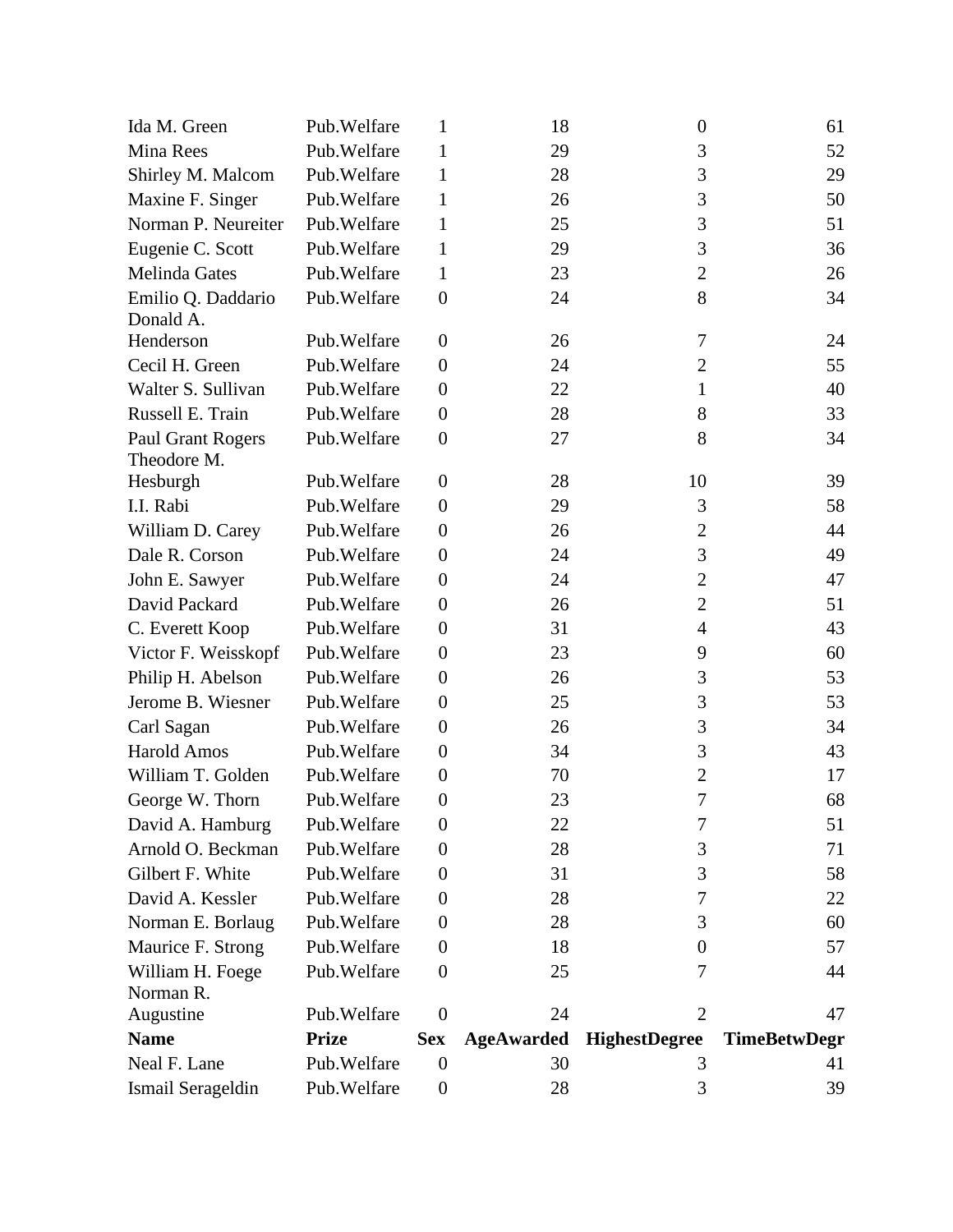| Harold T. Shapiro                | Pub. Welfare | 29 | 3             | 48 |
|----------------------------------|--------------|----|---------------|----|
| <b>Bill Gates</b>                | Pub. Welfare | 18 | $\mathbf{U}$  | 40 |
| John E. Porter                   | Pub. Welfare | 26 | x             | 53 |
| Neil deGrasse Tyson Pub. Welfare |              | 33 | $\mathcal{R}$ | 24 |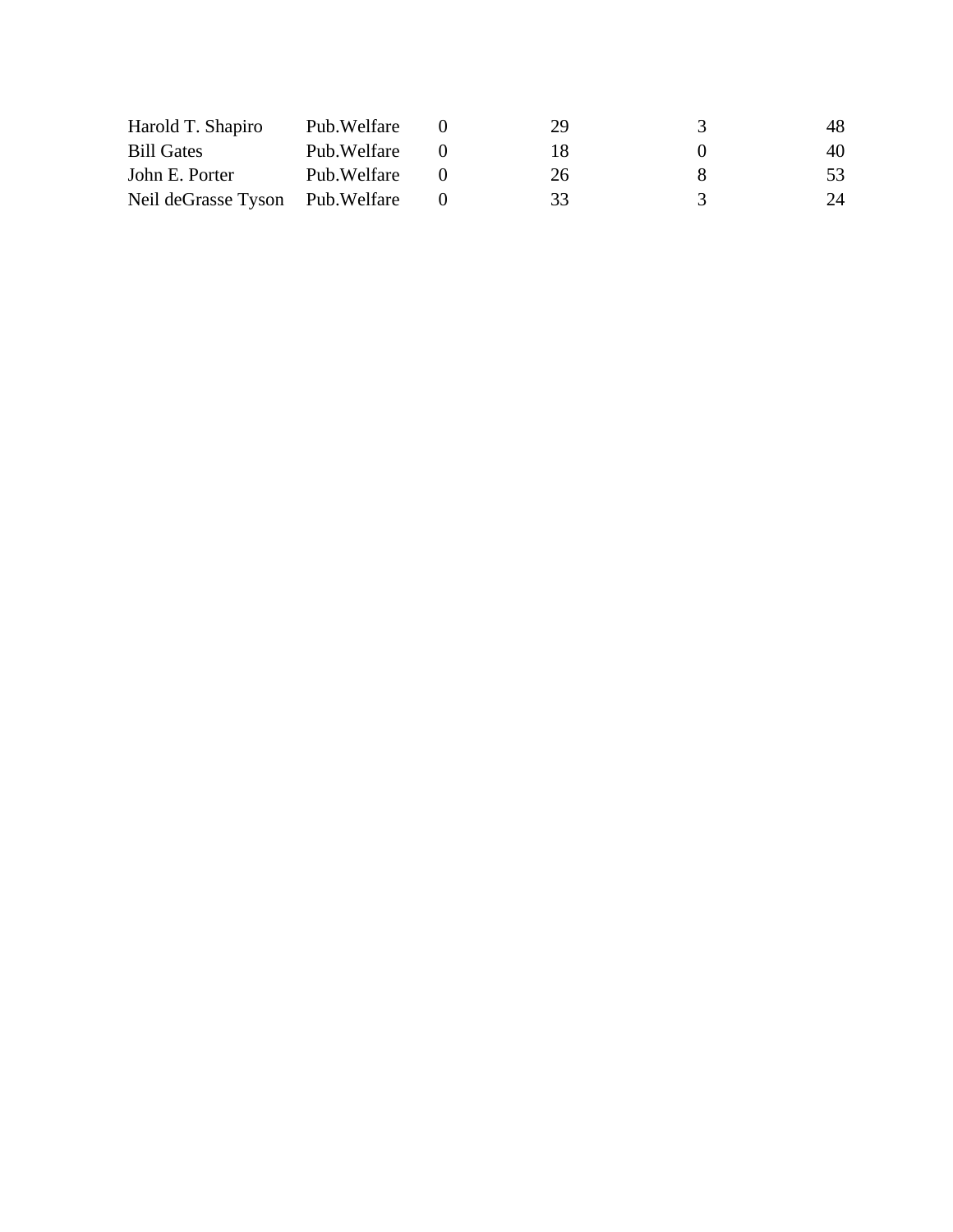## APPENDIX D

# NAS PUBLIC WELFARE DATA 2

# PUBLIC WELFARE DATA 2

|             |              |  | AwardTyp AwardYea AgeAwarde EarlyLat |  |
|-------------|--------------|--|--------------------------------------|--|
| <b>Name</b> | <b>Prize</b> |  |                                      |  |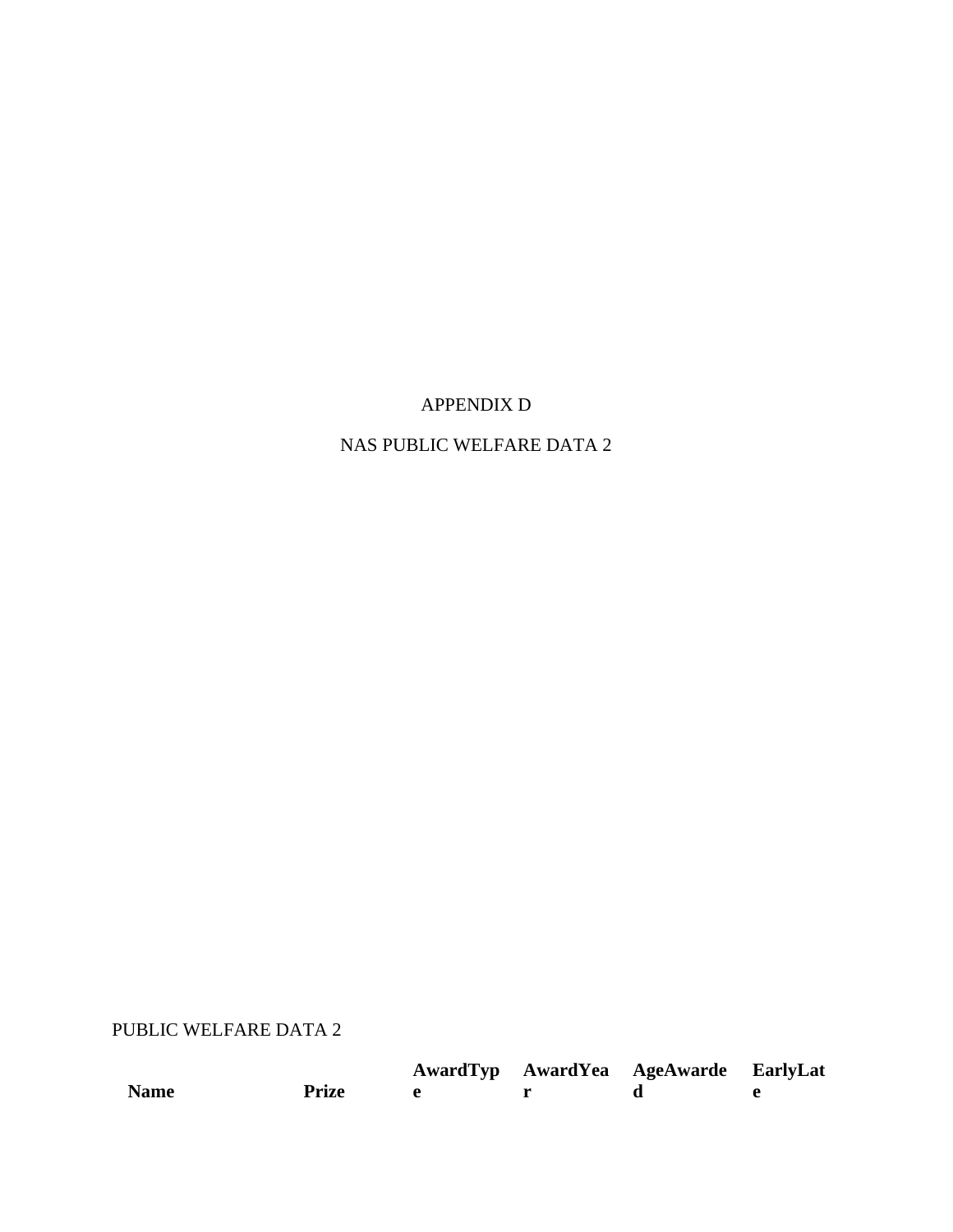|                                         | Pub. Welfar      |                |      |    |                  |
|-----------------------------------------|------------------|----------------|------|----|------------------|
| Leona Baumgartner                       | e<br>Pub. Welfar | $\overline{2}$ | 1977 | 75 | $\mathbf{1}$     |
| Ida M. Green                            | e<br>Pub. Welfar | $\overline{2}$ | 1979 | 76 | $\mathbf{1}$     |
| Mina Rees                               | e<br>Pub. Welfar | $\overline{2}$ | 1983 | 81 | $\mathbf{1}$     |
| Shirley M. Malcom                       | e<br>Pub. Welfar | $\overline{2}$ | 2003 | 57 | $\overline{0}$   |
| Maxine F. Singer                        | e<br>Pub. Welfar | $\overline{2}$ | 2007 | 76 | $\mathbf{1}$     |
| Norman P. Neureiter                     | e<br>Pub. Welfar | $\overline{2}$ | 2008 | 78 | $\mathbf{1}$     |
| Eugenie C. Scott                        | e<br>Pub. Welfar | $\overline{2}$ | 2010 | 65 | $\mathbf{1}$     |
| Melinda Gates                           | e<br>Pub. Welfar | $\overline{2}$ | 2013 | 49 | $\boldsymbol{0}$ |
| Emilio Q. Daddario<br>Donald A.         | e<br>Pub. Welfar | $\overline{2}$ | 1976 | 58 | $\mathbf{1}$     |
| Henderson                               | e<br>Pub. Welfar | $\overline{2}$ | 1978 | 50 | $\boldsymbol{0}$ |
| Cecil H. Green                          | e<br>Pub. Welfar | $\overline{2}$ | 1979 | 79 | $\mathbf{1}$     |
| Walter S. Sullivan                      | e<br>Pub. Welfar | $\overline{2}$ | 1980 | 62 | $\mathbf{1}$     |
| Russell E. Train                        | e<br>Pub. Welfar | $\overline{2}$ | 1981 | 61 | $\mathbf{1}$     |
| <b>Paul Grant Rogers</b><br>Theodore M. | e<br>Pub. Welfar | $\overline{2}$ | 1982 | 61 | $\mathbf{1}$     |
| Hesburgh                                | e<br>Pub. Welfar | $\overline{2}$ | 1984 | 67 | $\mathbf{1}$     |
| I.I. Rabi                               | e<br>Pub. Welfar | $\overline{2}$ | 1985 | 87 | $\mathbf{1}$     |
| William D. Carey                        | e<br>Pub. Welfar | $\overline{2}$ | 1986 | 70 | $\mathbf{1}$     |
| Dale R. Corson                          | e<br>Pub. Welfar | $\overline{2}$ | 1987 | 73 | $\mathbf{1}$     |
| John E. Sawyer                          | e<br>Pub. Welfar | $\overline{2}$ | 1988 | 71 | $\mathbf{1}$     |
| David Packard                           | e<br>Pub. Welfar | $\overline{2}$ | 1989 | 77 | $\mathbf{1}$     |
| C. Everett Koop                         | e<br>Pub. Welfar | $\overline{2}$ | 1990 | 74 | $\mathbf{1}$     |
| Victor F. Weisskopf                     | e<br>Pub. Welfar | $\overline{2}$ | 1991 | 83 | $\mathbf{1}$     |
| Philip H. Abelson                       | ${\rm e}$        | $\overline{2}$ | 1992 | 79 | $\mathbf{1}$     |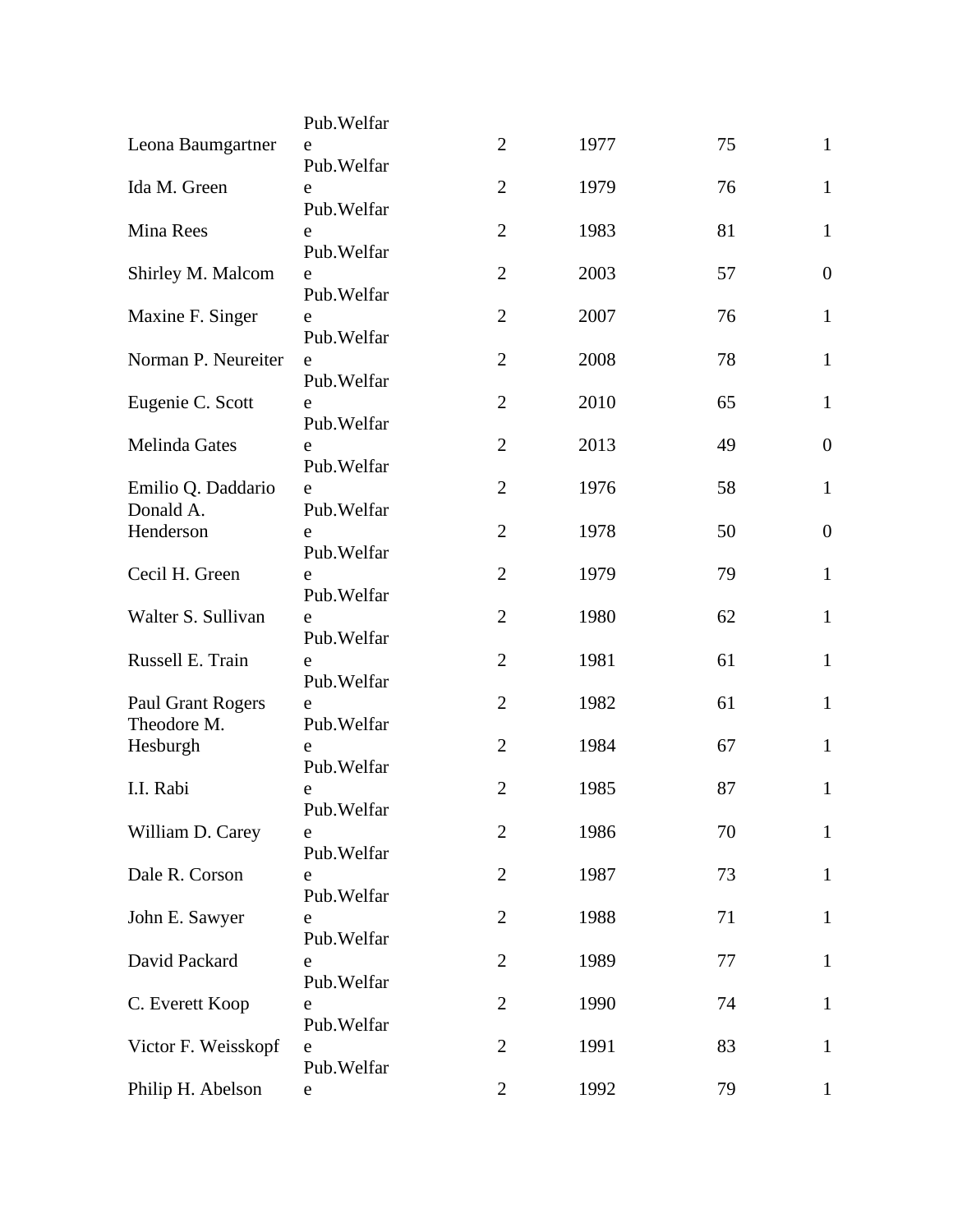|                     | Pub. Welfar  |                |                 |                  |                  |
|---------------------|--------------|----------------|-----------------|------------------|------------------|
| Jerome B. Wiesner   | e            | $\overline{2}$ | 1993            | 78               | $\mathbf{1}$     |
|                     | Pub. Welfar  |                |                 |                  |                  |
| Carl Sagan          | e            | $\overline{2}$ | 1994            | 60               | $\mathbf{1}$     |
|                     | Pub. Welfar  |                |                 |                  |                  |
| <b>Harold Amos</b>  | e            | $\overline{2}$ | 1995            | 77               | $\mathbf{1}$     |
|                     | Pub. Welfar  |                |                 |                  |                  |
| William T. Golden   | e            | $\overline{2}$ | 1996            | 87               | $\boldsymbol{0}$ |
|                     | Pub. Welfar  |                |                 |                  |                  |
| George W. Thorn     | e            | $\overline{2}$ | 1997            | 91               | $\mathbf{1}$     |
|                     | Pub. Welfar  |                |                 |                  |                  |
| David A. Hamburg    | e            | $\overline{2}$ | 1998            | 73               | $\mathbf{1}$     |
|                     | Pub. Welfar  |                |                 |                  |                  |
| Arnold O. Beckman   | e            | $\overline{2}$ | 1999            | 99               | $\mathbf{1}$     |
|                     | Pub. Welfar  |                |                 |                  |                  |
| Gilbert F. White    | e            | $\overline{2}$ | 2000            | 89               | $\mathbf{1}$     |
|                     | Pub. Welfar  |                |                 |                  |                  |
| David A. Kessler    | e            | $\overline{2}$ | 2001            | 50               | $\boldsymbol{0}$ |
|                     | Pub. Welfar  |                |                 |                  |                  |
| Norman E. Borlaug   | e            | $\overline{2}$ | 2002            | 88               | $\mathbf{1}$     |
|                     | Pub. Welfar  |                |                 |                  |                  |
| Maurice F. Strong   | e            | $\overline{2}$ | 2004            | 75               | $\mathbf{1}$     |
|                     | Pub. Welfar  |                |                 |                  |                  |
| William H. Foege    | e            | $\overline{2}$ | 2005            | 69               | $\mathbf{1}$     |
| Norman R.           | Pub. Welfar  |                |                 |                  |                  |
| Augustine           | e            | $\overline{2}$ | 2006            | 71               | 1                |
|                     | <b>Prize</b> | AwardTyp       | <b>AwardYea</b> | <b>AgeAwarde</b> | EarlyLat         |
| <b>Name</b>         | Pub. Welfar  | e              | r               | d                | e                |
| Neal F. Lane        | e            | $\overline{2}$ | 2009            | 71               | $\mathbf{1}$     |
|                     | Pub. Welfar  |                |                 |                  |                  |
| Ismail Serageldin   | e            | $\overline{2}$ | 2011            | 67               | $\mathbf{1}$     |
|                     | Pub. Welfar  |                |                 |                  |                  |
| Harold T. Shapiro   | e            | $\overline{2}$ | 2012            | 77               | $\mathbf{1}$     |
|                     | Pub. Welfar  |                |                 |                  |                  |
| <b>Bill Gates</b>   | e            | $\overline{2}$ | 2013            | 58               | $\mathbf{1}$     |
|                     | Pub. Welfar  |                |                 |                  |                  |
| John E. Porter      | e            | $\overline{2}$ | 2014            | 79               | $\mathbf{1}$     |
|                     | Pub. Welfar  |                |                 |                  |                  |
| Neil deGrasse Tyson | ${\rm e}$    | $\mathbf{2}$   | 2015            | 57               | $\boldsymbol{0}$ |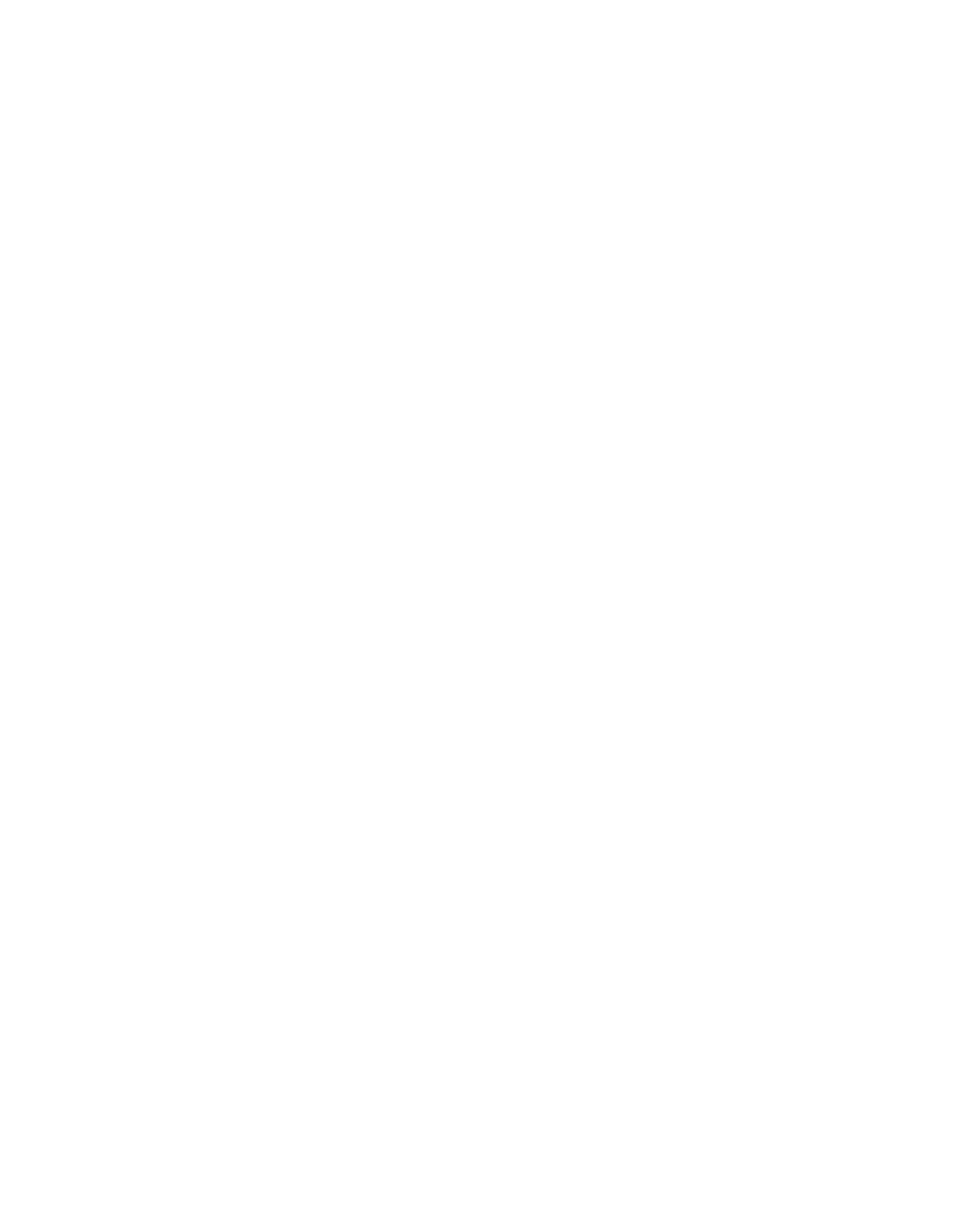## APPENDIX E

## NSF NATIONAL MEDAL DATA 1

## NATIONAL MEDAL DATA 1

| <b>Name</b>          | <b>Prize</b> | <b>Sex</b>     | <b>AgeAwarded</b> | <b>HighestDegree</b> | <b>TimeBetwDegr</b> |
|----------------------|--------------|----------------|-------------------|----------------------|---------------------|
| Chien-Shiung Wu      | Nat.Medal    | 1              | 24                | 3                    | 39                  |
| Margaret E. Burbidge | Nat.Medal    |                | 24                | 3                    | 40                  |
| Vera C Rubin         | Nat.Medal    |                | 26                | 3                    | 39                  |
| Fay Aizenberg-       |              |                |                   |                      |                     |
| Selove               | Nat.Medal    |                | 26                | 3                    | 55                  |
| Esther M. Conwell    | Nat.Medal    |                | 26                | 3                    | 61                  |
| Sandra M. Faber      | Nat.Medal    |                | 28                | 3                    | 39                  |
| Shirley A. Jackson   | Nat.Medal    |                | 27                | 3                    | 41                  |
| Hans A. Bethe        | Nat.Medal    | $\overline{0}$ | 22                | 3                    | 47                  |
| Joseph O.            |              |                |                   |                      |                     |
| Hirschfelder         | Nat.Medal    | $\Omega$       | 26                | 3                    | 38                  |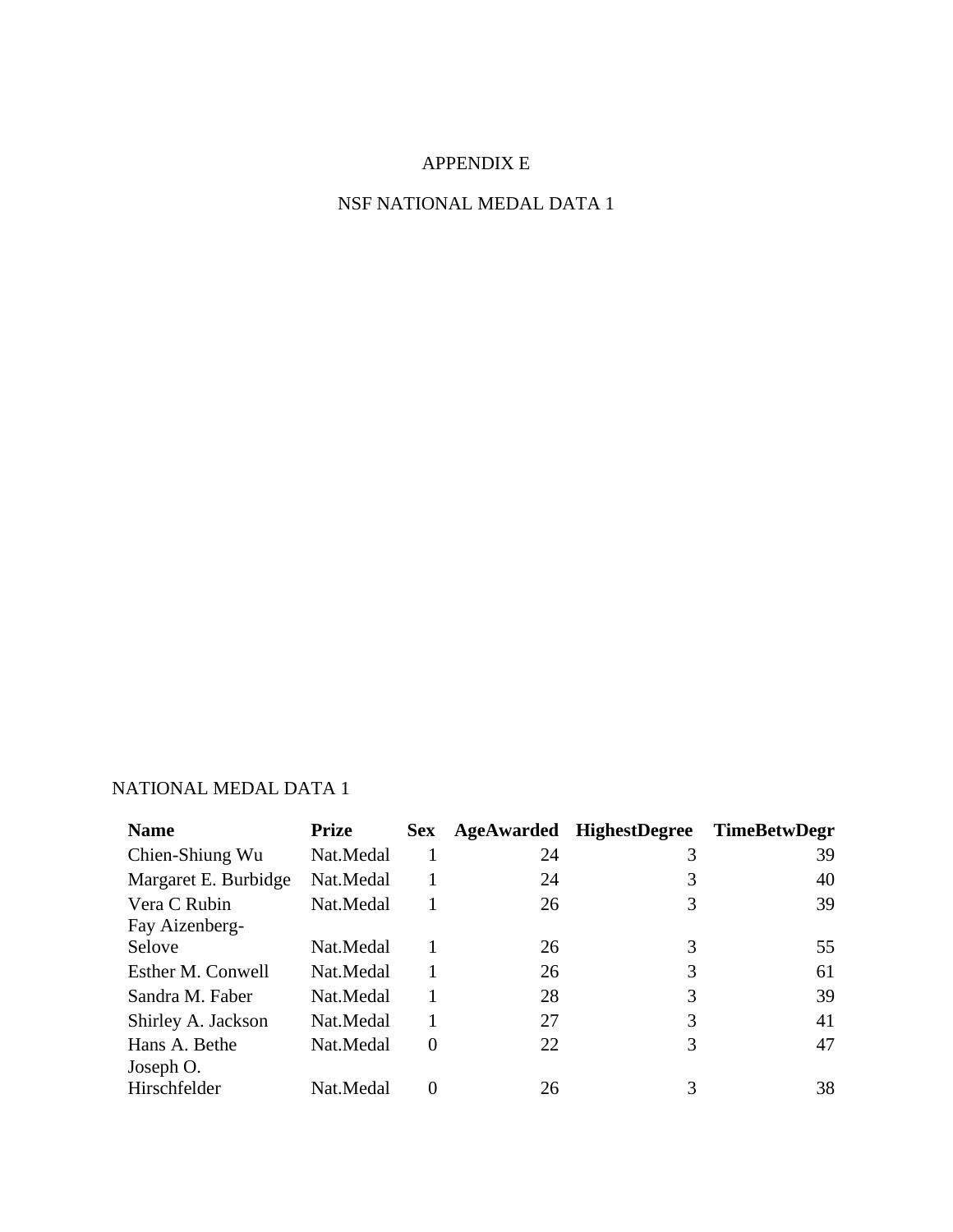| Lewis H. Sarett          | Nat.Medal    | $\boldsymbol{0}$ | 27                | 3                    | 31           |
|--------------------------|--------------|------------------|-------------------|----------------------|--------------|
| E. Bright Wilson, Jr.    | Nat.Medal    | $\boldsymbol{0}$ | 25                | 3                    | 42           |
| Samuel A. Goudsmit       | Nat.Medal    | $\boldsymbol{0}$ | 25                | 3                    | 49           |
| Herbert S. Gutowsky      | Nat.Medal    | $\boldsymbol{0}$ | 29                | 3                    | 28           |
| Frederick D. Rossini     | Nat.Medal    | $\boldsymbol{0}$ | 29                | 3                    | 48           |
| Verner E. Suomi          | Nat.Medal    | $\boldsymbol{0}$ | 38                | 3                    | 23           |
| <b>Henry Taube</b>       | Nat.Medal    | $\boldsymbol{0}$ | 25                | 3                    | 36           |
| George E. Uhlenbeck      | Nat.Medal    | $\boldsymbol{0}$ | 27                | 3                    | 49           |
| Richard P. Feynman       | Nat.Medal    | $\boldsymbol{0}$ | 24                | 3                    | 37           |
| Herman F. Mark           | Nat.Medal    | $\boldsymbol{0}$ | 26                | 3                    | 58           |
| Edward M. Purcell        | Nat.Medal    | $\boldsymbol{0}$ | 26                | 3                    | 41           |
| John H. Sinfelt          | Nat.Medal    | $\boldsymbol{0}$ | 24                | 3                    | 24           |
| Lyman Spitzer, Jr.       | Nat.Medal    | $\boldsymbol{0}$ | 24                | 3                    | 41           |
| Victor F. Weisskopf      | Nat.Medal    | $\boldsymbol{0}$ | 23                | 3                    | 48           |
| Philip W. Anderson       | Nat.Medal    | $\boldsymbol{0}$ | 26                | 3                    | 33           |
| Yoichiro Nambu           | Nat.Medal    | $\boldsymbol{0}$ | 31                | $\overline{4}$       | 30           |
| <b>Edward Teller</b>     | Nat.Medal    | $\boldsymbol{0}$ | 22                | 3                    | 52           |
| <b>Charles H. Townes</b> | Nat.Medal    | $\boldsymbol{0}$ | 24                | 3                    | 43           |
| Maurice Goldhaber        | Nat.Medal    | $\boldsymbol{0}$ | 25                | 3                    | 47           |
| Helmut E. Landsberg      | Nat.Medal    | $\boldsymbol{0}$ | 28                | 3                    | 49           |
| Walter H. Munk           | Nat.Medal    | $\boldsymbol{0}$ | 30                | 3                    | 36           |
| <b>Frederick Reines</b>  | Nat.Medal    | $\boldsymbol{0}$ | 26                | 3                    | 39           |
| Bruno B. Rossi           | Nat.Medal    | $\boldsymbol{0}$ | 22                | 3                    | 56           |
| Robert J. Schrieffer     | Nat.Medal    | $\boldsymbol{0}$ | 25                | 3                    | 27           |
| Solomon J.               |              |                  |                   |                      |              |
| Buchsbaum                | Nat.Medal    | $\boldsymbol{0}$ | 28                | 3                    | 29           |
| Horace R. Crane          | Nat.Medal    | $\boldsymbol{0}$ | 27                | 3                    | 52           |
| Herman Feshbach          | Nat.Medal    | $\boldsymbol{0}$ | 25                | 3                    | 44           |
| <b>Name</b>              | <b>Prize</b> | <b>Sex</b>       | <b>AgeAwarded</b> | <b>HighestDegree</b> | TimeBetwDegr |
| Robert Hofstadter        | Nat.Medal    | $\boldsymbol{0}$ | 23                | 3                    | 48           |
| Chen Ning Yang           | Nat.Medal    | $\boldsymbol{0}$ | 26                | 3                    | 38           |
| Philip H. Abelson        | Nat.Medal    | $\boldsymbol{0}$ | 25                | 3                    | 49           |
| Walter M. Elsasser       | Nat.Medal    | 0                | 23                | 3                    | 60           |
| Paul C. Lauterbur        | Nat.Medal    | $\boldsymbol{0}$ | 33                | 3                    | 25           |
| George E. Pake           | Nat.Medal    | $\boldsymbol{0}$ | 24                | 9                    | 39           |
| James A. Van Allen       | Nat.Medal    | $\boldsymbol{0}$ | 25                | 3                    | 48           |
| David Allan Bromley      | Nat.Medal    | $\boldsymbol{0}$ | 26                | 3                    | 36           |
| Paul Chu (Ching-Wu)      | Nat.Medal    | $\overline{0}$   | 27                | 3                    | 20           |
| Walter Kohn              | Nat.Medal    | $\boldsymbol{0}$ | 25                | 3                    | 40           |
| Norman F. Ramsey         | Nat.Medal    | $\boldsymbol{0}$ | 25                | 3                    | 48           |
| Jack Steinberger         | Nat.Medal    | $\boldsymbol{0}$ | 27                | 3                    | 40           |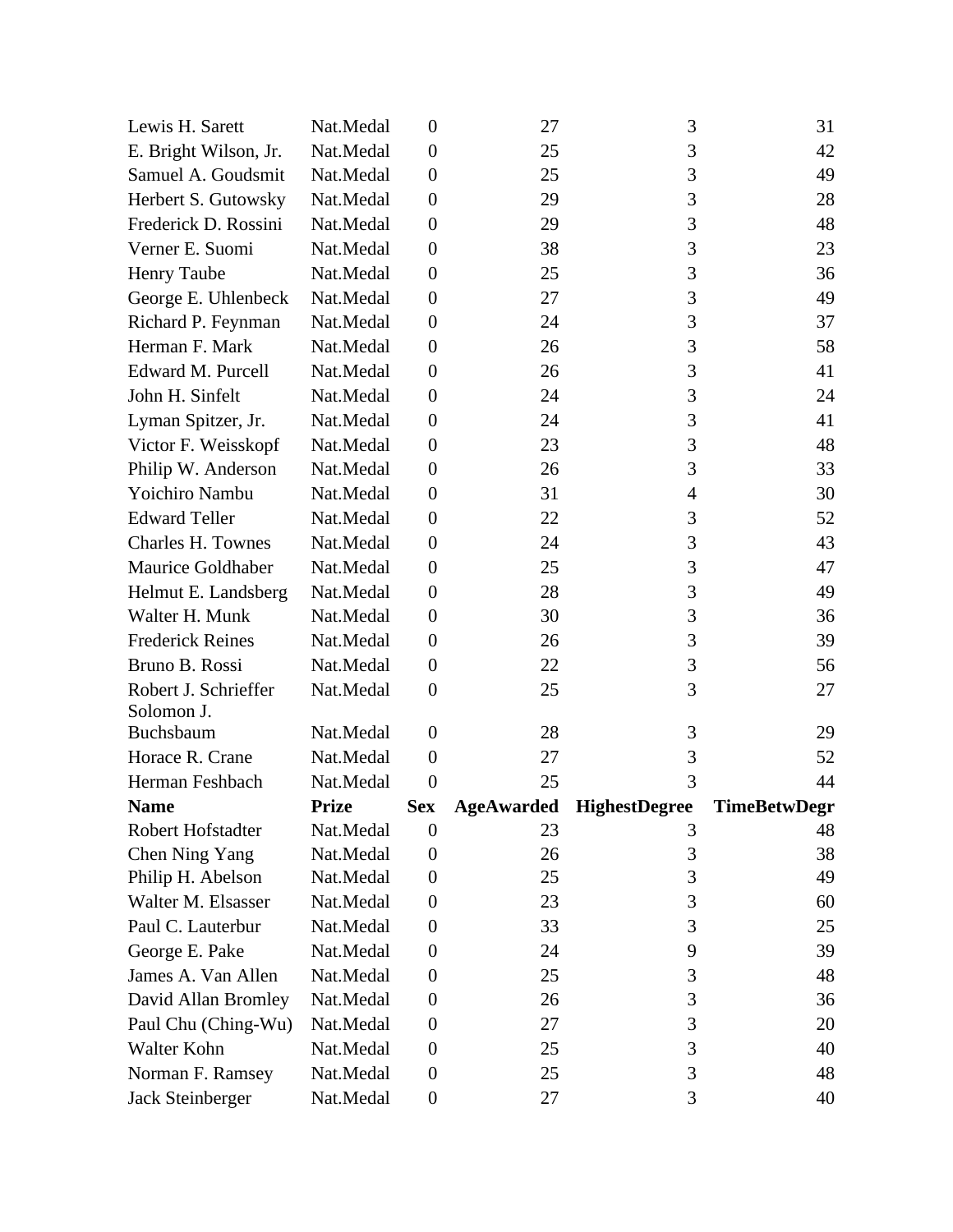| Arnold O. Beckman                   | Nat.Medal    | $\boldsymbol{0}$ | 28                | 3                    | 61                  |
|-------------------------------------|--------------|------------------|-------------------|----------------------|---------------------|
| Eugene N. Parker                    | Nat.Medal    | $\boldsymbol{0}$ | 24                | 3                    | 38                  |
| Robert P Sharp                      | Nat.Medal    | $\boldsymbol{0}$ | 27                | 3                    | 51                  |
| Henry M. Stommel                    | Nat.Medal    | $\boldsymbol{0}$ | 22                | 1                    | 47                  |
| Allan M. Cormack                    | Nat.Medal    | $\boldsymbol{0}$ | 21                | $\overline{2}$       | 45                  |
| Edwin M. McMillan                   | Nat.Medal    | $\boldsymbol{0}$ | 26                | 3                    | 57                  |
| Robert V. Pound                     | Nat.Medal    | $\boldsymbol{0}$ | 18                | $\boldsymbol{0}$     | 53                  |
| Roger R.D. Revelle                  | Nat.Medal    | $\boldsymbol{0}$ | 27                | 3                    | 54                  |
| Arthur L. Schawlow                  | Nat.Medal    | $\boldsymbol{0}$ | 28                | 3                    | 42                  |
| Edward C. Stone                     | Nat.Medal    | $\overline{0}$   | 29                | 3                    | 26                  |
| <b>Steven Weinberg</b><br>Eugene M. | Nat.Medal    | $\boldsymbol{0}$ | 24                | 3                    | 34                  |
| Shoemaker                           | Nat.Medal    | $\overline{0}$   | 32                | 3                    | 32                  |
| Val L Fitch                         | Nat.Medal    | $\boldsymbol{0}$ | 31                | 3                    | 39                  |
| Albert W. Overhauser                | Nat.Medal    | $\boldsymbol{0}$ | 26                | 3                    | 43                  |
| <b>Frank Press</b>                  | Nat.Medal    | $\boldsymbol{0}$ | 25                | 3                    | 45                  |
| Hans G. Dehmelt                     | Nat.Medal    | $\boldsymbol{0}$ | 28                | 3                    | 45                  |
| Peter Goldreich                     | Nat.Medal    | $\boldsymbol{0}$ | 24                | 3                    | 32                  |
| Wallace S. Broecker                 | Nat.Medal    | $\boldsymbol{0}$ | 27                | 3                    | 38                  |
| Martin Schwarzschild<br>Marshall N. | Nat.Medal    | $\boldsymbol{0}$ | 24                | 3                    | 61                  |
| Rosenbluth                          | Nat.Medal    | $\boldsymbol{0}$ | 22                | 3                    | 48                  |
| George W. Wetherill                 | Nat.Medal    | $\boldsymbol{0}$ | 28                | 3                    | 44                  |
| Don L. Anderson                     | Nat.Medal    | $\boldsymbol{0}$ | 29                | 3                    | 36                  |
| John N. Bahcall                     | Nat.Medal    | $\boldsymbol{0}$ | 27                | 3                    | 37                  |
| James W. Cronin                     | Nat.Medal    | $\boldsymbol{0}$ | 24                | 3                    | 44                  |
| Leo P. Kadanoff                     | Nat.Medal    | $\boldsymbol{0}$ | 23                | 3                    | 39                  |
| Jeremiah P. Ostriker                | Nat.Medal    | $\overline{0}$   | 27                | 3                    | 36                  |
| <b>Name</b>                         | <b>Prize</b> | <b>Sex</b>       | <b>AgeAwarded</b> | <b>HighestDegree</b> | <b>TimeBetwDegr</b> |
| Gilbert F. White                    | Nat.Medal    | $\boldsymbol{0}$ | 31                | 3                    | 58                  |
| Willis E. Lamb, Jr.                 | Nat.Medal    | $\boldsymbol{0}$ | 25                | 3                    | 62                  |
| Marvin L. Cohen                     | Nat.Medal    | $\boldsymbol{0}$ | 29                | 3                    | 37                  |
| <b>Raymond Davis</b>                | Nat.Medal    | $\boldsymbol{0}$ | 28                | 3                    | 59                  |
| Charles D. Keeling                  | Nat.Medal    | 0                | 26                | 3                    | 47                  |
| <b>Edward Witten</b>                | Nat.Medal    | $\boldsymbol{0}$ | 25                | 3                    | 26                  |
| Jason W. Morgan                     | Nat.Medal    | $\boldsymbol{0}$ | 29                | 3                    | 38                  |
| Richard L. Garwin                   | Nat.Medal    | $\boldsymbol{0}$ | 21                | 3                    | 53                  |
| Riccardo Giacconi                   | Nat.Medal    | $\boldsymbol{0}$ | 23                | 3                    | 49                  |
| Brent G. Dalrymple                  | Nat.Medal    | $\boldsymbol{0}$ | 26                | 3                    | 40                  |
| Robert N. Clayton                   | Nat.Medal    | $\boldsymbol{0}$ | 25                | 3                    | 49                  |
| Lonnie G. Thompson                  | Nat.Medal    | $\boldsymbol{0}$ | 28                | 3                    | 29                  |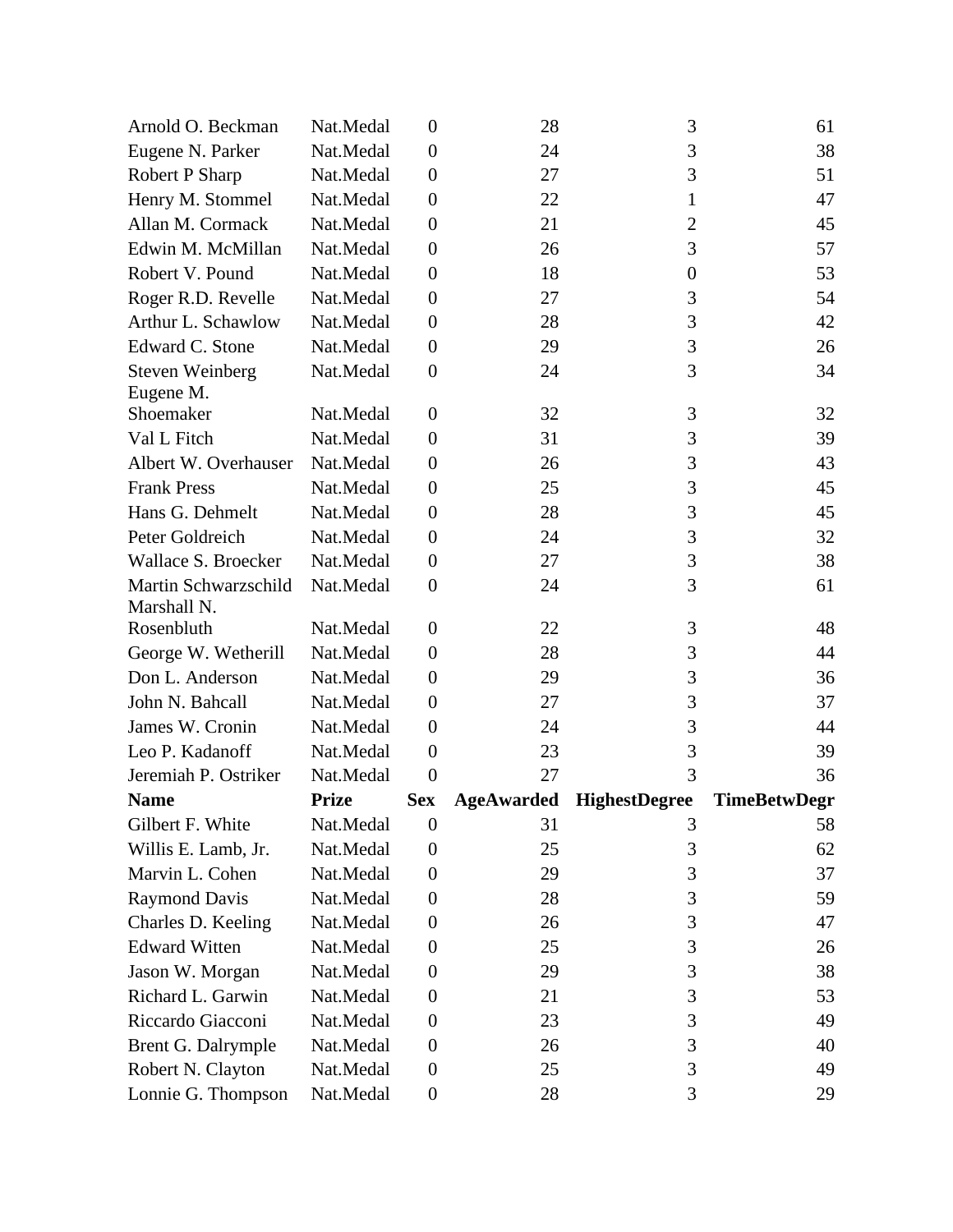| Nat.Medal | $\theta$ | 27 |   | 57 |
|-----------|----------|----|---|----|
| Nat.Medal | $\Omega$ | 27 | 3 | 47 |
| Nat.Medal | 0        | 25 |   | 58 |
| Nat.Medal | $\Omega$ | 28 | 3 | 42 |
| Nat.Medal | $\Omega$ | 23 |   | 60 |
| Nat.Medal | $\Omega$ | 28 | 3 | 45 |
| Nat.Medal | $\Omega$ | 28 | 3 | 49 |
| Nat.Medal | $\Omega$ | 27 |   | 34 |
| Nat.Medal | $\Omega$ | 23 | 3 | 62 |
| Nat.Medal | $\Omega$ | 25 |   | 56 |
| Nat.Medal | 0        | 26 |   | 41 |
|           |          |    |   |    |

# APPENDIX F

# NSF NATIONAL MEDAL DATA 2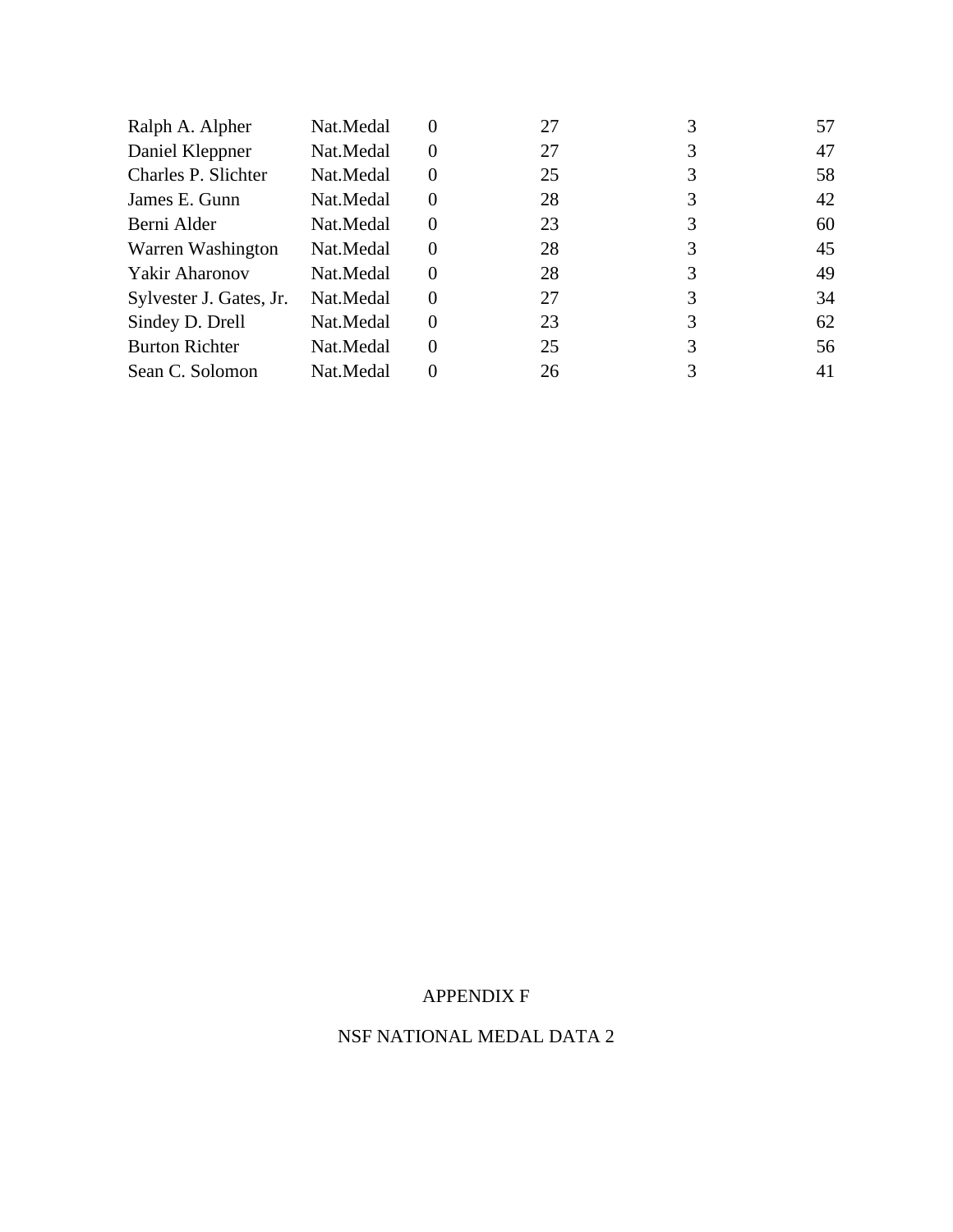# NATIONAL MEDAL DATA 2

| <b>Name</b>          | <b>Prize</b> |   |      | AwardType AwardYear AgeAwarded EarlyLate |   |
|----------------------|--------------|---|------|------------------------------------------|---|
| Chien-Shiung Wu      | Nat.Medal    | 3 | 1975 | 63                                       |   |
| Margaret E. Burbidge | Nat.Medal    | 3 | 1983 | 64                                       | 1 |
| Vera C Rubin         | Nat.Medal    | 3 | 1993 | 65                                       | 1 |
| Fay Aizenberg-       |              |   |      |                                          |   |
| Selove               | Nat.Medal    | 3 | 2007 | 81                                       | 1 |
| Esther M. Conwell    | Nat.Medal    | 3 | 2009 | 87                                       |   |
| Sandra M. Faber      | Nat.Medal    | 3 | 2011 | 67                                       |   |
| Shirley A. Jackson   | Nat.Medal    | 3 | 2014 | 68                                       | 1 |
| Hans A. Bethe        | Nat.Medal    | 3 | 1975 | 69                                       | 1 |
| Joseph O.            |              |   |      |                                          |   |
| Hirschfelder         | Nat.Medal    | 3 | 1975 | 64                                       | 1 |
| Lewis H. Sarett      | Nat.Medal    | 3 | 1975 | 58                                       |   |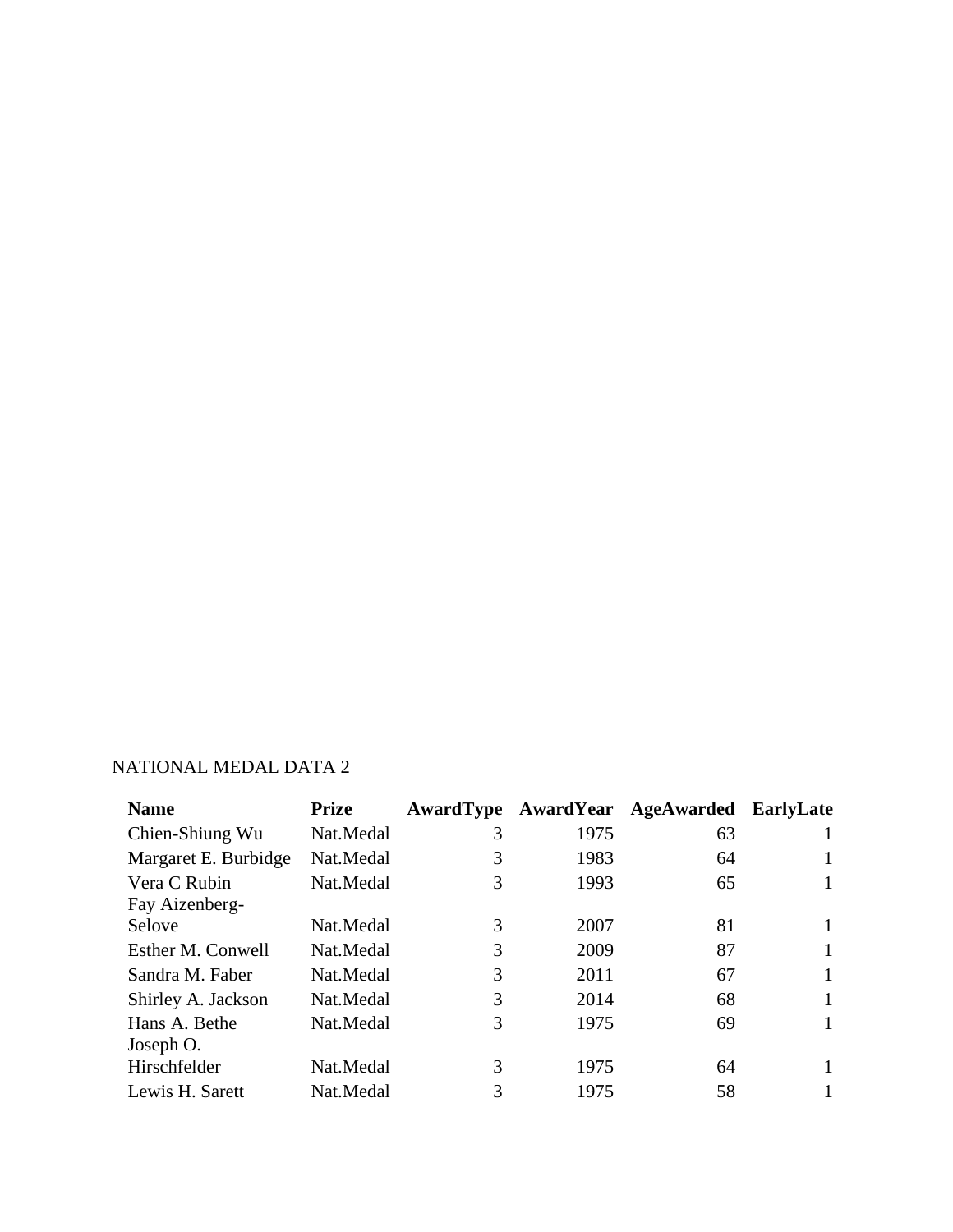| E. Bright Wilson, Jr.              | Nat.Medal    | 3                | 1975             | 67                | $\mathbf{1}$     |
|------------------------------------|--------------|------------------|------------------|-------------------|------------------|
| Samuel A. Goudsmit                 | Nat.Medal    | 3                | 1976             | 74                | $\mathbf{1}$     |
| Herbert S. Gutowsky                | Nat.Medal    | 3                | 1976             | 57                | $\overline{0}$   |
| Frederick D. Rossini               | Nat.Medal    | 3                | 1976             | 77                | $\mathbf{1}$     |
| Verner E. Suomi                    | Nat.Medal    | 3                | 1976             | 61                | $\boldsymbol{0}$ |
| <b>Henry Taube</b>                 | Nat.Medal    | 3                | 1976             | 61                | 1                |
| George E. Uhlenbeck                | Nat.Medal    | 3                | 1976             | 76                | 1                |
| Richard P. Feynman                 | Nat.Medal    | 3                | 1979             | 61                | $\mathbf{1}$     |
| Herman F. Mark                     | Nat.Medal    | 3                | 1979             | 84                | $\mathbf{1}$     |
| Edward M. Purcell                  | Nat.Medal    | 3                | 1979             | 67                | $\mathbf{1}$     |
| John H. Sinfelt                    | Nat.Medal    | 3                | 1979             | 48                | $\overline{0}$   |
| Lyman Spitzer, Jr.                 | Nat.Medal    | 3                | 1979             | 65                | 1                |
| Victor F. Weisskopf                | Nat.Medal    | 3                | 1979             | 71                | $\mathbf{1}$     |
| Philip W. Anderson                 | Nat.Medal    | 3                | 1982             | 59                | $\mathbf{1}$     |
| Yoichiro Nambu                     | Nat.Medal    | 3                | 1982             | 61                | $\boldsymbol{0}$ |
| <b>Edward Teller</b>               | Nat.Medal    | 3                | 1982             | 74                | $\mathbf{1}$     |
| <b>Charles H. Townes</b>           | Nat.Medal    | 3                | 1982             | 67                | $\mathbf{1}$     |
| Maurice Goldhaber                  | Nat.Medal    | 3                | 1983             | 72                | $\mathbf{1}$     |
| Helmut E. Landsberg                | Nat.Medal    | 3                | 1983             | 77                | 1                |
| Walter H. Munk                     | Nat.Medal    | 3                | 1983             | 66                | $\mathbf{1}$     |
| <b>Frederick Reines</b>            | Nat.Medal    | 3                | 1983             | 65                | $\mathbf{1}$     |
| Bruno B. Rossi                     | Nat.Medal    | 3                | 1983             | 78                | $\mathbf{1}$     |
| Robert J. Schrieffer<br>Solomon J. | Nat.Medal    | 3                | 1983             | 52                | $\overline{0}$   |
| Buchsbaum                          | Nat.Medal    | 3                | 1986             | 57                | $\boldsymbol{0}$ |
| Horace R. Crane                    | Nat.Medal    | 3                | 1986             | 79                | 1                |
| Herman Feshbach                    | Nat.Medal    | 3                | 1986             | 69                | 1                |
| <b>Name</b>                        | <b>Prize</b> | <b>AwardType</b> | <b>AwardYear</b> | <b>AgeAwarded</b> | <b>EarlyLate</b> |
| Robert Hofstadter                  | Nat.Medal    | 3                | 1986             | 71                |                  |
| Chen Ning Yang                     | Nat.Medal    | 3                | 1986             | 64                | 1                |
| Philip H. Abelson                  | Nat.Medal    | 3                | 1987             | 74                | 1                |
| Walter M. Elsasser                 | Nat.Medal    | 3                | 1987             | 83                | $\mathbf{1}$     |
| Paul C. Lauterbur                  | Nat.Medal    | 3                | 1987             | 58                | $\boldsymbol{0}$ |
| George E. Pake                     | Nat.Medal    | 3                | 1987             | 63                | 1                |
| James A. Van Allen                 | Nat.Medal    | 3                | 1987             | 73                | 1                |
| David Allan Bromley                | Nat.Medal    | 3                | 1988             | 62                | 1                |
| Paul Chu (Ching-Wu)                | Nat.Medal    | 3                | 1988             | 47                | $\boldsymbol{0}$ |
| Walter Kohn                        | Nat.Medal    | 3                | 1988             | 65                | 1                |
| Norman F. Ramsey                   | Nat.Medal    | 3                | 1988             | 73                | 1                |
| Jack Steinberger                   | Nat.Medal    | 3                | 1988             | 67                | 1                |
| Arnold O. Beckman                  | Nat.Medal    | 3                | 1989             | 89                | 1                |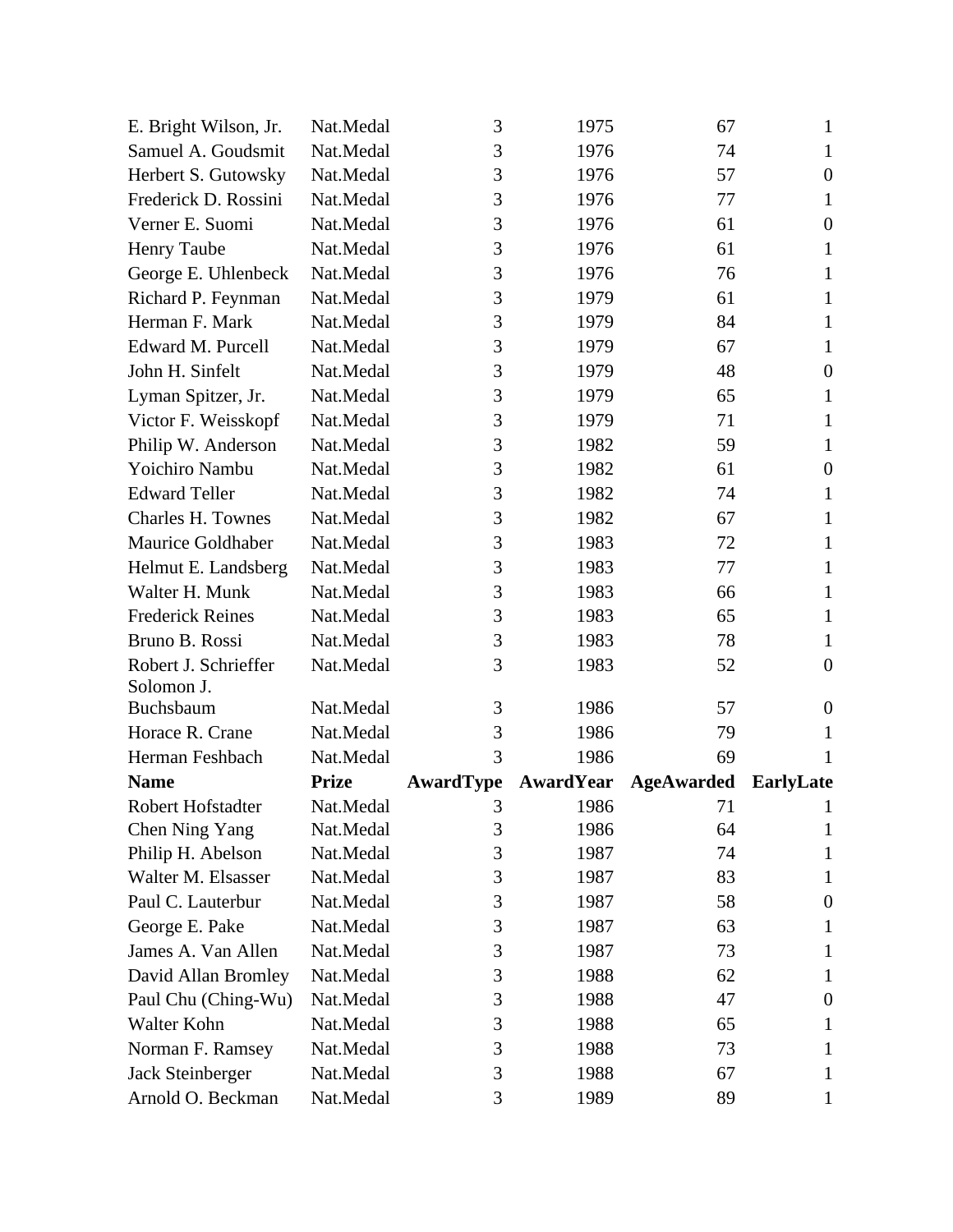| Eugene N. Parker       | Nat.Medal              | 3                | 1989             | 62                | $\mathbf{1}$     |
|------------------------|------------------------|------------------|------------------|-------------------|------------------|
| <b>Robert P Sharp</b>  | Nat.Medal              | 3                | 1989             | 78                | $\mathbf{1}$     |
| Henry M. Stommel       | Nat.Medal              | 3                | 1989             | 69                | 1                |
| Allan M. Cormack       | Nat.Medal              | 3                | 1990             | 66                | $\mathbf{1}$     |
| Edwin M. McMillan      | Nat.Medal              | 3                | 1990             | 83                | $\mathbf{1}$     |
| Robert V. Pound        | Nat.Medal              | 3                | 1990             | 71                | 1                |
| Roger R.D. Revelle     | Nat.Medal              | 3                | 1990             | 81                | $\mathbf{1}$     |
| Arthur L. Schawlow     | Nat.Medal              | 3                | 1991             | 70                | $\mathbf{1}$     |
| Edward C. Stone        | Nat.Medal              | 3                | 1991             | 55                | $\overline{0}$   |
| <b>Steven Weinberg</b> | Nat.Medal              | 3                | 1991             | 58                | $\mathbf{1}$     |
| Eugene M.              |                        |                  |                  |                   |                  |
| Shoemaker              | Nat.Medal              | 3                | 1992             | 64                | $\mathbf{1}$     |
| Val L Fitch            | Nat.Medal              | 3                | 1993             | 70                | $\mathbf{1}$     |
| Albert W. Overhauser   | Nat.Medal              | 3                | 1994             | 69                | $\mathbf{1}$     |
| <b>Frank Press</b>     | Nat.Medal              | 3                | 1994             | 70                | 1                |
| Hans G. Dehmelt        | Nat.Medal              | 3                | 1995             | 73                | 1                |
| Peter Goldreich        | Nat.Medal              | 3                | 1995             | 56                | $\mathbf{1}$     |
| Wallace S. Broecker    | Nat.Medal              | 3                | 1996             | 65                | $\mathbf{1}$     |
| Martin Schwarzschild   | Nat.Medal              | 3                | 1997             | 85                | 1                |
| Marshall N.            |                        |                  |                  |                   |                  |
| Rosenbluth             | Nat.Medal              | 3<br>3           | 1997             | 70                | 1                |
| George W. Wetherill    | Nat.Medal              |                  | 1997             | 72                | $\mathbf{1}$     |
| Don L. Anderson        | Nat.Medal              | 3                | 1998             | 65                | $\mathbf{1}$     |
| John N. Bahcall        | Nat.Medal              | 3                | 1998             | 64                | 1                |
| James W. Cronin        | Nat.Medal              | 3                | 1999             | 68                | 1                |
| Leo P. Kadanoff        | Nat.Medal              | 3<br>3           | 1999             | 62                | 1                |
| Jeremiah P. Ostriker   | Nat.Medal              |                  | 2000             | 63                | 1                |
| <b>Name</b>            | <b>Prize</b>           | <b>AwardType</b> | <b>AwardYear</b> | <b>AgeAwarded</b> | <b>EarlyLate</b> |
| Gilbert F. White       | Nat.Medal              | 3                | 2000             | 89                | 1                |
| Willis E. Lamb, Jr.    | Nat.Medal              | 3                | 2000             | 87                | 1                |
| Marvin L. Cohen        | Nat.Medal<br>Nat.Medal | 3<br>3           | 2001             | 66                | 1                |
| <b>Raymond Davis</b>   |                        |                  | 2001             | 87                | 1                |
| Charles D. Keeling     | Nat.Medal              | 3                | 2001             | 73                | 1                |
| <b>Edward Witten</b>   | Nat.Medal              | 3                | 2002             | 51                | $\boldsymbol{0}$ |
| Jason W. Morgan        | Nat.Medal              | 3                | 2002             | 67                | 1                |
| Richard L. Garwin      | Nat.Medal              | 3                | 2002             | 74                | 1                |
| Riccardo Giacconi      | Nat.Medal              | 3                | 2003             | 72                | 1                |
| Brent G. Dalrymple     | Nat.Medal              | 3                | 2003             | 66                | 1                |
| Robert N. Clayton      | Nat.Medal              | 3                | 2004             | 74                | 1                |
| Lonnie G. Thompson     | Nat.Medal              | 3                | 2005             | 57                | $\theta$         |
| Ralph A. Alpher        | Nat.Medal              | 3                | 2005             | 84                | $\mathbf{1}$     |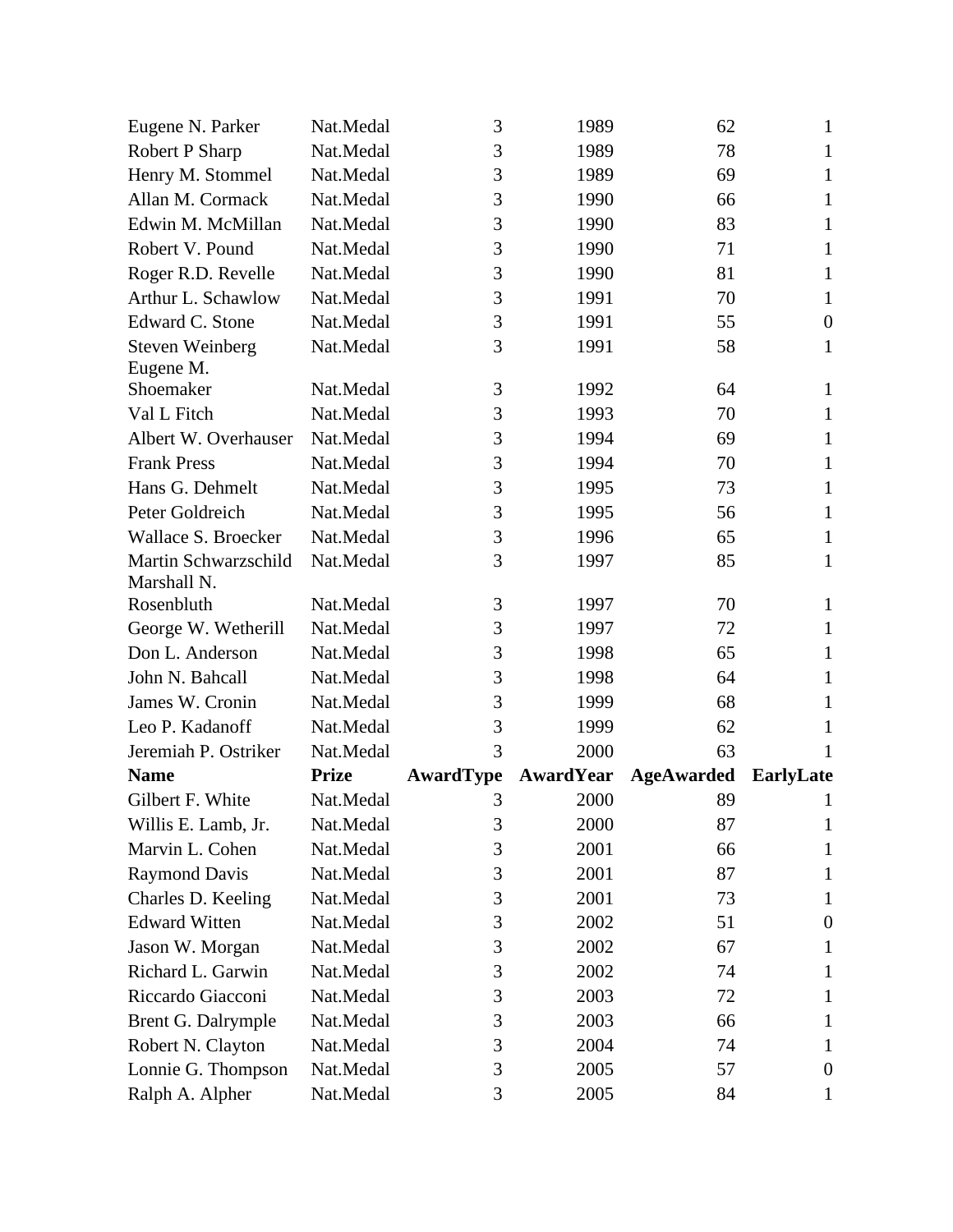| Nat.Medal |   | 2006                       | 74 |   |
|-----------|---|----------------------------|----|---|
| Nat.Medal | 3 | 2007                       | 83 | 1 |
| Nat.Medal |   | 2008                       | 85 | 1 |
| Nat.Medal |   | 2008                       | 83 | 1 |
| Nat.Medal |   | 2009                       | 73 | 1 |
| Nat.Medal |   | 2009                       | 77 | 1 |
| Nat.Medal |   | 2011                       | 61 | 1 |
| Nat.Medal |   | 2011                       | 85 | 1 |
| Nat.Medal |   | 2012                       | 81 | 1 |
| Nat.Medal | 3 | 2012                       | 67 | 1 |
|           |   | 3<br>3<br>3<br>3<br>3<br>3 |    |   |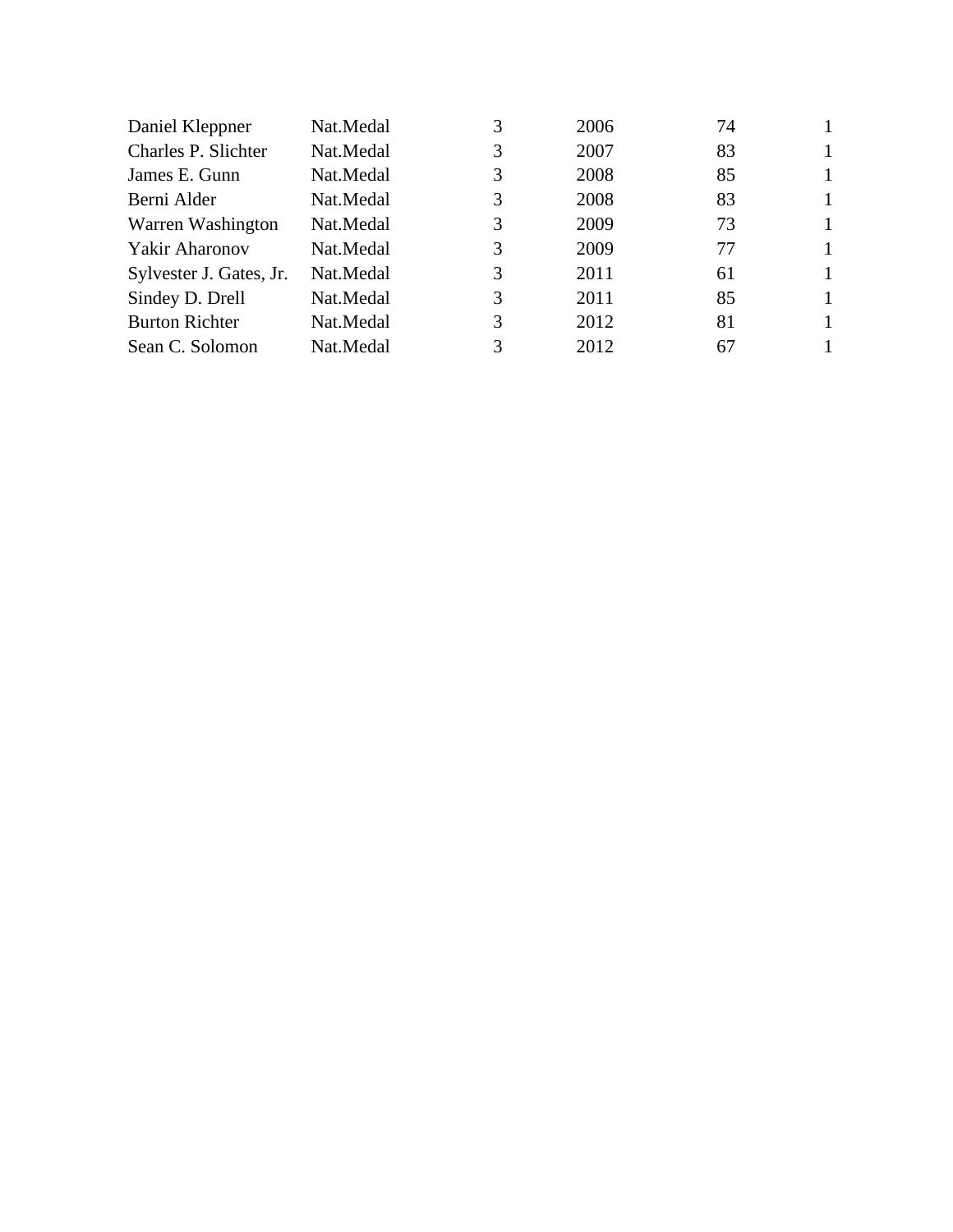Bandura, A. (1986). *Social foundations of thought and action: A social cognitive theory*. Prentice-Hall, Inc.

Bluman, A. G. (2008). *Elementary statistics: A step by step approach*. Boston: McGraw-Hill.

- Cohen, L., Manion, L., & Morrison, K. (2013). *Research methods in education*. Routledge.
- College Board (2016). *The 10th annual AP report to the nation.* Retrieved from

http://media.collegeboard.com/digitalServices/pdf/ap/rtn/10th-annual/10th-annual-apreport-subject-supplement-physics-c-mechanics.pdf

- College Board (2016). *The 10th annual AP report to the nation.* Retrieved from http://media.collegeboard.com/digitalServices/pdf/ap/rtn/10th-annual/10th-annual-apreport-subject-supplement-art-history.pdf
- College Board (2016). *The 10th annual AP report to the nation.* Retrieved from http://media.collegeboard.com/digitalServices/pdf/ap/rtn/10th-annual/10th-annual-apreport-subject-supplement-english-literature-and-composition.pdf
- College Board (2016). *The 10th annual AP report to the nation.* Retrieved from http://media.collegeboard.com/digitalServices/pdf/ap/rtn/10th-annual/10th-annual-apreport-subject-supplement-biology.pdf
- College Board (2016). *The 10th annual AP report to the nation.* Retrieved from http://media.collegeboard.com/digitalServices/pdf/ap/rtn/10th-annual/10th-annual-apreport-subject-supplement-physics-c-electricity-and-magnetism.pdf
- College Board (2016). *The 10th annual AP report to the nation.* Retrieved from http://media.collegeboard.com/digitalServices/pdf/ap/rtn/10th-annual/10th-annual-apreport-subject-supplement-physics-b.pdf
- College Board (2016). *The 10th annual AP report to the nation.* Retrieved from http://media.collegeboard.com/digitalServices/pdf/ap/rtn/10th-annual/10th-annual-apreport-subject-supplement-chemistry.pdf
- International Olympic Committee (2016). Retrieved from https://stillmed.olympic.org/Documents/Reference\_documents\_Factsheets/Women\_in\_Ol ympic\_Movement.pdf
- Library of Congress, 1979. Retrieved from https://www.loc.gov/item/usrep441677/
- National Academy of Sciences. (2014). Retrieved from
	- http://www.nasonline.org/about-nas/awards/puhtmlblic-welfare-medal.
- National Academy of Sciences. (2014). Retrieved from http://www.nasonline.org/aboutnas/membership/
- National Academy of Sciences. (2014). Retrieved from http://www.nasonline.org/programs/awards/how-to-nominate.html
- National Academy of Sciences. (2014). Retrieved from http://www.nasonline.org/aboutnas/history/?referrer=http://www.nasonline.org/about-nas/policy-studies-and-reports/
- National Coalition for Women and Girls in Education (NCWGE). *Title IX at 40: Working to ensure gender equity in education.* Washington, DC: NCWGE, 2012. Retrieved from www.ncwge.org/PDF/TitleIXat40.pdf
- National Federation of State High School Associations, 2015. Retrieved from http://www.nfhs.org/ParticipationStatics/PDF/2014-15
- National Science Foundation. (2014). Retrieved from
- http://www.nsf.gov/pubs/policydocs/pappguide/nsf15001/nsf15\_1.pdf
- National Science Foundation. (2014). Retrieved from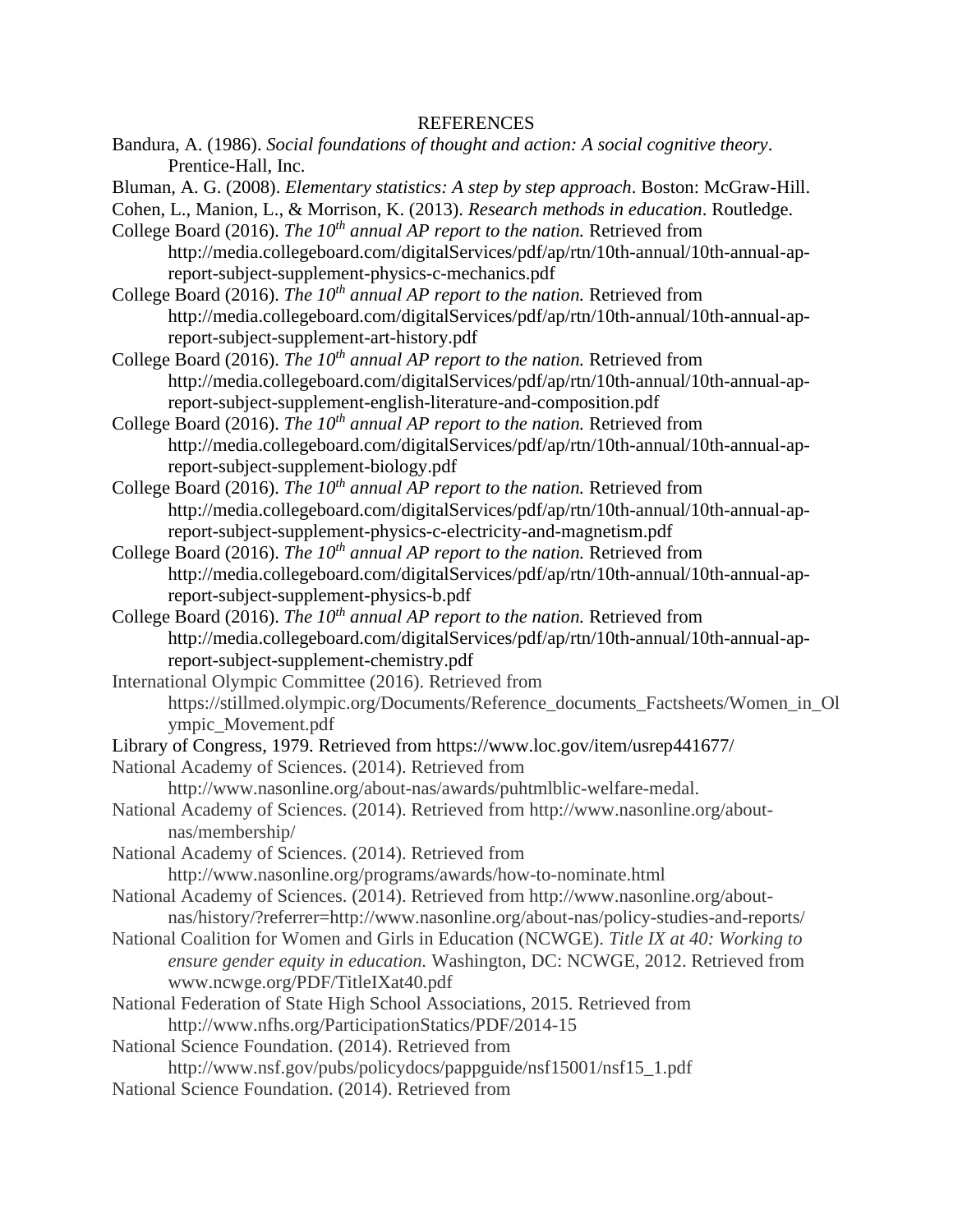http://www.nsf.gov/bfa/dias/policy/merit\_review/

- National Science Foundation. (2014). Retrieved from
	- http://www.nsf.gov/discoveries/index.jsp?prio\_area=3
- National Science Foundation. (2014). Retrieved from http://www.nsf.gov/awards/presidential.jsp

National Science Foundation. (2015). Retrieved from http://www.nsf.gov/statistics/women/

National Science Foundation. (2016). The National Science Foundation proposal and award policies and procedures guide (OMB Control Number 3145-0058). Retrieved from http://www.nsf.gov/pubs/policydocs/pappguide/nsf16001/

National Science Foundation, National Center for Science and Engineering Statistics. (2015). Women, minorities, and persons with disabilities in science and engineering: 2015. Special Report NSF 15-311. Arlington, VA. Available at http://www.nsf.gov/statistics/wmpd/

- NCAA, (2015). Student-Athlete Participation 1981-82 -2014-2015. NCAA Sports Sponsorship and Participation Rates Report. Retrieved from http://www.ncaa.org/sites/default/files/Participation%20Rates%20Final.pdf
- Nobel, 2016. Retrieved from https://www.nobelprize.org/nobel\_prizes/chemistry/laureates/2009/yonath-bio.html
- Nobel, 2016. Retrieved from http://www.nobelprize.org/nobel\_prizes/chemistry/prize\_awarder/index.html Nobel, 2016. Retrieved from

http://www.nobelprize.org/nobel\_prizes/chemistry/prize\_awarder/committee.html

- Nobel, 2016. Retrieved from http://www.nobelprize.org/nomination/chemistry/index.html
- Nobel, 2016. Retrieved from http://www.nobelprize.org/nomination/archive/
- Nobel Prize. (2014). Retrieved from http://www.nobelprize.org/alfred\_nobel/will/
- Nobel Prize. (2014). Retrieved from http://www.nobelprize.org/nomination/medicine/index.html
- Nobel Prize. (2014). Retrieved from http://www.nobelprize.org/nomination/physics/
- Nobel Prize. (2014). Retrieved from http://www.nobelprize.org/nobel\_prizes/chemistry/
- Nobel Prize. (2014). Retrieved from
- http://www.nobelprize.org/nobel\_prizes/chemistry/laureates/2009/press.html Nobel Prize. (2016). Retrieved from
	- https://www.nobelprize.org/nobel\_prizes/chemistry/laureates/2009/yonath-bio.html
- Raise Project, 2016. Retrieved from http://raiseproject.org/
- Raise Project, 2016. Retrieved from http://raiseproject.org/results.php
- Raise Project, 2016. Retrieved from http://raiseproject.org/BarChart.php?id=1003
- Raise Project, 2016. Retrieved from http://raiseproject.org/BarChart.php?id=1223
- Raise Project, 2016. Retrieved from http://raiseproject.org/BarChart.php?id=1011
- Raise Project, 2016. Retrieved from http://raiseproject.org/BarChart.php?id=1149
- Raise Project, 2016. Retrieved from http://raiseproject.org/BarChart.php?id=1157
- Raise Project, 2016. Retrieved from http://raiseproject.org/BarChart.php?id=1227
- Shalev, B. (2010). *100 years of Nobel Prizes and more*. Los Angeles, CA: The Americas Group.
- Tabachnick, Barbara G., and Linda S. Fidell. (2007). *Using multivariate statistics*. Boston: Pearson/Allyn & Bacon.
- U.S. Department of Education. (2014). Retrieved from http://www2.ed.gov/about/offices/list/ocr/docs/tix\_dis.html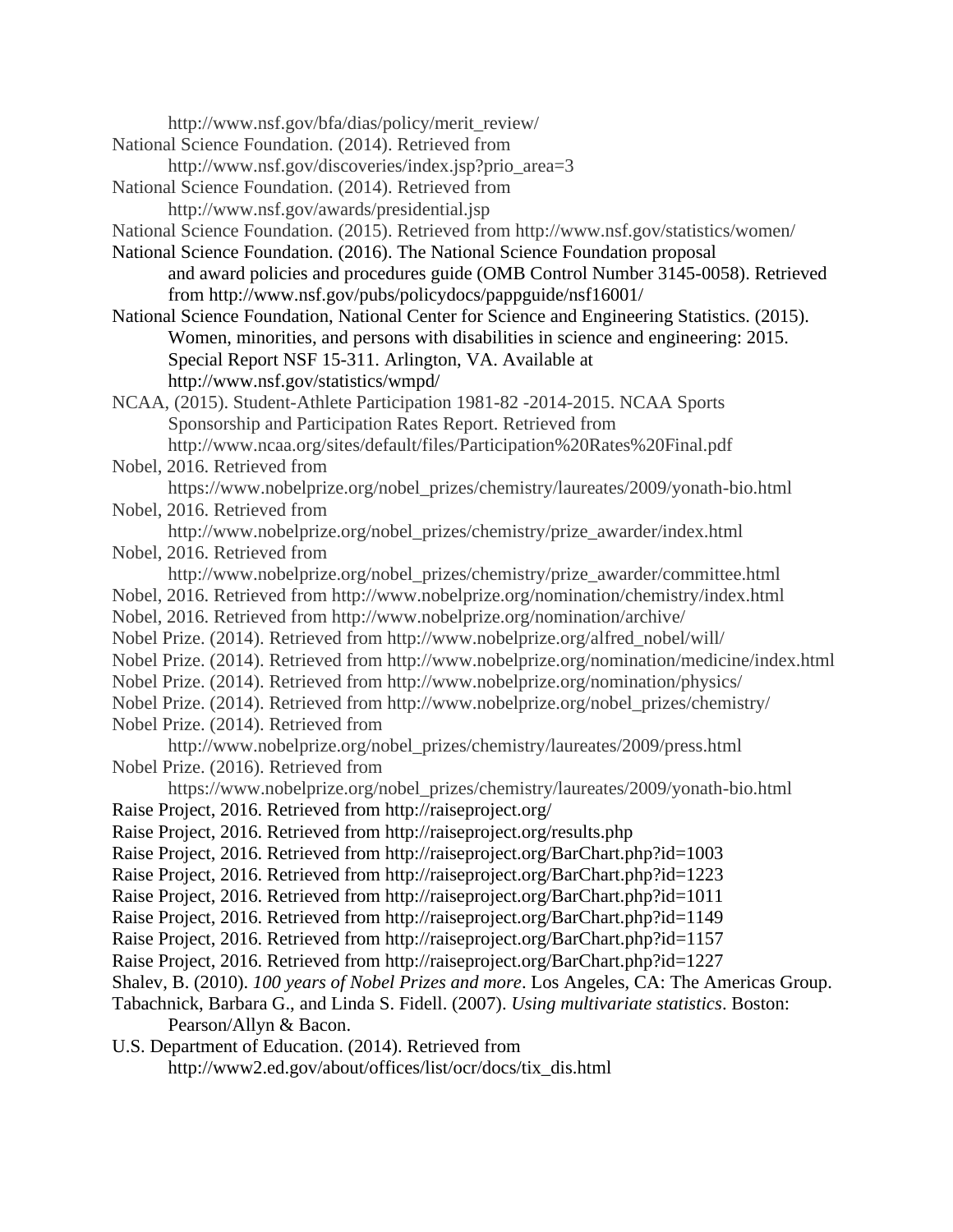United States Government Public Office, 2016. Retrieved from https://www.gpo.gov/fdsys/pkg/GPO-CONAN-2002/pdf/GPO-CONAN-2002-9-15.pdf